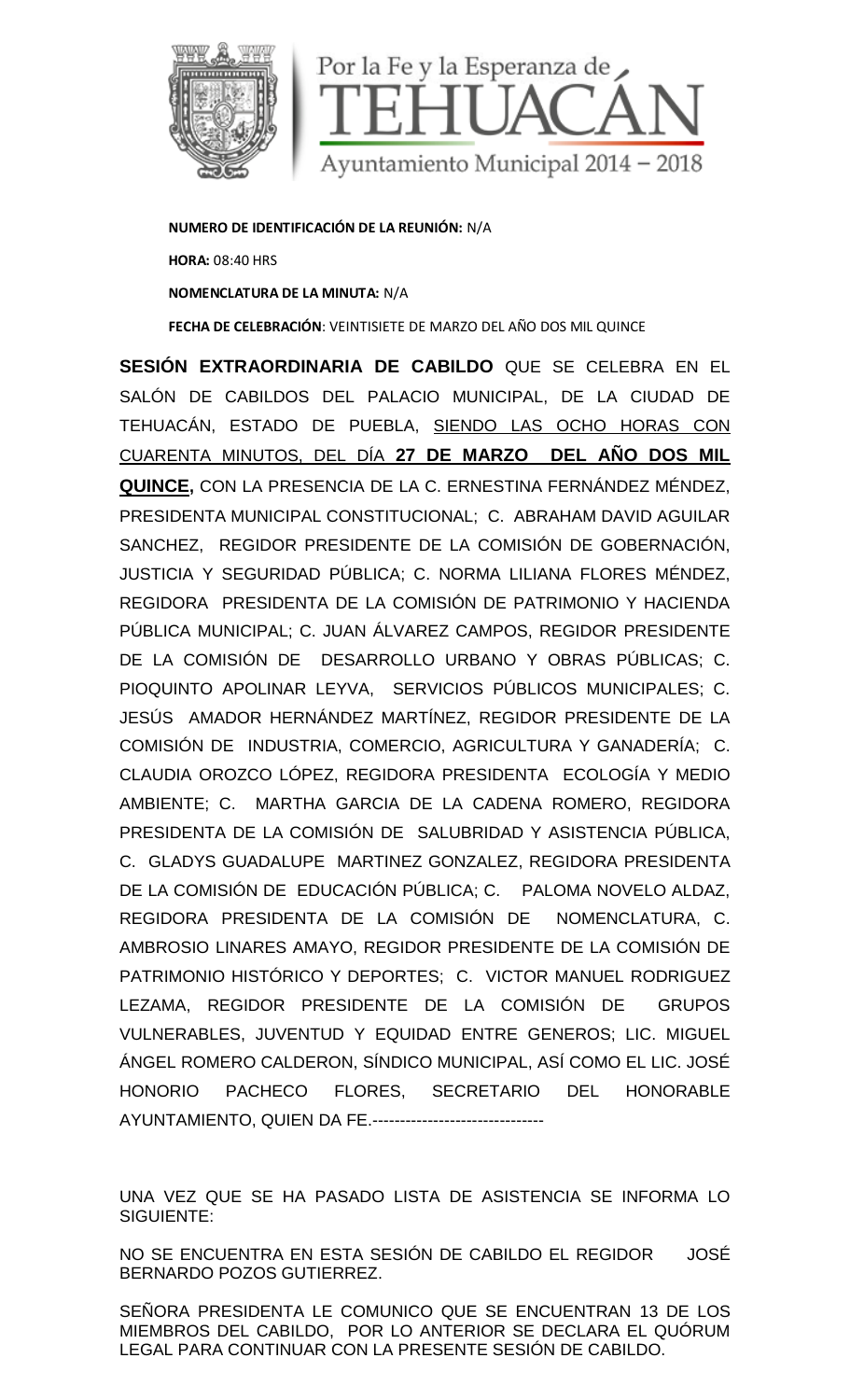EL LIC. JOSÉ HONORIO PACHECO FLORES, PROCEDE A DAR LECTURA AL ORDEN DEL DÍA, MISMA QUE CONTIENE LOS SIGUIENTES PUNTOS:

#### **1.- APERTURA DE LA SESIÓN**

#### **2.- LISTA DE ASISTENCIA**

#### **3.- DECLARATORIA DEL QUÓRUM**

#### **4.- LECTURA DEL ACTA ANTERIOR**

#### **5.- PRESIDENCIA.**

 ANÁLISIS, DISCUSIÓN Y EN SU CASO APROBACIÓN DEL PETITORIO RELACIONADO CON LA CONTRATACIÓN DEL AUDITOR EXTERNO.

#### **6.- COMISIÓN DE SALUBRIDAD Y ASISTENCIA PÚBLICA.**

- ANÁLISIS, DISCUSIÓN Y EN SU CASO APROBACIÓN DEL DICTAMEN QUE CONTIENE: LA APROBACIÓN PARA QUE EL AYUNTAMIENTO DE TEHUACÁN, A TRAVÉS DE LA REGIDURÍA DE SALUBRIDAD Y ASISTENCIA PÚBLICA PARTICIPE EN LA CONVOCATORIA DEL PROGRAMA ENTORNOS Y COMUNIDADES SALUDABLES 2015, CON EL PROYECTO **"ME QUIERO, ME CUIDO, ME RESPETO"; "Y TÚ",** ASI MISMO SE APRUEBE LA APORTACIÓN POR PARTE DEL HONORABLE AYUNTAMIENTO DE TEHUACÁN, POR LOS MONTOS Y CANTIDADES QUE CONFORME A LAS REGLAS DE OPERACIÓN E INDICADORES DE GESTIÓN Y EVALUACIÓN DEL PROGRAMA COMUNIDADES SALUDABLES PARA EL EJERCICIO FISCAL 2015, EL CUAL CORRESPONDE A UN IMPORTE DE \$500,000.00 (QUINIENTOS MIL PESOS 00/100 MN.).
- ANÁLISIS, DISCUSIÓN Y EN SU CASO APROBACIÓN DEL DICTAMEN QUE CONTIENE: LA APROBACIÓN PARA QUE EL AYUNTAMIENTO DE TEHUACÁN, A TRAVÉS DE LA<br>REGIDURÍA DE SALUBRIDAD Y ASISTENCIA PÚBLICA PARTICIPE EN LA REGIDURÍA DE SALUBRIDAD Y ASISTENCIA PÚBLICA PARTICIPE EN LA CONVOCATORIA DEL PROGRAMA ENTORNOS Y COMUNIDADES SALUDABLES 2015, CON EL PROYECTO **"TÚ ELIMINA LOS CRIADEROS, NOSOTROS LOS VECTORES",** ASÍ MISMO SE APRUEBE LA APORTACIÓN POR PARTE DEL HONORABLE AYUNTAMIENTO DE TEHUACÁN, POR LOS MONTOS Y CANTIDADES QUE CONFORME A LAS REGLAS DE OPERACIÓN E INDICADORES DE GESTIÓN Y EVALUACIÓN DEL PROGRAMA COMUNIDADES SALUDABLES PARA EL EJERCICIO FISCAL 2015, EL CUAL CORRESPONDE A UN IMPORTE DE \$500,000.00 (QUINIENTOS MIL PESOS 00/100 MN.).

#### **7- COMISIÓN DE OBRAS PÚBLICAS Y DESARROLLO URBANO.**

 ANÁLISIS, DISCUSIÓN Y EN SU CASO APROBACIÓN DEL DICTAMEN PARA LA AUTORIZACIÓN DE LA LOTIFICACIÓN Y ERECCIÓN DEL FRACCIONAMIENTO HABITACIONAL DENOMINADO **"HACIENDA SAN DIEGO",** UBICADO EN LA CALLE 4 PONIENTE NÚMERO 3501 EN SAN DIEGO CHALMA, PROPIEDAD DE LA PERSONA MORAL DENOMINADA "CONSTRUCTORA DE VIVIENDA TEHUACÁN, SOCIEDAD ANÓNIMA DE CAPITAL VARIABLE".

#### **CLAUSURA.**

EN USO DE LA PALABRA EL LIC. JOSÉ HONORIO PACHECO FLORES, DA CUENTA AL CABILDO DEL MEMORANDUM NÚMERO 13/2015 SIGNADO POR EL MTRO. JOSÉ BERNARDO POZOS GUTIÉRREZ, PARA JUSTIFICAR SU INASISTENCIA A LA SESIÓN DE CABILDO DEL DÍA DE HOY, POR CUESTIONES PERSONALES, ASI MISMO INFORMA QUE SU VOTO ES A FAVOR DE TODOS LOS PUNTOS CONTENIDOS EN EL MEMORANDUM NUM. 1048.

### **EL CABILDO SE DA POR ENTERADO.**

**PRESIDENCIA.- ANÁLISIS, DISCUSIÓN Y EN SU CASO APROBACIÓN DEL PETITORIO RELACIONADO CON LA CONTRATACIÓN DEL AUDITOR EXTERNO.**

EL LIC. JOSÉ HONORIO PACHECO FLORES, PROCEDE A DAR LECTURA AL PETITORIO DE REFERENCIA, MISMO QUE A LA LETRA DICE:

### **"…AL CABILDO DE ESTE H. AYUNTAMIENTO DE TEHUACÁN, PUEBLA:**

LA SUSCRITA **C. ERNESTINA FERNÁNDEZ MÉNDEZ, PRESIDENTA MUNICIPAL CONSTITUCIONAL DE TEHUACÁN, PUEBLA**; CON LAS FACULTADES QUE ME CONFIERE EL ARTÍCULO 78 Y 91 DE LA LEY ORGÁNICA MUNICIPAL DEL ESTADO DE PUEBLA, TOMANDO EN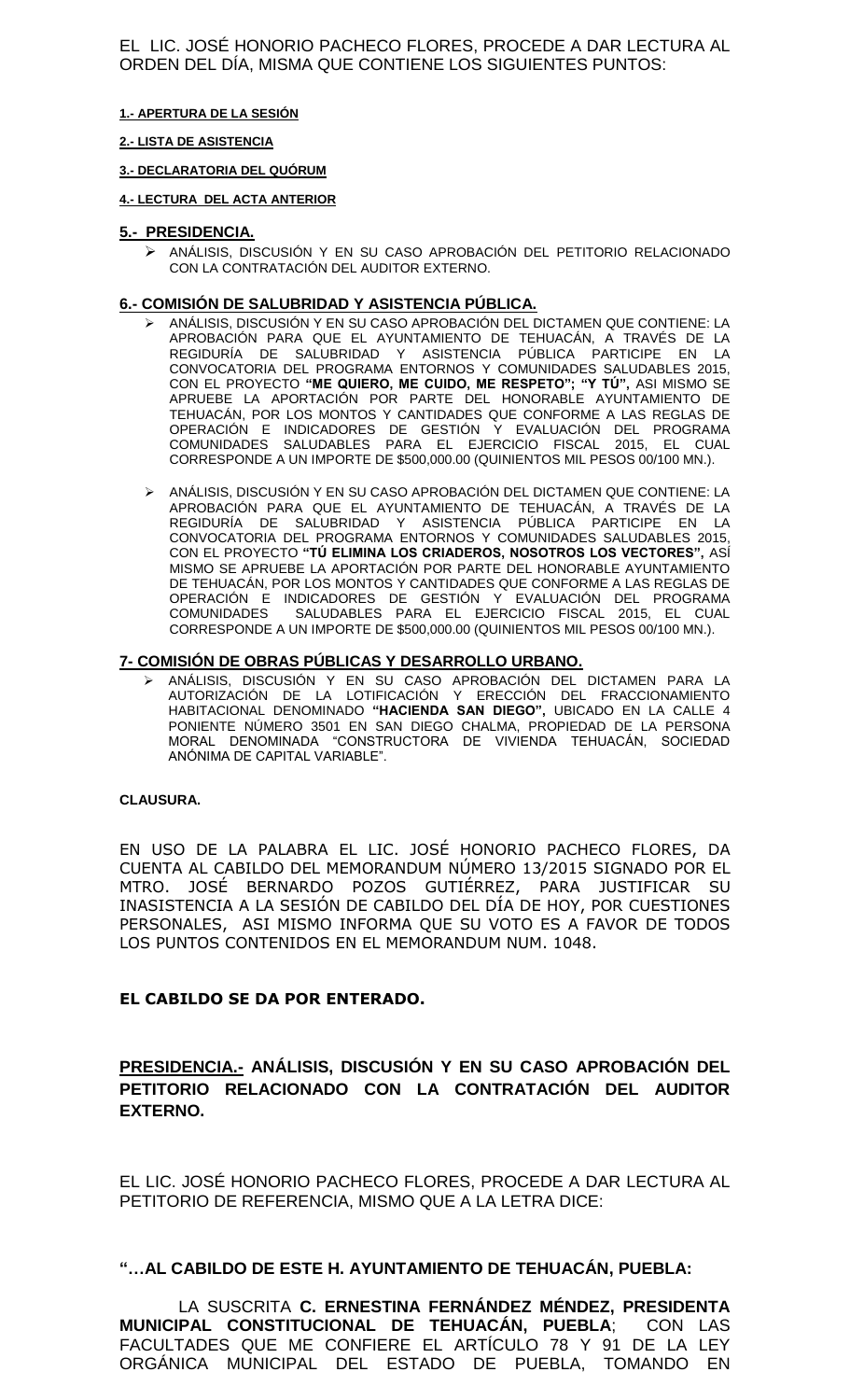CONSIDERACIÓN LOS ARGUMENTOS DE HECHO Y DE DERECHO QUE EN EL PRESENTE SE VIERTEN SOMETO A USTEDES EL PRESENTE PETITORIO, QUE VERSA SOBRE EL **ANÁLISIS, DISCUSIÓN Y EN SU CASO APROBACIÓN DEL ASUNTO RELACIONADO CON LA CONTRATACIÓN DEL AUDITOR EXTERNO**, BASÁNDOME PARA TAL EFECTO EN LOS SIGUIENTES:

### **C O N S I D E R A N D O S**

- **I.** QUE EL PÁRRAFO PRIMERO DE LA FRACCIÓN II DEL ARTÍCULO 115 DE LA CONSTITUCIÓN POLÍTICA DE LOS ESTADOS UNIDOS MEXICANOS, DETERMINA QUE LOS AYUNTAMIENTOS TENDRÁN FACULTADES PARA APROBAR, DE ACUERDO CON LAS LEYES EN MATERIA MUNICIPAL QUE DEBERÁN EXPEDIR LAS LEGISLATURAS DE LOS ESTADOS, LOS BANDOS DE POLICÍA Y GOBIERNO, LOS REGLAMENTOS, CIRCULARES Y DISPOSICIONES ADMINISTRATIVAS DE OBSERVANCIA GENERAL DENTRO DE SUS RESPECTIVAS JURISDICCIONES, QUE ORGANICEN LA ADMINISTRACIÓN PÚBLICA MUNICIPAL, REGULEN LAS MATERIAS, PROCEDIMIENTOS, FUNCIONES Y SERVICIOS PÚBLICOS DE SU COMPETENCIA Y ASEGUREN LA PARTICIPACIÓN CIUDADANA Y VECINAL; MISMA DISPOSICIÓN QUE ES TRASLADADA A LA FRACCIÓN III DEL ARTÍCULO 105 DE LA CONSTITUCIÓN POLÍTICA DEL ESTADO LIBRE Y SOBERANO DE PUEBLA.
- **II.** QUE EL ARTÍCULO 91 EN SUS FRACCIONES III, XLVI, DE LA MISMA LEY INVOCADA EN EL CONSIDERANDO INMEDIATO ANTERIOR, PRECEPTÚA QUE EL CIUDADANO PRESIDENTE MUNICIPAL CONSTITUCIONAL TIENE DENTRO DE SUS FACULTADES Y OBLIGACIONES LAS DE REPRESENTAR AL AYUNTAMIENTO Y EJECUTAR SUS RESOLUCIONES; SUSCRIBIR, PREVIO ACUERDO DEL AYUNTAMIENTO, LOS CONVENIOS Y ACTOS QUE SEAN DE INTERÉS PARA EL MUNICIPIO, SIN PERJUICIO DE LO QUE ESTA LEY ESTABLECE.
- **III.** TODA VEZ QUE EL H. AYUNTAMIENTO ES LA MÁXIMA AUTORIDAD EN EL MUNICIPIO, LA LEY ORGÁNICA MUNICIPAL RECONOCE, EN SU ARTÍCULO 78 FRACCIÓN XII COMO UNA ATRIBUCIÓN DE ÉSTE, EL REVISAR Y APROBAR LA CUENTA PÚBLICA CORRESPONDIENTE AL EJERCICIO DEL PRESUPUESTO DE EGRESOS INMEDIATO ANTERIOR, QUE PRESENTE EL PRESIDENTE MUNICIPAL.
- **IV.** QUE ES ATRIBUCIÓN DEL AYUNTAMIENTO, REVISAR Y APROBAR, MEDIANTE ACTA CIRCUNSTANCIADA, LOS ESTADOS DE ORIGEN Y APLICACIÓN DE RECURSOS ASÍ COMO EL INFORME DE AVANCE DE GESTIÓN FINANCIERA, PARA SU REMISIÓN EN LOS PLAZOS PREVISTOS POR LA LEY APLICABLE, A LA AUDITORÍA SUPERIOR DEL ESTADO DE PUEBLA.
- **V.** QUE DE LA MISMA MANERA, LA LEY DE FISCALIZACIÓN SUPERIOR, EN SUS ARTÍCULOS 2 FRACCIÓN V, 6 Y 26 FRACCIÓN I, ESTABLECE QUE LOS MUNICIPIOS SON SUJETOS DE REVISIÓN POR PARTE DE DICHA AUDITORÍA SUPERIOR, POR LO QUE PARA LA REVISIÓN FISCALIZACIÓN SUPERIOR DE LA CUENTA PÚBLICA, LA REFERIDA AUDITORÍA, PODRÁ REVISAR EL ESTADO DE ORIGEN Y APLICACIÓN DE RECURSOS QUE DE MANERA MENSUAL DEBERÁ ENTREGARLE EL AYUNTAMIENTO A EFECTO DE QUE ÉSTE VERIFIQUE SI LA GESTIÓN FINANCIERA SE HA EFECTUADO CONFORME A LAS DISPOSICIONES LEGALES APLICABLES. ASÍ MISMO EL AYUNTAMIENTO ESTÁ OBLIGADO A PRESENTAR A LA AUDITORÍA SUPERIOR DEL ESTADO DE PUEBLA, EL DOCUMENTO COMPROBATORIO QUE ACREDITE QUE SE HA ENTREGADO EN TIEMPO Y FORMA LEGAL AL AUDITOR EXTERNO AUTORIZADO POR DICHO ÓRGANO, LA DOCUMENTACIÓN RELATIVA AL EJERCICIO DE LOS RECURSOS PÚBLICOS DEL MES INMEDIATO ANTERIOR.
- **VI.** EN ATENCIÓN A LO SEÑALADO CON ANTERIORIDAD SE SOMETE A LA CONSIDERACIÓN DE ESTE HONORABLE CABILDO LA APROBACIÓN DE LA CONTRATACIÓN DEL AUDITOR EXTERNO AUTORIZADO POR LA AUDITORÍA SUPERIOR DEL ESTADO DE PUEBLA, CON NÚMERO DE REGISTRO ASP-095/14, **PARA QUE DICTAMINE LA CUENTA PÚBLICA DEL EJERCICIO FISCAL 2015 Y POR EL PERIODO DEL 1 DE ENERO AL 31 DE DICIEMBRE DEL DOS MIL QUINCE, ASÍ COMO LA AUTORIZACIÓN PARA QUE LA SUSCRITA FIRME EN REPRESENTACIÓN DEL MUNICIPIO, EL CONTRATO DE PRESTACIÓN DE SERVICIOS CON EL \_C.P.C. FÉLIX GARCÍA SÁNCHEZ.**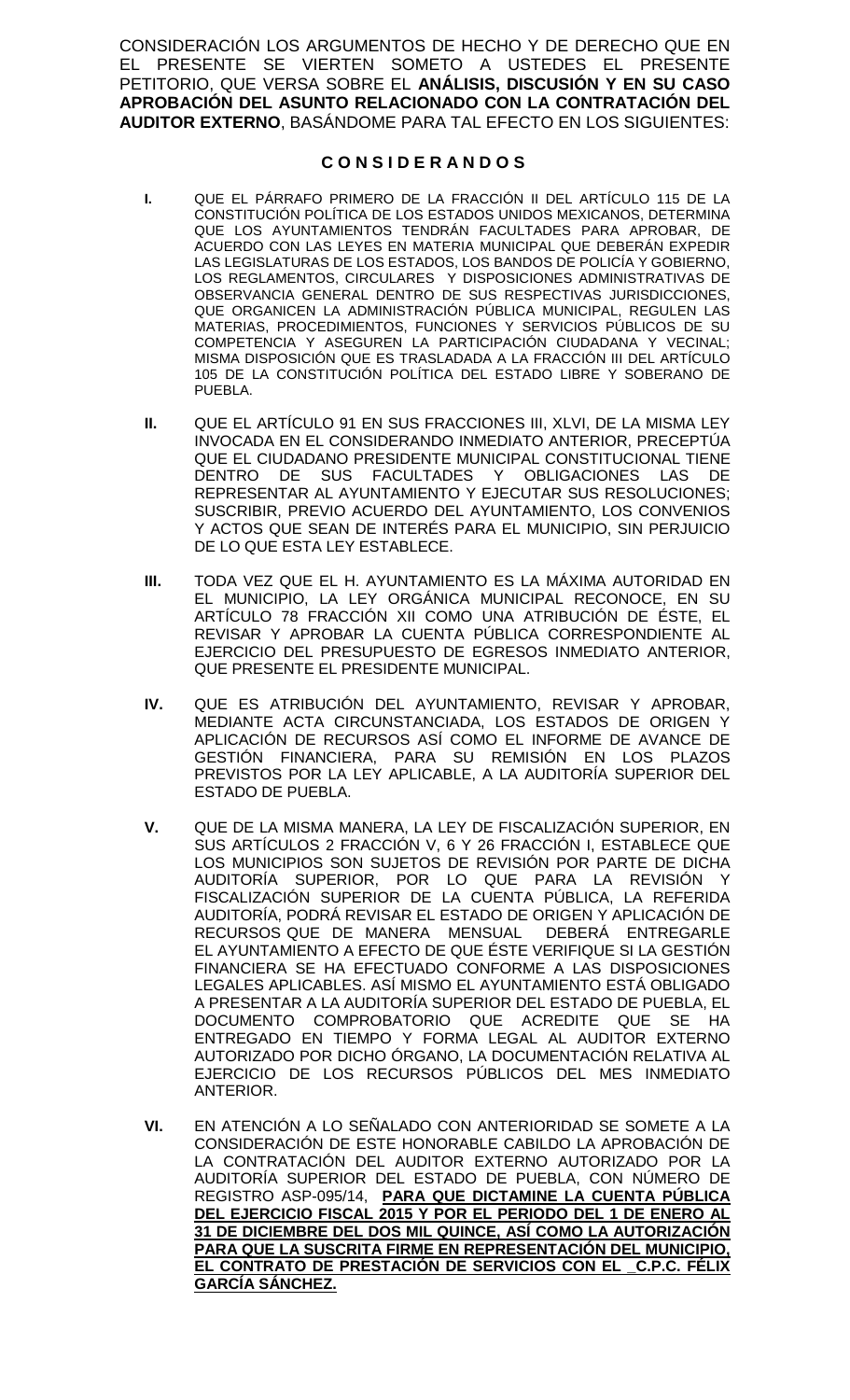POR LO EXPUESTO EN LOS CONSIDERANDOS QUE ANTECEDEN Y EN USO DE LAS FACULTADES CONFERIDAS SE PROPONE A CONSIDERACIÓN DE ESTE HONORABLE CUERPO COLEGIADO EL SIGUIENTE:

### **P E T I T O R I O**

**ÚNICO.** SE APRUEBE LA CONTRATACIÓN DEL AUDITOR EXTERNO AUTORIZADO POR LA AUDITORÍA SUPERIOR DEL ESTADO DE PUEBLA, CON NÚMERO DE REGISTRO ASP-095/15, PARA DICTAMINAR LA CUENTA PÚBLICA PARA EL EJERCICIO FISCAL 2015, POR EL PERIODO COMPRENDIDO DEL 1 DE ENERO AL 31 DE DICIEMBRE DEL DOS MIL QUINCE, DE ACUERDO AL PROCEDIMIENTO ESTABLECIDO POR EL ARTÍCULO 20 FRACCIONES III Y VII DE LA LEY DE ADQUISICIONES, ARRENDAMIENTOS Y SERVICIOS PÚBLICOS ESTATAL Y MUNICIPAL, ASÍ COMO LA AUTORIZACIÓN PARA QUE LA SUSCRITA PRESIDENTA MUNICIPAL CONSTITUCIONAL, FIRME OBLIGANDO AL MUNICIPIO, EL CONTRATO DE PRESTACIÓN DE SERVICIOS CON EL **C. P.C. FÉLIX GARCÍA SÁNCHEZ**.- ATENTAMENTE.- TEHUACAN, PUEBLA A 21 DE MARZO DEL 2014.- C. ERNESTINA FERNÁNDEZ MÉNDEZ.- PRESIDENTA MUNICIPAL CONSTITUCIONAL.- FIRMA ILEGIBLE…."

DESPUÉS DE LA LECTURA DEL PETITORIO, SURGEN LOS SIGUIENTES COMENTARIOS:

LA REGIDORA PALOMA NOVELO ALDAZ: PREGUNTA CUÁNTO VA SER EL COSTO

EL LIC. JOSÉ HONORIO PACHECO FLORES: RESPONDE QUE SON SETENTA MIL PESOS MENSUALES INCLUIDO EL IVA.

EL LIC. MIGUEL ÁNGEL ROMERO CALDERON: ESTÁ DE ACUERDO PORQUE EL AUDITOR EXTERNO ES DE MUCHA CONFIANZA PARA LA SRA. PRESIDENTA, Y SU VOTO ES A FAVOR PARA QUE TODO ESTÉ EN ORDEN Y SALGA BIEN.

EL LIC. JOSÉ HONORIO PACHECO FLORES, COMENTA QUE LOS AUDITORES TIENEN UN MISMO ESTÁNDAR EN CUANTO A LOS COSTOS.

EL REGIDOR VÍCTOR MANUEL RODRÍGUEZ LEZAMA: PREGUNTA QUE SI TAMBIÉN AUDITA EN OOSELITE Y OOSAPAT.

LA REGIDORA PALOMA NOVELO ALDAZ: COMENTA QUE SI AUDITA TODO INCLUSO TAMBIÉN EL DIF.

EL REGIDOR VÍCTOR MANUEL RODRÍGUEZ LEZAMA: PREGUNTA QUE SI TAMBIÉN VA AUDITAR OOSELITE Y OOSAPAT, CUÁNTO COBRA?.

EL LIC. JOSÉ HONORIO PACHECO FLORES, COMENTA QUE DESCONOCE LOS COSTOS.

LA REGIDORA PALOMA NOVELO ALDAZ: PREGUNTA QUE SI VA A HABER ALGO EXTRA PORQUE AUDITE OOSELITE Y OOSAPAT.

EL LIC. MIGUEL ÁNGEL ROMERO CALDERON, EXPLICA QUE CADA ORGANISMO TIENE SU PROPIA ESTRUCTURA AUTÓNOMA Y SU ORGANISMO PROPIO LO MARCA LA LEY, Y EL DIRECTOR DE ÁREA TIENE QUE RESPONDER MUY INDEPENDIENTEMENTE DEL AUDITOR, Y ELLOS TIENEN QUE CONTRATAR A SU PROPIO AUDITOR.

LA REGIDORA CLAUDIA OROZCO LÓPEZ: COMENTA QUE LA CUENTA PÚBLICA SE TIENE QUE VIGILAR ANUALMENTE Y PREGUNTA QUE SI TUVO SU REPORTE DEL AÑO PASADO DEL 2014, QUE SI NO HUBO NINGUNA OBSERVACIÓN.

LA C. PRESIDENTA MUNICIPAL ERNESTINA FERNÁNDEZ MÉNDEZ, EXPLICA QUE EL AUDITOR SIEMPRE HA TRABAJADO CON NOSOTROS Y LAS OBSERVACIONES LLEGAN COMO EN EL MES DE MAYO O JUNIO Y AHÍ NOS DAREMOS CUENTA SI HUBO OBSERVACIONES POR PARTE DE LA AUDITORIA O NO.

LA REGIDORA NORMA LILIANA FLORES MÉNDEZ, COMENTA QUE NO HAY UNA FECHA DEFINIDA, ES ENTRE ABRIL A JUNIO, PARA QUE LLEGUEN LAS OBSERVACIONES.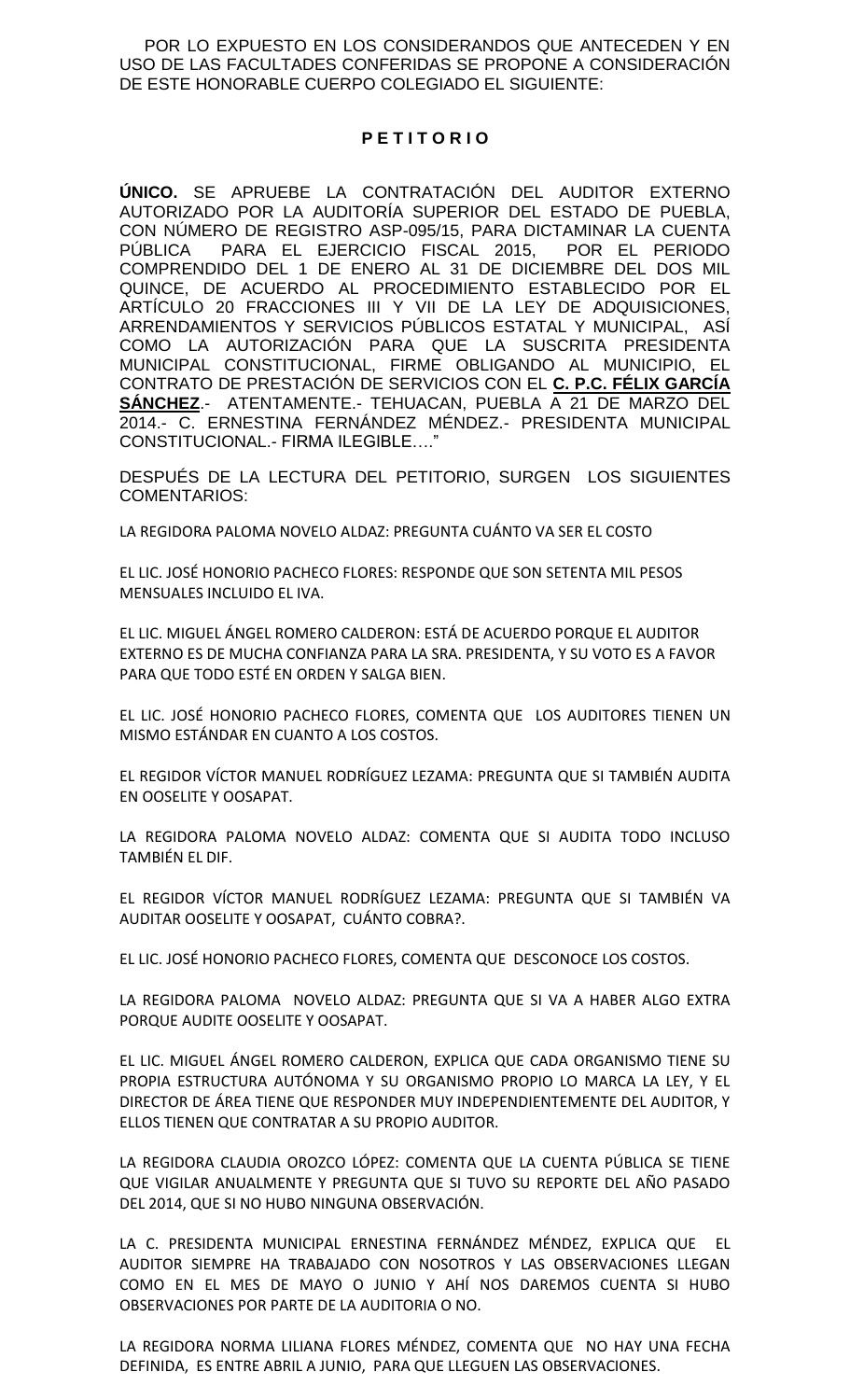EL REGIDOR JUAN ÁLVAREZ JIMÉNEZ: COMENTA QUE HAY TEMAS POR LOS QUE LA SEÑORA ESTÁ PREOCUPADA, PERO SI EN CUANTO EL AUDITOR HAGA BIEN SU TRABAJO NO TIENE POR QUÉ PREOCUPARSE.

LA C. PRESIDENTA MUNICIPAL ERNESTINA FERNÁNDEZ MÉNDEZ, COMENTA QUE NO ES EL AUDITOR, ES EL DIRECTOR DE LLEVAR BIEN CADA RECURSO, ES SU RESPONSABILIDAD PARA PREVENIR, Y TAMBIÉN TENEMOS QUE CUIDAR MUCHO A LAS CONSTRUCTORAS.

EL REGIDOR JUAN ÁLVAREZ CAMPOS: ESTA DE ACURDO PERO CON LOS DIRECTORES DEBE DE HABER COMUNICACIÓN, CON EL AUDITOR ANTES DE, Y ÉL DEBE DE SESIONAR CON EL DIRECTOR.

LA SEÑORA PRESIDENTA ERNESTINA FERNÁNDEZ MÉNDEZ, COMENTA: ASÍ SE VA A TRABAJAR, SE VAN A REVISAR BIEN LAS CONSTRUCTORAS QUE CUMPLAN CON TODOS LOS REQUISITOS.

EL LIC. MIGUEL ÁNGEL ROMERO CALDERON: COMENTA QUE LE GUSTA QUE LA SEÑORA PRESIDENTA. VAYA A CHECAR LAS ÁREAS Y SI ESTÁ PENSANDO ES PORQUE A FIN DE CUENTAS ELLA ES LA RESPONSABLE DEL PROBLEMA Y EL AUDITOR SOLO VA A CHECAR LO QUE EL DIRECTOR ESTÁ HACIENDO, Y LA TENEMOS QUE APOYAR.

LA REGIDORA NORMA LILIANA FLORES MÉNDEZ: ES EL ÓRGANO DE CONTROL Y CONFIANZA Y LEYÓ DE LA LEY LAS RESPONSABILIDADES QUE LE COMPETEN A LOS AUDITORES.

EL REGIDOR PIOQUINTO APOLINAR LEYVA, SE SUMA A LA PREOCUPACIÓN DE LA SEÑORA PRESIDENTA, PERO CADA QUIEN PONE UN ORDEN Y SI NO HAY UN LINEAMIENTO Y SI NO TOMAMOS UNA DETERMINACIÓN PARA QUE EXISTAN ESAS REGLAS NO SE VA PODER HACER NADA, PERO NO HAY REGLAS DE OPERATIVIDAD PARA APLICARLAS A CADA ÁREA.

LA REGIDORA MARTHA GARCÍA DE LA CADENA ROMERO, COMENTA QUE NO ES JUSTO QUE LA SEÑORA PRESIDENTA SE PREOCUPE POR LAS ACTIVIDADES QUE LE COMPETEN A CADA DIRECTOR, Y TIENEN SU VOTO DE CONFIANZA.

EL REGIDOR VÍCTOR MANUEL RODRÍGUEZ LEZAMA: COMENTA QUE LO QUE HACE EL AUDITOR ES EVITAR LOS PROBLEMAS PARA EVITAR LAS OBSERVACIONES DE LA AUDITORIA SUPERIOR DEL ESTADO CUANDO SE HACE LA AUDITORIA DEL ESTADO, PERO VA A VOTAR EN CONTRA PORQUE SIENTE QUE EL AUDITOR NO HA HECHO BIEN SU TRABAJO COMO DEBE DE HACERLO.

LA SRA. PRESIDENTA ERNESTINA FERNÁNDEZ MÉNDEZ: SI CULPA AL AUDITOR PERO TAMBIÉN ES CULPA DEL DIRECTOR PORQUE NO TIENE REPORTE DE LAS OBRAS NUNCA LLEVO SU TRABAJO COMO DEBÍA DE SER.

EL REGIDOR ABRAHAM DAVID AGUILAR SÁNCHEZ: LA CONFIANZA ES BUENA PERO POR EL MONTO A PAGAR ES PARA APROVECHARLO MÁS, YA QUE ÉL TIENE UN BUEN PERFIL, PERO PIENSA QUE CADA QUIEN ES CONSECUENCIA DE SUS ACTOS Y LOS DIRECTORES TIENEN MUCHA RESPONSABILIDAD CON SU CARGO, HAY QUE APROVECHAR Y ABUSAR DE ESE CONOCIMIENTO PARA HACERLO PRODUCTIVO.

LA SRA. PRESIDENTA ERNESTINA FERNÁNDEZ MÉNDEZ, COMENTA: SU PUNTO ES MUY VÁLIDO PORQUE TENEMOS QUE CONFIAR EN ÉL, Y HAY QUE HABLAR CON EL REGIDOR PARA PLANTEARLE LAS PETICIONES.

LA REGIDORA NORMA LILIANA FLORES MÉNDEZ, COMENTA: LOS ÓRGANOS DE CONTROL Y CONFIANZA DEBEN DE ESTAR PARA PREVENIR, Y LE PIDE A LA SRA. QUE SE LE EXIJA A CONTRALORÍA MANDAR LOS MANUALES DE PROCEDIMIENTOS A TIEMPO.

LA SRA. PRESIDENTA ERNESTINA FERNÁNDEZ MÉNDEZ: COMENTA QUE CUANDO HIZO AUDITORIA EL ESTADO FUERON POCAS LAS ÁREAS OBSERVADAS.

EL REGIDOR JESÚS AMADOR HERNÁNDEZ MARTÍNEZ: APOYA A LA SRA. PRESIDENTA, PERO CUANDO SE BUSCA UN CULPABLE SIEMPRE SE VAN CON EL AUDITOR, PERO SI SE BUSCA UN RESPONSABLE NO ES EL AUDITOR, PERO SOLO LA SRA. SABE QUIÉN Y CÓMO VA A ACTUAR.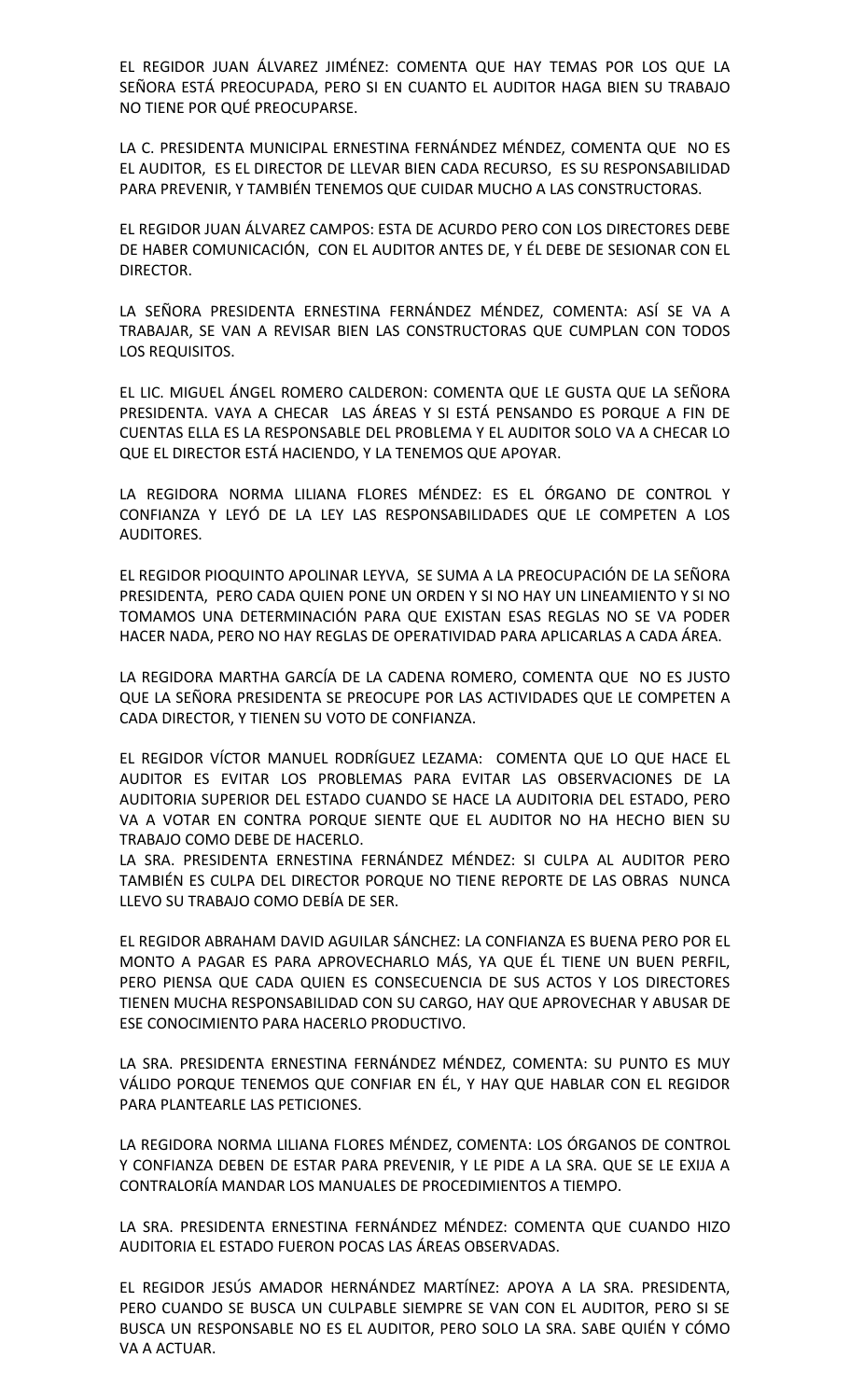SEÑORES REGIDORES Y SINDICO MUNICIPAL, EN VOTACIÓN SE LES CONSULTA SI SE APRUEBA LA PROPUESTA PRESENTADA EN CUESTIÓN, LOS QUE ESTÉN POR LA AFIRMATIVA SÍRVANSE MANIFESTARLO LEVANTANDO LA MANO.

HABIÉNDOSE ANALIZADO AMPLIAMENTE EL CONTENIDO DEL PETITORIO DE REFERENCIA, POR MAYORÍA CON 11 VOTOS A FAVOR, 1 ABSTENCIÓN POR PARTE DE LA REGIDORA PALOMA NOVELO ALDAZ Y 2 VOTOS EN CONTRA POR PARTE DE LOS REGIDORES JUAN ÁLVAREZ CAMPOS Y VÍCTOR MANUEL RODRÍGUEZ LEZAMA, INTEGRANTES DEL HONORABLE CABILDO, SE DETERMINA EL SIGUIENTE:

# **A C U E R D O**

**ÚNICO.-** SE APRUEBA LA CONTRATACIÓN DEL AUDITOR EXTERNO AUTORIZADO POR LA AUDITORÍA SUPERIOR DEL ESTADO DE PUEBLA, CON NÚMERO DE REGISTRO ASP-095/15, **PARA DICTAMINAR LA CUENTA PÚBLICA PARA EL EJERCICIO FISCAL 2015, POR EL PERIODO COMPRENDIDO DEL 1 DE ENERO AL 31 DE DICIEMBRE DEL DOS MIL QUINCE**, DE ACUERDO AL PROCEDIMIENTO ESTABLECIDO POR EL ARTÍCULO 20 FRACCIONES III Y VII DE LA LEY DE ADQUISICIONES, ARRENDAMIENTOS Y SERVICIOS PÚBLICOS ESTATAL Y MUNICIPAL, ASÍ COMO LA AUTORIZACIÓN PARA QUE LA SUSCRITA PRESIDENTA MUNICIPAL CONSTITUCIONAL, FIRME OBLIGANDO AL MUNICIPIO, EL CONTRATO DE PRESTACIÓN DE SERVICIOS CON EL **C. P.C. FÉLIX GARCÍA SÁNCHEZ**.

LO ANTERIORMENTE CON FUNDAMENTO EN LOS DISPOSITIVOS LEGALES INVOCADOS EN EL DICTAMEN DE REFERENCIA.

**COMISIÓN DE SALUBRIDAD Y ASISTENCIA PÚBLICA.- ANÁLISIS, DISCUSIÓN Y EN SU CASO APROBACIÓN DEL DICTAMEN QUE CONTIENE: LA APROBACIÓN PARA QUE EL AYUNTAMIENTO DE TEHUACÁN, A TRAVÉS DE LA REGIDURÍA DE SALUBRIDAD Y ASISTENCIA PÚBLICA PARTICIPE EN LA CONVOCATORIA DEL PROGRAMA ENTORNOS Y COMUNIDADES SALUDABLES 2015, CON EL PROYECTO "ME QUIERO, ME CUIDO, ME RESPETO"; "Y TÚ", ASI MISMO SE APRUEBE LA APORTACIÓN POR PARTE DEL HONORABLE AYUNTAMIENTO DE TEHUACÁN, POR LOS MONTOS Y CANTIDADES QUE CONFORME A LAS REGLAS DE OPERACIÓN E INDICADORES DE GESTIÓN Y EVALUACIÓN DEL PROGRAMA COMUNIDADES SALUDABLES PARA EL EJERCICIO FISCAL 2015, EL CUAL CORRESPONDE A UN IMPORTE DE \$500,000.00 (QUINIENTOS MIL PESOS 00/100 MN.).**

SEÑORA REGIDORA TIENE USTED EL USO DE LA PALABRA.

LA REGIDORA MARTHA GARCÍA DE LA CADENA ROMERO, PROCEDE A DAR LECTURA AL DICTAMEN CORRESPONDIENTE, MISMO QUE A LA LETRA DICE:

### **"… HONORABLE AYUNTAMIENTO DE TEHUACÁN, PUEBLA.**

LOS QUE SUSCRIBIMOS C.C. MARTHA GARCÍA DE LA CADENA ROMERO, NORMA LILIANA FLORES MÉNDEZ, PALOMA NOVELO ALDAZ, CLAUDIA OROZCO LÓPEZ, JOSÉ BERNARDO POZOS GUTIÉRREZ, PIOQUINTO APOLINAR LEYVA, JESÚS AMADOR HERNÁNDEZ MARTÍNEZ, REGIDORES INTEGRANTES DE LA COMISIÓN DE SALUBRIDAD Y ASISTENCIA PÚBLICA DE ESTE HONORABLE AYUNTAMIENTO DE TEHUACÁN, POR EL PERIODO 2014 - 2018, EN EJERCICIO DE LAS FACULTADES QUE NOS CONFIEREN LOS ARTÍCULOS 90, 91 FRACCIONES III, XLVI, XLIX, LXI Y DEMÁS RELATIVOS Y APLICABLES DE LA LEY ORGÁNICA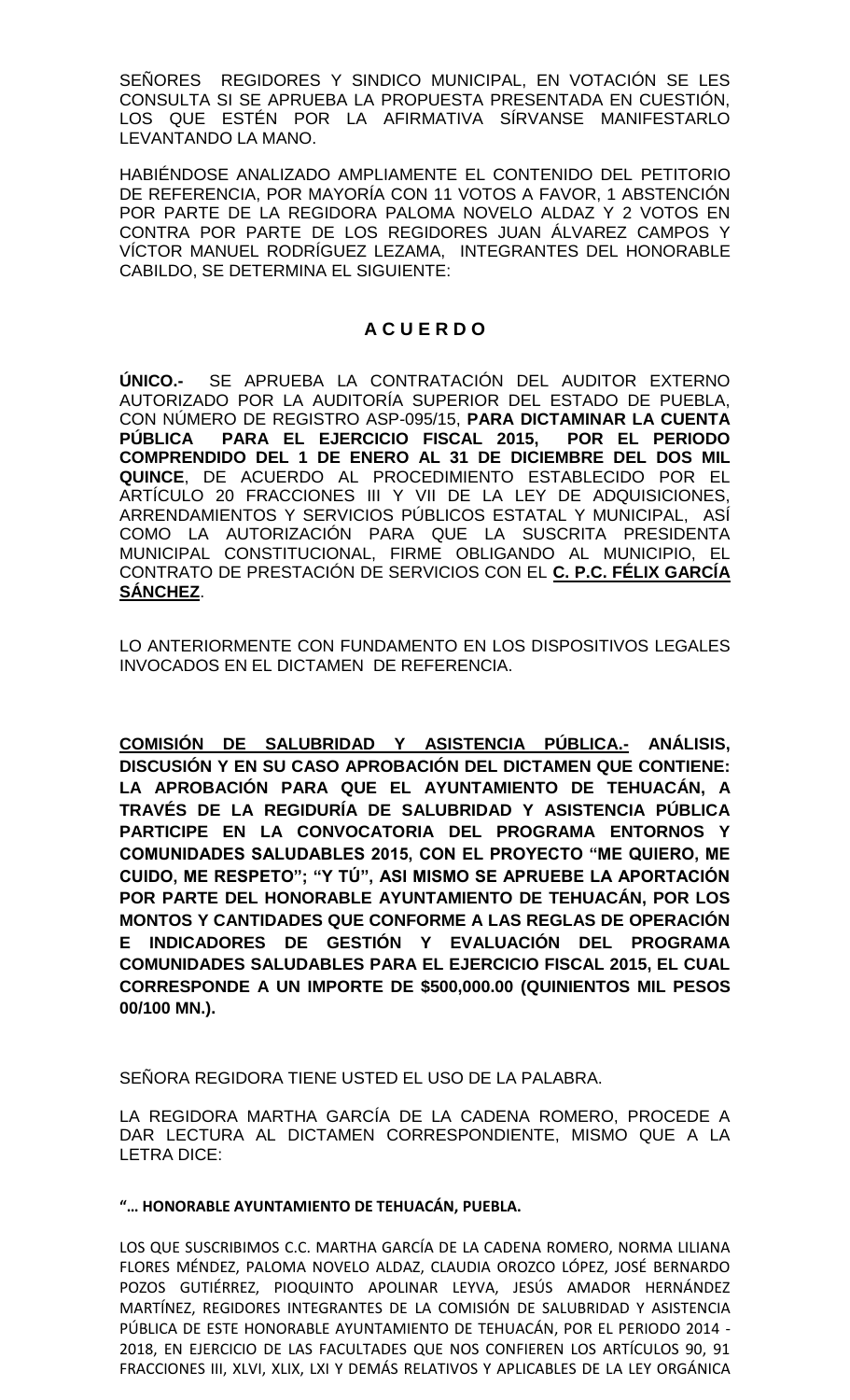MUNICIPAL, SOMETEMOS A SU CONSIDERACIÓN EL PRESENTE DICTAMEN QUE CONTIENE**: LA APROBACIÓN PARA QUE EL AYUNTAMIENTO DE TEHUACÁN, A TRAVÉS DE LA REGIDURÍA DE SALUBRIDAD Y ASISTENCIA PÚBLICA PARTICIPE EN LA CONVOCATORIA DEL PROGRAMA ENTORNOS Y COMUNIDADES SALUDABLES 2015 CON EL PROYECTO "ME QUIERO, ME CUIDO, ME RESPETO; ¿Y TÚ?, Y ASÍ MISMO SE APRUEBE LA APORTACIÓN POR PARTE DEL HONORABLE AYUNTAMIENTO DE TEHUACÁN, POR LOS MONTOS Y CANTIDADES QUE CONFORME A LAS REGLAS DE OPERACIÓN E INDICADORES DE GESTIÓN Y EVALUACIÓN DEL PROGRAMA COMUNIDADES SALUDABLES PARA EL EJERCICIO FISCAL 2015, EL CUAL CORRESPONDE A UN IMPORTE DE \$500,000.00 (QUINIENTOS MIL PESOS 00/100 M.N.)**

#### **A N T E C E D E N T E S**

I.- QUE EN TÉRMINOS DE LO DISPUESTO POR EL ARTÍCULO 115 FRACCIONES I PRIMER PÁRRAFO, II Y IV DE LA CONSTITUCIÓN POLÍTICA DE LOS ESTADOS UNIDOS MEXICANOS, DETERMINA QUE CADA MUNICIPIO SERÁ GOBERNADO POR UN AYUNTAMIENTO DE ELECCIÓN POPULAR DIRECTA, INTEGRADO POR UN PRESIDENTE MUNICIPAL Y EL NÚMERO DE REGIDORES Y SÍNDICOS QUE LA LEY DETERMINE. LA COMPETENCIA QUE ESTA CONSTITUCIÓN OTORGA AL GOBIERNO MUNICIPAL SE EJERCERÁ POR EL AYUNTAMIENTO DE MANERA EXCLUSIVA Y NO HABRÁ AUTORIDAD INTERMEDIA ALGUNA ENTRE ÉSTE Y EL GOBIERNO DEL ESTADO, ASIMISMO ESTABLECE QUE LOS AYUNTAMIENTOS TENDRÁN FACULTADES PARA APROBAR, DE ACUERDO CON LAS LEYES EN MATERIA MUNICIPAL QUE DEBERÁN EXPEDIR LAS LEGISLATURAS DE LOS ESTADOS, LOS BANDOS DE POLICÍA Y GOBIERNO, LOS REGLAMENTOS, CIRCULARES Y DISPOSICIONES ADMINISTRATIVAS DE OBSERVANCIA GENERAL DENTRO DE SUS RESPECTIVAS JURISDICCIONES, QUE ORGANICEN LA ADMINISTRACIÓN PÚBLICA MUNICIPAL, REGULEN LAS MATERIAS, PROCEDIMIENTOS, FUNCIONES Y SERVICIOS PÚBLICOS DE SU COMPETENCIA Y ASEGUREN LA PARTICIPACIÓN CIUDADANA Y VECINAL; EL OBJETO DE LAS LEYES A QUE SE REFIERE EL PÁRRAFO ANTERIOR SERÁ ESTABLECER: A) LAS BASES GENERALES DE LA ADMINISTRACIÓN PÚBLICA MUNICIPAL Y DEL PROCEDIMIENTO ADMINISTRATIVO, INCLUYENDO LOS MEDIOS DE IMPUGNACIÓN Y LOS ÓRGANOS PARA DIRIMIR LAS CONTROVERSIAS ENTRE DICHA ADMINISTRACIÓN Y LOS PARTICULARES, CON SUJECIÓN A LOS PRINCIPIOS DE IGUALDAD, PUBLICIDAD, AUDIENCIA Y LEGALIDAD; QUE LA MISMA DISPOSICIÓN FUNDAMENTAL ESTABLECE EN SU ARTÍCULO 4O.; PÁRRAFO CUARTO: TODA PERSONA TIENE DERECHO A LA PROTECCIÓN DE LA SALUD. LA LEY DEFINIRÁ LAS BASES Y MODALIDADES PARA EL ACCESO A LOS SERVICIOS DE SALUD Y ESTABLECERÁ LA CONCURRENCIA DE LA FEDERACIÓN Y LAS ENTIDADES FEDERATIVAS EN MATERIA DE SALUBRIDAD GENERAL, CONFORME A LO QUE DISPONE LA FRACCIÓN XVI DEL ARTÍCULO 73 DE ESTA CONSTITUCIÓN.

II.- QUE LA FRACCIÓN III DEL ARTÍCULO 105 DE LA CONSTITUCIÓN POLÍTICA DEL ESTADO LIBRE Y SOBERANO DE PUEBLA QUE MENCIONA: III.- LOS AYUNTAMIENTOS TENDRÁN FACULTADES PARA EXPEDIR DE ACUERDO CON LAS LEYES EN MATERIA MUNICIPAL QUE EMITA EL CONGRESO DEL ESTADO, LOS BANDOS DE POLICÍA Y GOBIERNO, LOS REGLAMENTOS, CIRCULARES Y DISPOSICIONES ADMINISTRATIVAS DE OBSERVANCIA GENERAL DENTRO DE SUS RESPECTIVAS JURISDICCIONES, QUE ORGANICEN LA ADMINISTRACIÓN PÚBLICA MUNICIPAL, REGULEN LAS MATERIAS, PROCEDIMIENTOS, FUNCIONES Y SERVICIOS PÚBLICOS DE SU COMPETENCIA Y ASEGUREN LA PARTICIPACIÓN CIUDADANA Y VECINAL.

III.- QUE EL ARTÍCULO 121 DE LA CONSTITUCIÓN POLÍTICA DEL ESTADO LIBRE Y SOBERANO DE PUEBLA CONTEMPLA: TODA PERSONA TIENE DERECHO A UN MEDIO AMBIENTE ADECUADO PARA SU DESARROLLO, SALUD Y BIENESTAR. EL ESTADO Y LOS MUNICIPIOS PROMOVERÁN Y GARANTIZARÁN, EN SUS RESPECTIVOS ÁMBITOS DE COMPETENCIA, MEJORAR LA CALIDAD DE VIDA Y LA PRODUCTIVIDAD DE LAS PERSONAS, A TRAVÉS DE LA PROTECCIÓN AL AMBIENTE Y LA PRESERVACIÓN, RESTAURACIÓN Y MEJORAMIENTO DEL EQUILIBRIO ECOLÓGICO, DE MANERA QUE NO SE COMPROMETA LA SATISFACCIÓN DE LAS NECESIDADES DE LAS GENERACIONES FUTURAS. AL EFECTO SE EXPEDIRÁN LAS LEYES Y DISPOSICIONES NECESARIAS. ASIMISMO, ES DEBER DEL ESTADO COMBATIR LAS EPIDEMIAS QUE SE DESARROLLEN DENTRO DEL TERRITORIO.

IV. QUE LA LEY DE SALUD DEL ESTADO DE PUEBLA ESTABLECE EN SU ARTÍCULO 14: CORRESPONDE A LOS AYUNTAMIENTOS: I. ASUMIR SUS ATRIBUCIONES EN LOS TÉRMINOS DE ÉSTA LEY Y DE LOS CONVENIOS QUE SUSCRIBAN CON EL EJECUTIVO DEL ESTADO; II. CERTIFICAR LA CALIDAD DEL AGUA PARA USO Y CONSUMO HUMANO, EN LOS TÉRMINOS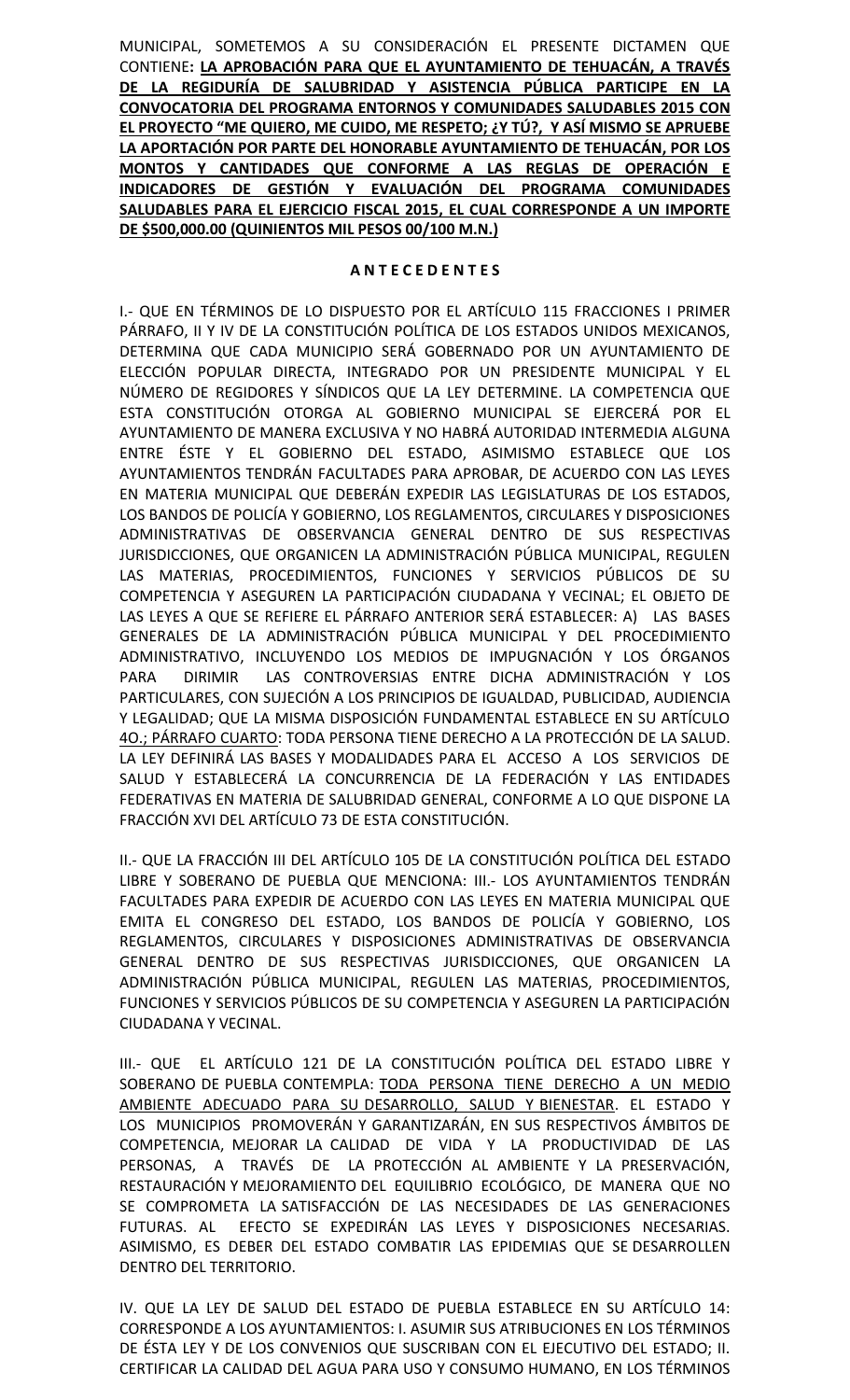DE LOS CONVENIOS QUE CELEBREN CON EL EJECUTIVO DEL ESTADO Y DE CONFORMIDAD CON LA NORMATIVA QUE EMITA LA SECRETARÍA DE SALUD DEL GOBIERNO FEDERAL; III. INCLUIR DENTRO DE SUS BANDOS DE POLICÍA Y BUEN GOBIERNO, LO RELACIONADO CON LOS SERVICIOS DE SALUD QUE ESTÉN A SU CARGO, Y EN SU CASO, EXPEDIR LOS REGLAMENTOS, CIRCULARES Y DISPOSICIONES ADMINISTRATIVAS RESPECTIVAS. IV. FORMULAR Y DESARROLLAR PROGRAMAS MUNICIPALES DE SALUD EN EL MARCO DEL SISTEMA NACIONAL Y ESTATAL DE SALUD, Y; V. VIGILAR Y HACER CUMPLIR EN LA ESFERA DE SU COMPETENCIA LOS ORDENAMIENTOS LEGALES CORRESPONDIENTES.

V. QUE LA LEY GENERAL DE SALUD ESTABLECE EN SU ARTÍCULO 110, QUE LA PROMOCIÓN DE LA SALUD TIENE POR OBJETO CREAR, CONSERVAR Y MEJORAR LAS CONDICIONES DESEABLES DE SALUD PARA TODA LA POBLACIÓN, Y PROPICIAR EN EL INDIVIDUO LAS ACTITUDES, VALORES Y CONDUCTAS ADECUADAS PARA MOTIVAR SU PARTICIPACIÓN EN BENEFICIO DE LA SALUD INDIVIDUAL Y COLECTIVA.

### **C O N S I D E R A N D O**

I. QUE EL PÁRRAFO PRIMERO DE LA FRACCIÓN II DEL ARTÍCULO 115 DE LA CONSTITUCIÓN POLÍTICA DE LOS ESTADOS UNIDOS MEXICANOS, DETERMINA QUE LOS AYUNTAMIENTOS TENDRÁN FACULTADES PARA APROBAR, DE ACUERDO CON LAS LEYES EN MATERIA MUNICIPAL QUE DEBERÁN EXPEDIR LAS LEGISLATURAS DE LOS ESTADOS, LOS BANDOS DE POLICÍA Y GOBIERNO, LOS REGLAMENTOS, CIRCULARES Y DISPOSICIONES ADMINISTRATIVAS DE OBSERVANCIA GENERAL DENTRO DE SUS RESPECTIVAS JURISDICCIONES, QUE ORGANICEN LA ADMINISTRACIÓN PÚBLICA MUNICIPAL, REGULEN LAS MATERIAS, PROCEDIMIENTOS, FUNCIONES Y SERVICIOS PÚBLICOS DE SU COMPETENCIA Y ASEGUREN LA PARTICIPACIÓN CIUDADANA Y VECINAL; MISMA DISPOSICIÓN QUE ES TRASLADADA A LA FRACCIÓN III DEL ARTÍCULO 105 DE LA CONSTITUCIÓN POLÍTICA DEL ESTADO LIBRE Y SOBERANO DE PUEBLA;

II. QUE EL ARTÍCULO 78 DE LA LEY ORGÁNICA MUNICIPAL DENTRO DE LAS ATRIBUCIONES DE LOS AYUNTAMIENTOS DETERMINA EN SUS FRACCIONES V. INDUCIR Y ORGANIZAR LA PARTICIPACIÓN DE LOS CIUDADANOS EN LA PROMOCIÓN DEL DESARROLLO INTEGRAL DE SUS COMUNIDADES; LXVI. LAS DEMÁS QUE LE CONFIERAN LAS LEYES Y ORDENAMIENTOS VIGENTES EN EL MUNICIPIO;

III. QUE EL ARTÍCULO 92 DE LA MISMA LEY ARRIBA INVOCADA ESTIPULA EN SUS FRACCIONES III, IV Y V QUE SON FACULTADES Y OBLIGACIONES DE LOS REGIDORES EL EJERCER LAS FACULTADES DE DELIBERACIÓN Y DECISIÓN DE LOS ASUNTOS QUE LE COMPETEN AL AYUNTAMIENTO, FORMAR PARTE DE LAS COMISIONES PARA LAS QUE FUEREN DESIGNADOS POR ESTE Y DICTAMINAR E INFORMAR SOBRE LOS ASUNTOS QUE SE LES ENCOMIENDE; DE LA MISMA FORMA LA FRACCIÓN VII. ESTABLECE: FORMULAR AL AYUNTAMIENTO LAS PROPUESTAS DE ORDENAMIENTOS EN ASUNTOS MUNICIPALES, Y PROMOVER TODO LO QUE CREAN CONVENIENTE AL BUEN SERVICIO PÚBLICO;

IV. QUE LA LEY ORGÁNICA MUNICIPAL ESTABLECE EN SU ARTÍCULO 94 EL AYUNTAMIENTO, PARA FACILITAR EL DESPACHO DE LOS ASUNTOS QUE LE COMPETEN, NOMBRARÁ COMISIONES PERMANENTES O TRANSITORIAS, QUE LOS EXAMINEN E INSTRUYAN HASTA PONERLOS EN ESTADO DE RESOLUCIÓN. ESTAS COMISIONES SESIONARÁN DE FORMA MENSUAL, SIENDO CONVOCADAS POR EL REGIDOR QUE PRESIDA LA MISMA, CONFORME AL REGLAMENTO RESPECTIVO. LOS REGIDORES DEBERÁN ASISTIR CON PUNTUALIDAD A LAS SESIONES DE LAS COMISIONES QUE EL HONORABLE AYUNTAMIENTO LES HA ENCOMENDADO.

V. QUE LA MISMA LEY ORGÁNICA MUNICIPAL ESTABLECE EN SU ARTÍCULO 188.- PARA COADYUVAR EN LOS FINES Y FUNCIONES DE LA ADMINISTRACIÓN PÚBLICA MUNICIPAL, LOS AYUNTAMIENTOS PROMOVERÁN LA PARTICIPACIÓN CIUDADANA, PARA FOMENTAR EL DESARROLLO DEMOCRÁTICO E INTEGRAL DEL MUNICIPIO. ASIMISMO EL ARTÍCULO 189 ESTABLECE: EN CADA MUNICIPIO FUNCIONARÁN UNO O VARIOS CONSEJOS DE PARTICIPACIÓN CIUDADANA, INSTANCIA BÁSICA, FLEXIBLE Y PLURAL DE PARTICIPACIÓN CIUDADANA, COMO ÓRGANOS DE PROMOCIÓN Y GESTIÓN SOCIAL, AUXILIAR DE LOS AYUNTAMIENTOS, CON LAS SIGUIENTES FACULTADES Y OBLIGACIONES: I. COADYUVAR PARA EL CUMPLIMIENTO EFICAZ DE LOS PLANES Y PROGRAMAS MUNICIPALES APROBADOS; II. PROMOVER LA PARTICIPACIÓN Y COLABORACIÓN DE LOS HABITANTES Y VECINOS EN TODOS LOS ASPECTOS DE BENEFICIO SOCIAL; Y III. PROPONER AL AYUNTAMIENTO ACTIVIDADES, ACCIONES, PLANES Y PROGRAMAS MUNICIPALES, O PARA MODIFICARLOS EN SU CASO. EN ESE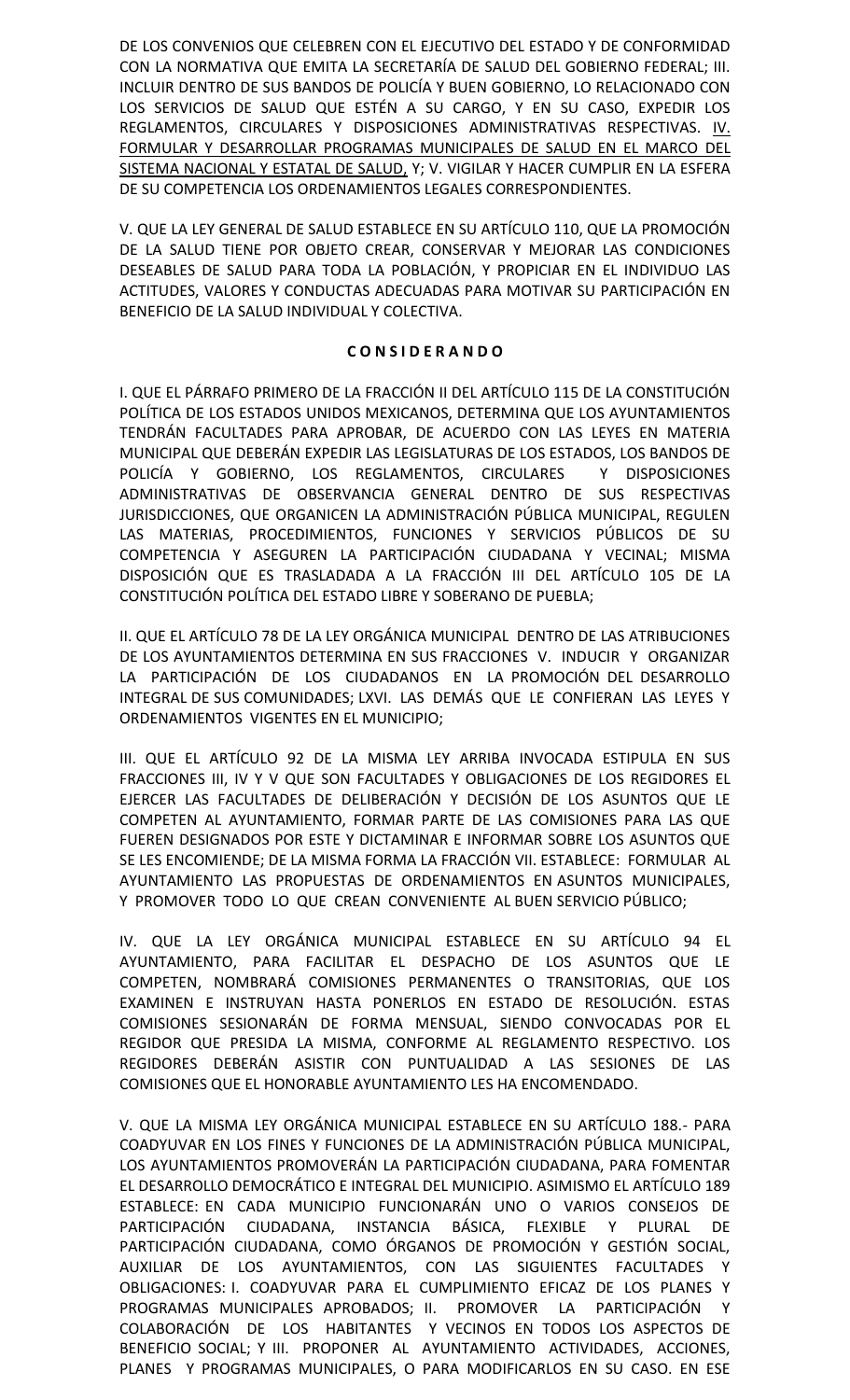MISMO CASO CITA EL ARTÍCULO 191.- EL AYUNTAMIENTO, CONVOCARÁ A LA SOCIEDAD PARA QUE SE INTEGRE EN LOS CONSEJOS DE PARTICIPACIÓN CIUDADANA, QUE DE MANERA ENUNCIATIVA Y NO LIMITATIVA, SERÁN LOS SIGUIENTES: I. SALUD;…

VI.- QUE LA MISMA LEY ESTATAL DE SALUD ESTABLECE EN SUS ARTÍCULOS 128.- LA PROMOCIÓN DE LA SALUD, TIENE POR OBJETO CREAR, CONSERVAR Y MEJORAR LAS CONDICIONES DESEABLES DE SALUD PARA TODA LA POBLACIÓN Y PROPICIAR EN EL INDIVIDUO LAS ACTIVIDADES, VALORES Y CONDUCTAS ADECUADAS PARA MOTIVAR SU PARTICIPACIÓN EN BENEFICIO DE LA SALUD INDIVIDUAL Y COLECTIVA. Y ARTÍCULO 129.- LA PROMOCIÓN DE LA SALUD COMPRENDE: I. EDUCACIÓN PARA LA SALUD, II. NUTRICIÓN, III. CONTROL DE LOS EFECTOS NOCIVOS DEL AMBIENTE EN LA SALUD, IV. SALUD OCUPACIONAL, Y V. FOMENTO SANITARIO.

VII.- QUE EL PROGRAMA SECTORIAL DE SALUD 2013-2018 EN SU OBJETIVO 1. CONSOLIDAR LAS ACCIONES DE PROTECCIÓN, PROMOCIÓN DE LA SALUD Y PREVENCIÓN DE ENFERMEDADES, ESTRATEGIA 1.1. PROMOVER ACTITUDES Y CONDUCTAS SALUDABLES Y CORRESPONSABLES EN EL ÁMBITO PERSONAL, FAMILIAR Y COMUNITARIO, PREVÉ COMO LÍNEAS DE ACCIÓN, LAS RELATIVAS A IMPULSAR LA PARTICIPACIÓN DE LOS SECTORES PÚBLICO, SOCIAL Y PRIVADO PARA INCIDIR EN LOS DETERMINANTES SOCIALES DE LA SALUD, ASÍ COMO REFORZAR LAS ACCIONES DE PROMOCIÓN DE LA SALUD MEDIANTE LA ACCIÓN COMUNITARIA Y LA PARTICIPACIÓN SOCIAL.

VIII. QUE EL PROGRAMA COMUNIDADES SALUDABLES ES UN INSTRUMENTO PARA ALCANZAR UN ESTADO ADECUADO DE BIENESTAR FÍSICO, MENTAL Y SOCIAL QUE CONTRIBUYE A QUE LAS PERSONAS Y GRUPOS SEAN CAPACES DE IDENTIFICAR Y REALIZAR SUS ASPIRACIONES, DE SATISFACER SUS NECESIDADES Y DE CAMBIAR O ADAPTARSE AL MEDIO AMBIENTE.

IX. LOS GOBIERNOS MUNICIPALES DEBEN CONTRIBUIR A LA CREACIÓN DE ENTORNOS Y COMUNIDADES SALUDABLES, YA QUE ACTÚAN COMO EJES DE DESARROLLO SOCIAL DE MANERA ARMÓNICA E INTEGRAL EN BENEFICIO DE LA SALUD DE SU POBLACIÓN, ATRIBUCIONES QUE NOS CONFIERE EL ARTÍCULO 115 CONSTITUCIONAL SIENDO EL NIVEL DE GOBIERNO MÁS CERCANO DE LAS DEMANDAS Y ASPIRACIONES DE LA COMUNIDAD, Y CONFORMA, POR TANTO, UN ÁMBITO NATURAL DE INTERACCIÓN ENTRE LA CIUDADANÍA Y SUS AUTORIDADES.

POR TAL SITUACIÓN ES QUE SE FORMULA EL PRESENTE Y POR LO ANTERIORMENTE EXPUESTO Y FUNDADO EN LOS CONSIDERANDOS QUE ANTECEDEN, Y EN USO DE LAS FACULTADES CONFERIDAS SE PROPONE A CONSIDERACIÓN DE ESTE HONORABLE CUERPO COLEGIADO EL SIGUIENTE:

### **D I C T A M E N**

PRIMERO.- **LA APROBACIÓN PARA QUE EL AYUNTAMIENTO DE TEHUACÁN, A TRAVÉS DE LA REGIDURÍA DE SALUBRIDAD Y ASISTENCIA PÚBLICA PARTICIPE EN LA CONVOCATORIA DEL PROGRAMA ENTORNOS Y COMUNIDADES SALUDABLES 2015 CON EL PROYECTO "ME QUIERO, ME CUIDO, ME RESPETO; ¿Y TÚ?**

SEGUNDO.- **QUE DE CONFORMIDAD CON EL NUMERAL 4.5 DENOMINADO CARACTERÍSTICAS DEL APOYO PRESUPUESTAL, DE LAS REGLAS DE OPERACIÓN E INDICADORES DE GESTIÓN Y EVALUACIÓN DEL PROGRAMA COMUNIDADES SALUDABLES PARA EL EJERCICIO FISCAL 2015 EL APOYO ASIGNADO POR EL PROGRAMA COMUNIDADES SALUDABLES A CADA PROYECTO APROBADO SERÁ DE HASTA EL 50% DEL COSTO TOTAL DEL MISMO CON UN MÁXIMO DE \$ 500, 000.00 (QUINIENTOS MIL PESOS 00/100 M.N.) EN UNA SOLA EXHIBICIÓN. EL MUNICIPIO BENEFICIADO TIENE LA OBLIGACIÓN DE FINANCIAR LA CANTIDAD COMPLEMENTARIA PARA LA EJECUCIÓN DEL PROYECTO LA CUAL NO PODRÁ SER MENOR A LA ASIGNADA POR EL PROGRAMA COMUNIDADES SALUDABLES, DICHA CANTIDAD CORRESPONDE A UN IMPORTE DE \$500,000.00 (QUINIENTOS MIL PESOS 00/100 M.N., LOS CUALES SERAN OTORGADOS POR PARTE DEL AYUNTAMIENTO DE TEHUACAN Y SERAN TOMADOS DE LA PARTIDA 3301 ASESORIA DEL RECURSO PROPIO ASIGNADO A ESTA REGIDURÍA DE SALUBRIDAD Y ASISTENCIA PUBLICA.-** ATENTAMENTE.- COMISIÓN DE SALUBRIDAD Y ASISTENCIA PÚBLICA.- TEHUACÁN, PUEBLA, A 20 DE MARZO DE 2015.- LIC. MARTHA GARCÍA DE LA CADENA ROMERO.- REGIDORA PRESIDENTE DE LA COMISIÓN.- L.A.E. NORMA LILIANA FLORES MÉNDEZ.- INTEGRANTE DE LA COMISIÓN.- LIC. PALOMA NOVELO ALDAZ.- INTEGRANTE DE LA COMISIÓN.- LIC. CLAUDIA OROZCO LÓPEZ.- INTEGRANTE DE LA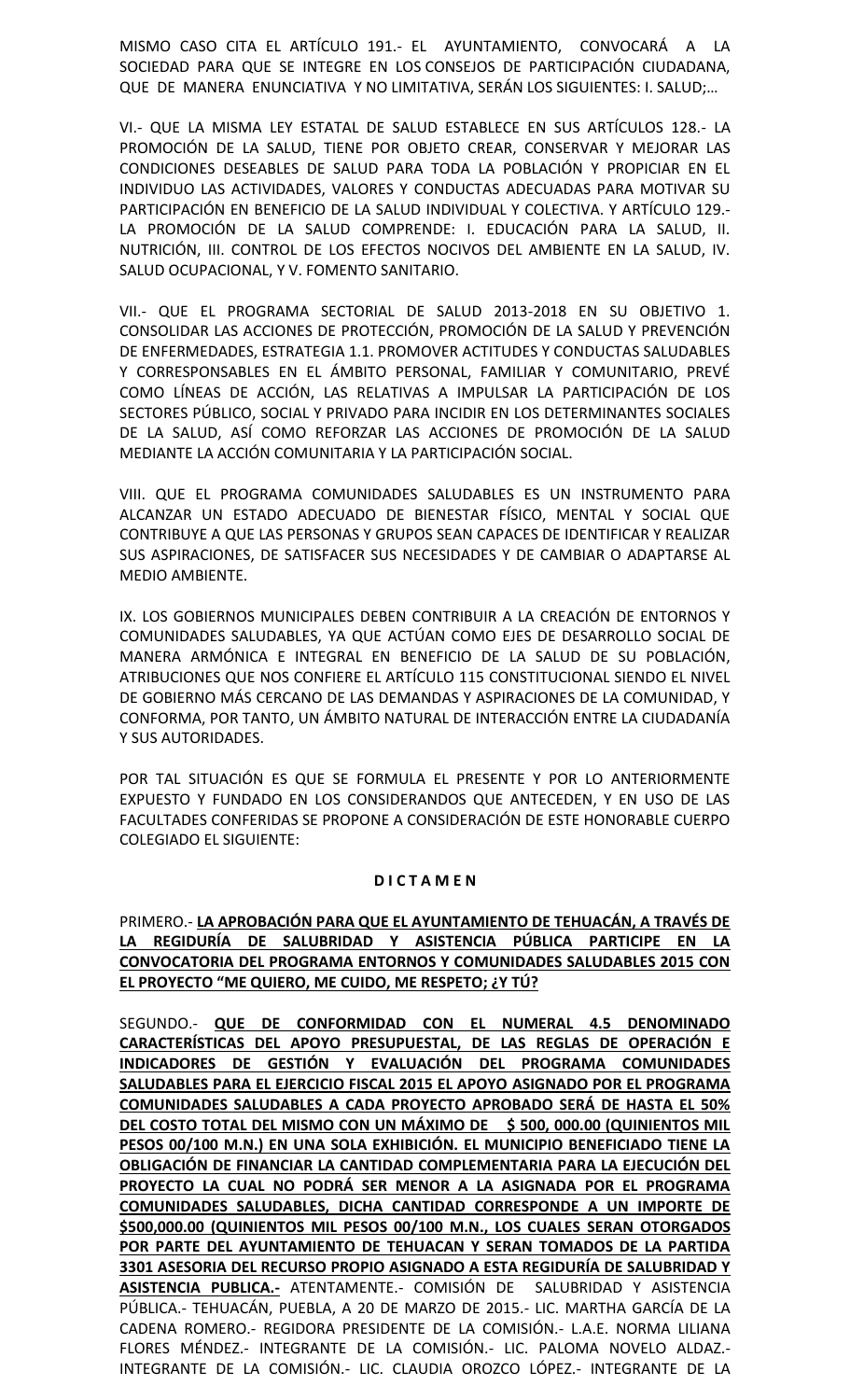COMISIÓN.- MTRO. JOSÉ BERNARDO POZOS GUTIÉRREZ.- INTEGRANTE DE LA COMISIÓN.- LIC. PIOQUINTO APOLINAR LEYVA.- INTEGRANTE DE LA COMISIÓN.- LIC. JESÚS AMADOR HERNÁNDEZ MARTÍNEZ.- INTEGRANTE DE LA COMISIÓN.- FIRMAS ILEGIBLES".

EL LIC. MIGUEL ÁNGEL ROMERO CALDERON: FELICITA A LA REGIDORA MARTHA GARCÍA DE LA CADENA ROMERO, Y LE COMENTA QUE ES UN MUY BUEN PROYECTO.

EL REGIDOR VÍCTOR MANUEL RODRÍGUEZ LEZAMA: FELICITA A LA REGIDORA Y COMENTA QUE ES MUY IMPORTANTE EL TEMA DE LA SALUD EMOCIONAL Y EL DENGÜE, YA QUE ES MUY IMPORTANTE COMBATIRLO, Y ESPERA QUE GANE ESTE CONCURSO.

SEÑORES REGIDORES Y SINDICO MUNICIPAL, EN VOTACIÓN SE LES CONSULTA SI SE APRUEBA LA PROPUESTA PRESENTADA EN CUESTIÓN, LOS QUE ESTÉN POR LA AFIRMATIVA SÍRVANSE MANIFESTARLO LEVANTANDO LA MANO.

HABIÉNDOSE ANALIZADO AMPLIAMENTE EL CONTENIDO DEL DICTAMEN DE REFERENCIA, POR UNANIMIDAD DE VOTOS A FAVOR POR PARTE DE LOS INTEGRANTES DEL HONORABLE CABILDO, SE DETERMINA EL SIGUIENTE:

# **A C U E R D O**

PRIMERO.- **SE APRUEBA QUE EL AYUNTAMIENTO DE TEHUACÁN, A TRAVÉS DE LA REGIDURÍA DE SALUBRIDAD Y ASISTENCIA PÚBLICA PARTICIPE EN LA CONVOCATORIA DEL PROGRAMA ENTORNOS Y COMUNIDADES SALUDABLES 2015, CON EL PROYECTO "ME QUIERO, ME CUIDO, ME RESPETO; ¿Y TÚ?**

SEGUNDO.- **QUE DE CONFORMIDAD CON EL NUMERAL 4.5 DENOMINADO CARACTERÍSTICAS DEL APOYO PRESUPUESTAL, DE LAS REGLAS DE OPERACIÓN E INDICADORES DE GESTIÓN Y EVALUACIÓN DEL PROGRAMA COMUNIDADES SALUDABLES PARA EL EJERCICIO FISCAL 2015 EL APOYO ASIGNADO POR EL PROGRAMA COMUNIDADES SALUDABLES A CADA PROYECTO APROBADO SERÁ DE HASTA EL 50% DEL COSTO TOTAL DEL MISMO CON UN MÁXIMO DE \$500, 000.00 (QUINIENTOS MIL PESOS 00/100 M.N.) EN UNA SOLA EXHIBICIÓN. EL MUNICIPIO BENEFICIADO TIENE LA OBLIGACIÓN DE FINANCIAR LA CANTIDAD COMPLEMENTARIA PARA LA EJECUCIÓN DEL PROYECTO LA CUAL NO PODRÁ SER MENOR A LA ASIGNADA POR EL PROGRAMA COMUNIDADES SALUDABLES, DICHA CANTIDAD CORRESPONDE A UN IMPORTE DE \$500,000.00 (QUINIENTOS MIL PESOS 00/100 M.N., LOS CUALES SERAN OTORGADOS POR PARTE DEL AYUNTAMIENTO DE TEHUACAN Y SERAN TOMADOS DE LA PARTIDA 3301 ASESORIA DEL RECURSO PROPIO ASIGNADO A LA REGIDURÍA DE SALUBRIDAD Y ASISTENCIA PÚBLICA.**

LO ANTERIOR CON FUNDAMENTO EN LOS DISPOSITIVOS LEGALES INVOCADOS EN EL DICTAMEN DE REFERENCIA.

**COMISIÓN DE SALUBRIDAD Y ASISTENCIA PÚBLICA.- ANÁLISIS, DISCUSIÓN Y EN SU CASO APROBACIÓN DEL DICTAMEN QUE CONTIENE: LA APROBACIÓN PARA QUE EL AYUNTAMIENTO DE TEHUACÁN, A TRAVÉS DE LA REGIDURÍA DE SALUBRIDAD Y ASISTENCIA PÚBLICA PARTICIPE EN LA CONVOCATORIA DEL PROGRAMA ENTORNOS Y COMUNIDADES SALUDABLES 2015, CON EL PROYECTO "TÚ ELIMINA LOS CRIADEROS, NOSOTROS LOS VECTORES", ASÍ MISMO SE APRUEBE LA APORTACIÓN POR PARTE DEL HONORABLE AYUNTAMIENTO DE TEHUACÁN, POR LOS MONTOS Y CANTIDADES QUE CONFORME A LAS REGLAS DE OPERACIÓN E INDICADORES DE GESTIÓN Y EVALUACIÓN DEL PROGRAMA COMUNIDADES SALUDABLES PARA EL EJERCICIO**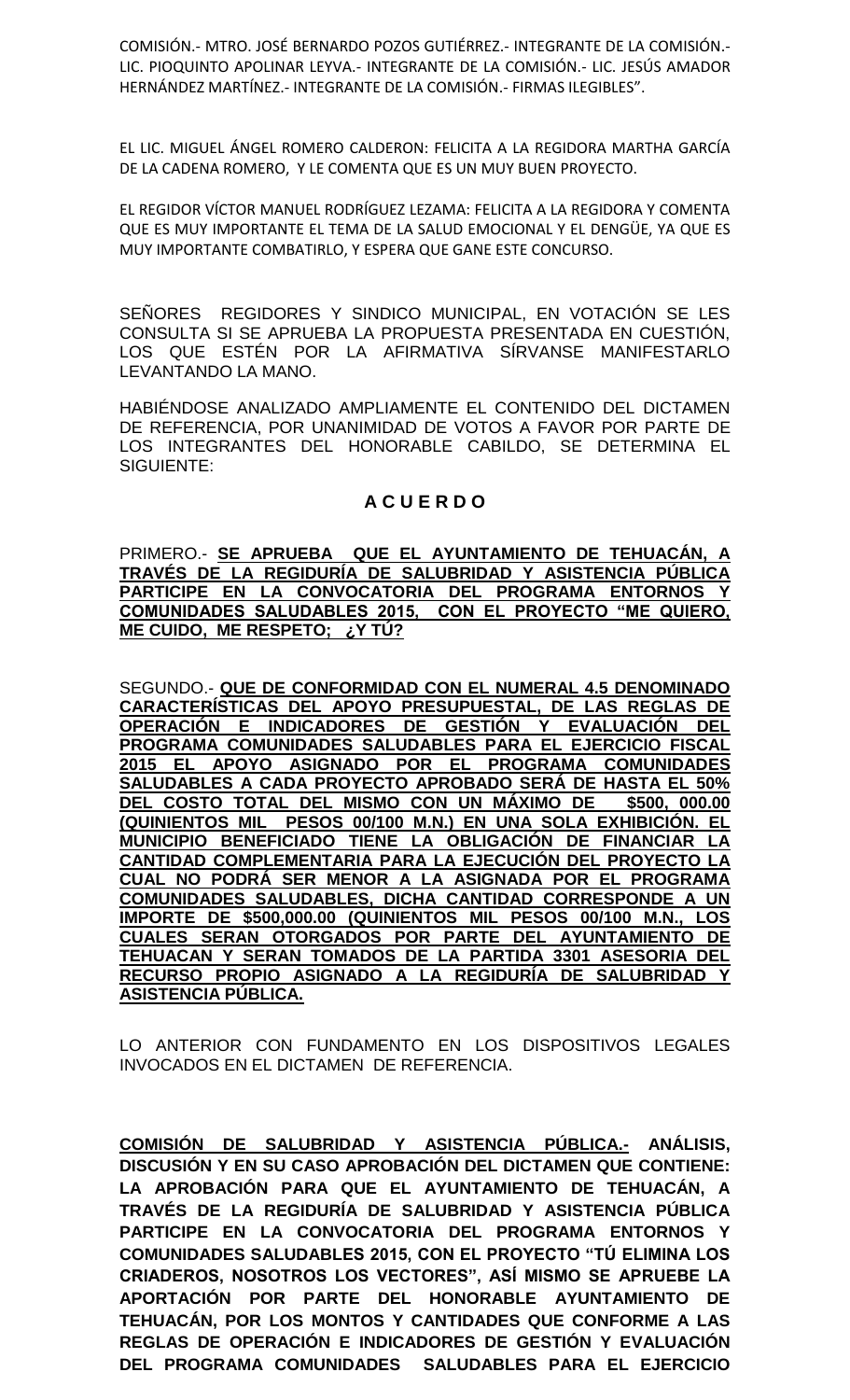# **FISCAL 2015, EL CUAL CORRESPONDE A UN IMPORTE DE \$500,000.00 (QUINIENTOS MIL PESOS 00/100 MN.).**

SEÑORA REGIDORA TIENE USTED EL USO DE LA PALABRA.

LA REGIDORA MARTHA GARCÍA DE LA CADENA ROMERO, PROCEDE A DAR LECTURA AL DICTAMEN CORRESPONDIENTE, MISMO QUE A LA LETRA DICE:

### **"… HONORABLE AYUNTAMIENTO DE TEHUACÁN, PUEBLA.**

LOS QUE SUSCRIBIMOS C.C. MARTHA GARCÍA DE LA CADENA ROMERO, NORMA LILIANA FLORES MÉNDEZ, PALOMA NOVELO ALDAZ, CLAUDIA OROZCO LÓPEZ, JOSÉ BERNARDO POZOS GUTIÉRREZ, PIOQUINTO APOLINAR LEYVA, JESÚS AMADOR HERNÁNDEZ MARTÍNEZ, REGIDORES INTEGRANTES DE LA COMISIÓN DE SALUBRIDAD Y ASISTENCIA PÚBLICA DE ESTE HONORABLE AYUNTAMIENTO DE TEHUACÁN, POR EL PERIODO 2014 - 2018, EN EJERCICIO DE LAS FACULTADES QUE NOS CONFIEREN LOS ARTÍCULOS 90, 91 FRACCIONES III, XLVI, XLIX, LXI Y DEMÁS RELATIVOS Y APLICABLES DE LA LEY ORGÁNICA MUNICIPAL, SOMETEMOS A SU CONSIDERACIÓN EL PRESENTE DICTAMEN QUE CONTIENE**: LA APROBACIÓN PARA QUE EL AYUNTAMIENTO DE TEHUACÁN, A TRAVÉS DE LA REGIDURÍA DE SALUBRIDAD Y ASISTENCIA PÚBLICA PARTICIPE EN LA CONVOCATORIA DEL PROGRAMA ENTORNOS Y COMUNIDADES SALUDABLES 2015 CON EL PROYECTO "TÚ ELIMINA LOS CRIADEROS, NOSOTROS LOS VECTORES", Y ASÍ MISMO SE APRUEBE LA APORTACIÓN POR PARTE DEL HONORABLE AYUNTAMIENTO DE TEHUACÁN, POR LOS MONTOS Y CANTIDADES QUE CONFORME A LAS REGLAS DE OPERACIÓN E INDICADORES DE GESTIÓN Y EVALUACIÓN DEL PROGRAMA COMUNIDADES SALUDABLES PARA EL EJERCICIO FISCAL 2015 EL CUAL CORRESPONDE A UN IMPORTE DE \$ 500,000.00 (QUINIENTOS MIL PESOS 00/100 M.N.)** 

### **A N T E C E D E N T E S**

I.- QUE EN TÉRMINOS DE LO DISPUESTO POR EL ARTÍCULO 115 FRACCIONES I PRIMER PÁRRAFO, II Y IV DE LA CONSTITUCIÓN POLÍTICA DE LOS ESTADOS UNIDOS MEXICANOS, DETERMINA QUE CADA MUNICIPIO SERÁ GOBERNADO POR UN AYUNTAMIENTO DE ELECCIÓN POPULAR DIRECTA, INTEGRADO POR UN PRESIDENTE MUNICIPAL Y EL NÚMERO DE REGIDORES Y SÍNDICOS QUE LA LEY DETERMINE. LA COMPETENCIA QUE ESTA CONSTITUCIÓN OTORGA AL GOBIERNO MUNICIPAL SE EJERCERÁ POR EL AYUNTAMIENTO DE MANERA EXCLUSIVA Y NO HABRÁ AUTORIDAD INTERMEDIA ALGUNA ENTRE ÉSTE Y EL GOBIERNO DEL ESTADO, ASIMISMO ESTABLECE QUE LOS AYUNTAMIENTOS TENDRÁN FACULTADES PARA APROBAR, DE ACUERDO CON LAS LEYES EN MATERIA MUNICIPAL QUE DEBERÁN EXPEDIR LAS LEGISLATURAS DE LOS ESTADOS, LOS BANDOS DE POLICÍA Y GOBIERNO, LOS REGLAMENTOS, CIRCULARES Y DISPOSICIONES ADMINISTRATIVAS DE OBSERVANCIA GENERAL DENTRO DE SUS RESPECTIVAS JURISDICCIONES, QUE ORGANICEN LA ADMINISTRACIÓN PÚBLICA MUNICIPAL, REGULEN LAS MATERIAS, PROCEDIMIENTOS, FUNCIONES Y SERVICIOS PÚBLICOS DE SU COMPETENCIA Y ASEGUREN LA PARTICIPACIÓN CIUDADANA Y VECINAL; EL OBJETO DE LAS LEYES A QUE SE REFIERE EL PÁRRAFO ANTERIOR SERÁ ESTABLECER: A) LAS BASES GENERALES DE LA ADMINISTRACIÓN PÚBLICA MUNICIPAL Y DEL PROCEDIMIENTO ADMINISTRATIVO, INCLUYENDO LOS MEDIOS DE IMPUGNACIÓN Y LOS ÓRGANOS PARA DIRIMIR LAS CONTROVERSIAS ENTRE DICHA ADMINISTRACIÓN Y LOS PARTICULARES, CON SUJECIÓN A LOS PRINCIPIOS DE IGUALDAD, PUBLICIDAD, AUDIENCIA Y LEGALIDAD; QUE LA MISMA DISPOSICIÓN FUNDAMENTAL ESTABLECE EN SU ARTÍCULO 4O.; PÁRRAFO CUARTO: TODA PERSONA TIENE DERECHO A LA PROTECCIÓN DE LA SALUD. LA LEY DEFINIRÁ LAS BASES Y MODALIDADES PARA EL ACCESO A LOS SERVICIOS DE SALUD Y ESTABLECERÁ LA CONCURRENCIA DE LA FEDERACIÓN Y LAS ENTIDADES FEDERATIVAS EN MATERIA DE SALUBRIDAD GENERAL, CONFORME A LO QUE DISPONE LA FRACCIÓN XVI DEL ARTÍCULO 73 DE ESTA CONSTITUCIÓN.

II.- QUE LA FRACCIÓN III DEL ARTÍCULO 105 DE LA CONSTITUCIÓN POLÍTICA DEL ESTADO LIBRE Y SOBERANO DE PUEBLA QUE MENCIONA: III.- LOS AYUNTAMIENTOS TENDRÁN FACULTADES PARA EXPEDIR DE ACUERDO CON LAS LEYES EN MATERIA MUNICIPAL QUE EMITA EL CONGRESO DEL ESTADO, LOS BANDOS DE POLICÍA Y GOBIERNO, LOS REGLAMENTOS, CIRCULARES Y DISPOSICIONES ADMINISTRATIVAS DE OBSERVANCIA GENERAL DENTRO DE SUS RESPECTIVAS JURISDICCIONES, QUE ORGANICEN LA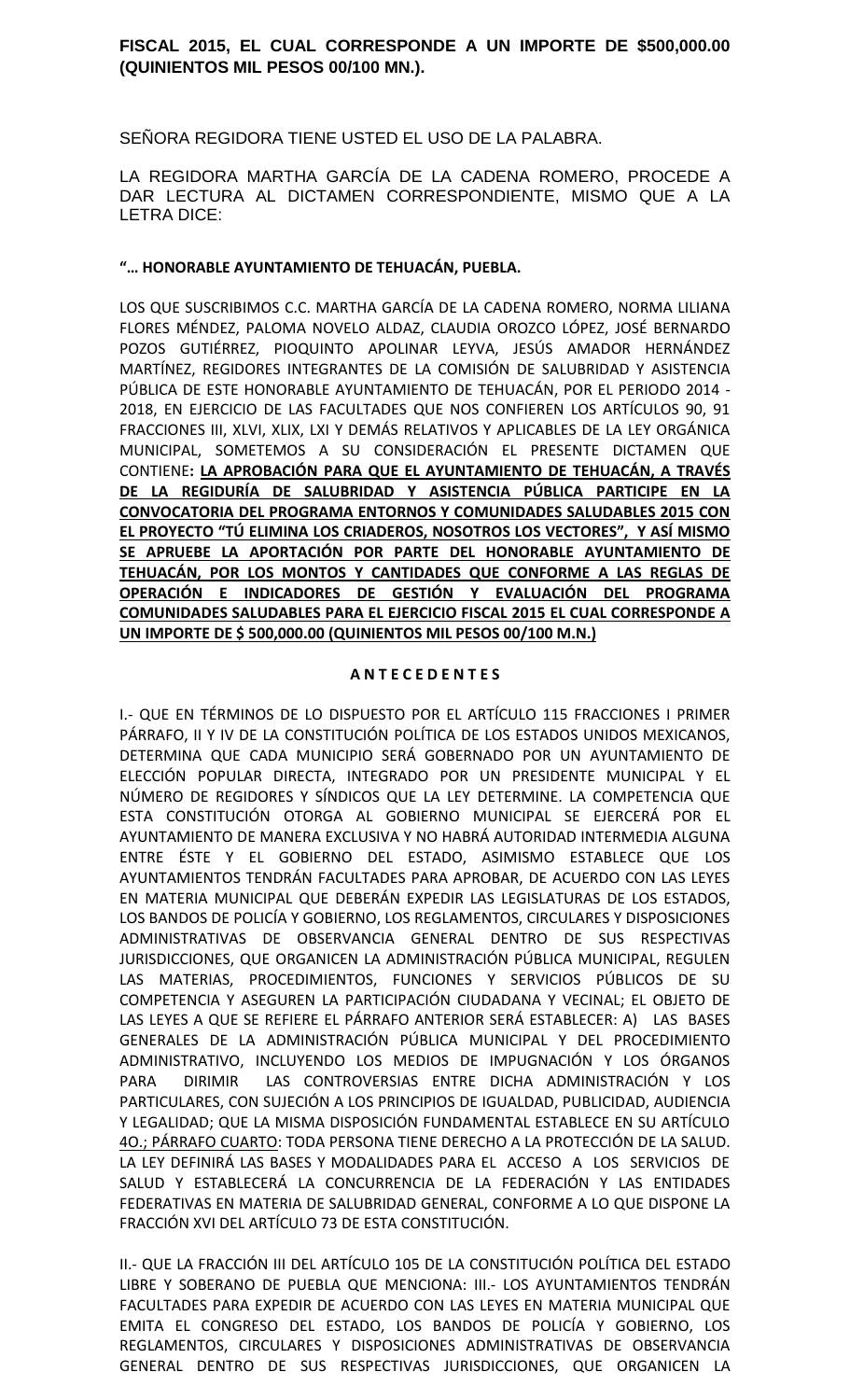ADMINISTRACIÓN PÚBLICA MUNICIPAL, REGULEN LAS MATERIAS, PROCEDIMIENTOS, FUNCIONES Y SERVICIOS PÚBLICOS DE SU COMPETENCIA Y ASEGUREN LA PARTICIPACIÓN CIUDADANA Y VECINAL.

III.- QUE EL ARTÍCULO 121 DE LA CONSTITUCIÓN POLÍTICA DEL ESTADO LIBRE Y SOBERANO DE PUEBLA CONTEMPLA: TODA PERSONA TIENE DERECHO A UN MEDIO AMBIENTE ADECUADO PARA SU DESARROLLO, SALUD Y BIENESTAR. EL ESTADO Y LOS MUNICIPIOS PROMOVERÁN Y GARANTIZARÁN, EN SUS RESPECTIVOS ÁMBITOS DE COMPETENCIA, MEJORAR LA CALIDAD DE VIDA Y LA PRODUCTIVIDAD DE LAS PERSONAS, A TRAVÉS DE LA PROTECCIÓN AL AMBIENTE Y LA PRESERVACIÓN, RESTAURACIÓN Y MEJORAMIENTO DEL EQUILIBRIO ECOLÓGICO, DE MANERA QUE NO SE COMPROMETA LA SATISFACCIÓN DE LAS NECESIDADES DE LAS GENERACIONES FUTURAS. AL EFECTO SE EXPEDIRÁN LAS LEYES Y DISPOSICIONES NECESARIAS. ASIMISMO, ES DEBER DEL ESTADO COMBATIR LAS EPIDEMIAS QUE SE DESARROLLEN DENTRO DEL TERRITORIO.

IV. QUE LA LEY DE SALUD DEL ESTADO DE PUEBLA ESTABLECE EN SU ARTÍCULO 14: CORRESPONDE A LOS AYUNTAMIENTOS: I. ASUMIR SUS ATRIBUCIONES EN LOS TÉRMINOS DE ÉSTA LEY Y DE LOS CONVENIOS QUE SUSCRIBAN CON EL EJECUTIVO DEL ESTADO; II. CERTIFICAR LA CALIDAD DEL AGUA PARA USO Y CONSUMO HUMANO, EN LOS TÉRMINOS DE LOS CONVENIOS QUE CELEBREN CON EL EJECUTIVO DEL ESTADO Y DE CONFORMIDAD CON LA NORMATIVA QUE EMITA LA SECRETARÍA DE SALUD DEL GOBIERNO FEDERAL; III. INCLUIR DENTRO DE SUS BANDOS DE POLICÍA Y BUEN GOBIERNO, LO RELACIONADO CON LOS SERVICIOS DE SALUD QUE ESTÉN A SU CARGO, Y EN SU CASO, EXPEDIR LOS REGLAMENTOS, CIRCULARES Y DISPOSICIONES ADMINISTRATIVAS RESPECTIVAS. IV. FORMULAR Y DESARROLLAR PROGRAMAS MUNICIPALES DE SALUD EN EL MARCO DEL SISTEMA NACIONAL Y ESTATAL DE SALUD, Y; V. VIGILAR Y HACER CUMPLIR EN LA ESFERA DE SU COMPETENCIA LOS ORDENAMIENTOS LEGALES CORRESPONDIENTES.

V. QUE LA LEY GENERAL DE SALUD ESTABLECE EN SU ARTÍCULO 110, QUE LA PROMOCIÓN DE LA SALUD TIENE POR OBJETO CREAR, CONSERVAR Y MEJORAR LAS CONDICIONES DESEABLES DE SALUD PARA TODA LA POBLACIÓN, Y PROPICIAR EN EL INDIVIDUO LAS ACTITUDES, VALORES Y CONDUCTAS ADECUADAS PARA MOTIVAR SU PARTICIPACIÓN EN BENEFICIO DE LA SALUD INDIVIDUAL Y COLECTIVA.

### **C O N S I D E R A N D O**

I. QUE EL PÁRRAFO PRIMERO DE LA FRACCIÓN II DEL ARTÍCULO 115 DE LA CONSTITUCIÓN POLÍTICA DE LOS ESTADOS UNIDOS MEXICANOS, DETERMINA QUE LOS AYUNTAMIENTOS TENDRÁN FACULTADES PARA APROBAR, DE ACUERDO CON LAS LEYES EN MATERIA MUNICIPAL QUE DEBERÁN EXPEDIR LAS LEGISLATURAS DE LOS ESTADOS, LOS BANDOS DE POLICÍA Y GOBIERNO, LOS REGLAMENTOS, CIRCULARES Y DISPOSICIONES ADMINISTRATIVAS DE OBSERVANCIA GENERAL DENTRO DE SUS RESPECTIVAS JURISDICCIONES, QUE ORGANICEN LA ADMINISTRACIÓN PÚBLICA MUNICIPAL, REGULEN LAS MATERIAS, PROCEDIMIENTOS, FUNCIONES Y SERVICIOS PÚBLICOS DE SU COMPETENCIA Y ASEGUREN LA PARTICIPACIÓN CIUDADANA Y VECINAL; MISMA DISPOSICIÓN QUE ES TRASLADADA A LA FRACCIÓN III DEL ARTÍCULO 105 DE LA CONSTITUCIÓN POLÍTICA DEL ESTADO LIBRE Y SOBERANO DE PUEBLA;

II. QUE EL ARTÍCULO 78 DE LA LEY ORGÁNICA MUNICIPAL DENTRO DE LAS ATRIBUCIONES DE LOS AYUNTAMIENTOS DETERMINA EN SUS FRACCIONES V. INDUCIR Y ORGANIZAR LA PARTICIPACIÓN DE LOS CIUDADANOS EN LA PROMOCIÓN DEL DESARROLLO INTEGRAL DE SUS COMUNIDADES; LXVI. LAS DEMÁS QUE LE CONFIERAN LAS LEYES Y ORDENAMIENTOS VIGENTES EN EL MUNICIPIO;

III. QUE EL ARTÍCULO 92 DE LA MISMA LEY ARRIBA INVOCADA ESTIPULA EN SUS FRACCIONES III, IV Y V QUE SON FACULTADES Y OBLIGACIONES DE LOS REGIDORES EL EJERCER LAS FACULTADES DE DELIBERACIÓN Y DECISIÓN DE LOS ASUNTOS QUE LE COMPETEN AL AYUNTAMIENTO, FORMAR PARTE DE LAS COMISIONES PARA LAS QUE FUEREN DESIGNADOS POR ESTE Y DICTAMINAR E INFORMAR SOBRE LOS ASUNTOS QUE SE LES ENCOMIENDE; DE LA MISMA FORMA LA FRACCIÓN VII. ESTABLECE: FORMULAR AL AYUNTAMIENTO LAS PROPUESTAS DE ORDENAMIENTOS EN ASUNTOS MUNICIPALES, Y PROMOVER TODO LO QUE CREAN CONVENIENTE AL BUEN SERVICIO PÚBLICO;

IV. QUE LA LEY ORGÁNICA MUNICIPAL ESTABLECE EN SU ARTÍCULO 94 EL AYUNTAMIENTO, PARA FACILITAR EL DESPACHO DE LOS ASUNTOS QUE LE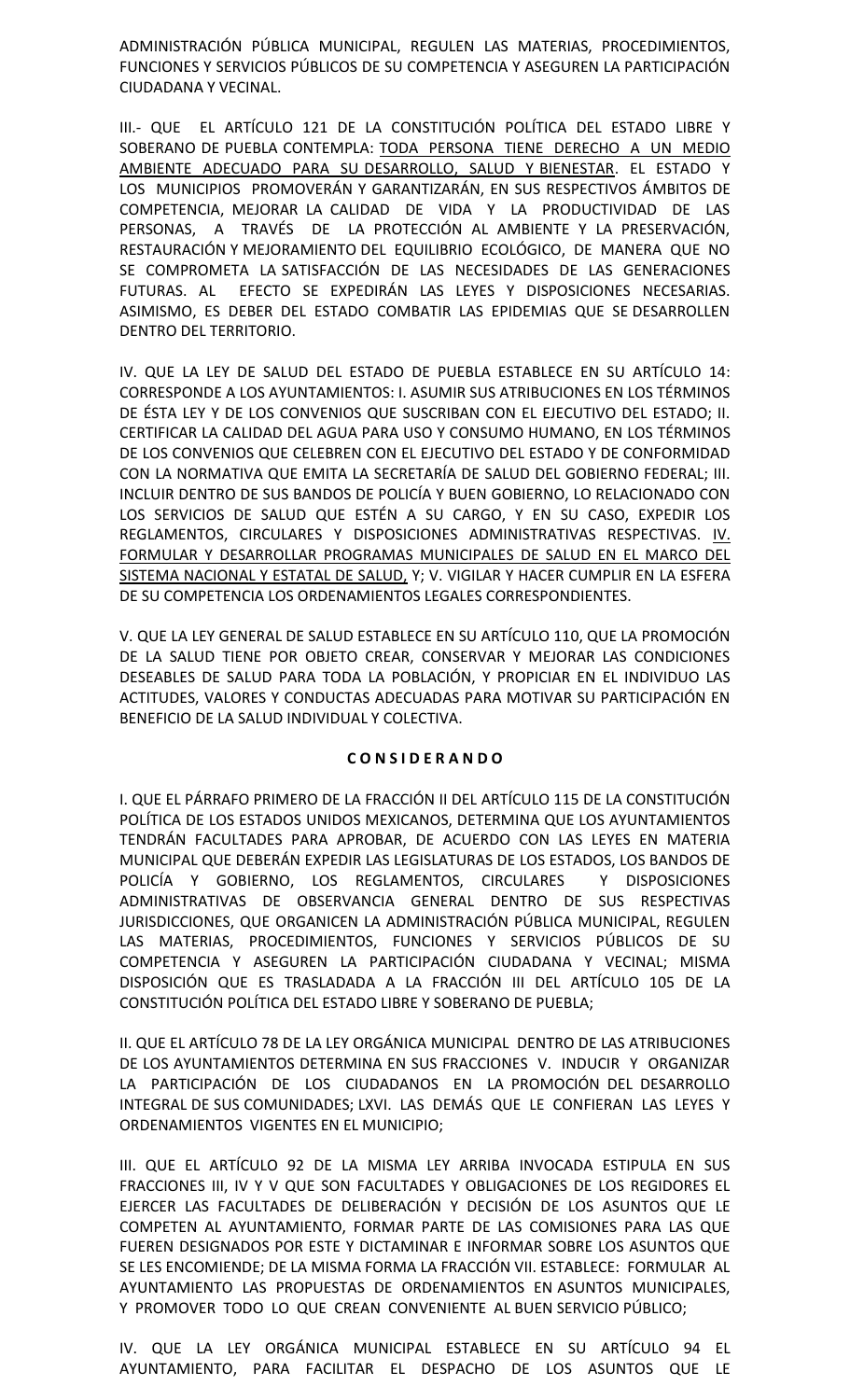COMPETEN, NOMBRARÁ COMISIONES PERMANENTES O TRANSITORIAS, QUE LOS EXAMINEN E INSTRUYAN HASTA PONERLOS EN ESTADO DE RESOLUCIÓN. ESTAS COMISIONES SESIONARÁN DE FORMA MENSUAL, SIENDO CONVOCADAS POR EL REGIDOR QUE PRESIDA LA MISMA, CONFORME AL REGLAMENTO RESPECTIVO. LOS REGIDORES DEBERÁN ASISTIR CON PUNTUALIDAD A LAS SESIONES DE LAS COMISIONES QUE EL HONORABLE AYUNTAMIENTO LES HA ENCOMENDADO.

V. QUE LA MISMA LEY ORGÁNICA MUNICIPAL ESTABLECE EN SU ARTÍCULO 188.- PARA COADYUVAR EN LOS FINES Y FUNCIONES DE LA ADMINISTRACIÓN PÚBLICA MUNICIPAL, LOS AYUNTAMIENTOS PROMOVERÁN LA PARTICIPACIÓN CIUDADANA, PARA FOMENTAR EL DESARROLLO DEMOCRÁTICO E INTEGRAL DEL MUNICIPIO. ASIMISMO EL ARTÍCULO 189 ESTABLECE: EN CADA MUNICIPIO FUNCIONARÁN UNO O VARIOS CONSEJOS DE PARTICIPACIÓN CIUDADANA, INSTANCIA BÁSICA, FLEXIBLE Y PLURAL DE PARTICIPACIÓN CIUDADANA, COMO ÓRGANOS DE PROMOCIÓN Y GESTIÓN SOCIAL, AUXILIAR DE LOS AYUNTAMIENTOS, CON LAS SIGUIENTES FACULTADES Y OBLIGACIONES: I. COADYUVAR PARA EL CUMPLIMIENTO EFICAZ DE LOS PLANES Y PROGRAMAS MUNICIPALES APROBADOS; II. PROMOVER LA PARTICIPACIÓN Y COLABORACIÓN DE LOS HABITANTES Y VECINOS EN TODOS LOS ASPECTOS DE BENEFICIO SOCIAL; Y III. PROPONER AL AYUNTAMIENTO ACTIVIDADES, ACCIONES, PLANES Y PROGRAMAS MUNICIPALES, O PARA MODIFICARLOS EN SU CASO. EN ESE MISMO CASO CITA EL ARTÍCULO 191.- EL AYUNTAMIENTO, CONVOCARÁ A LA SOCIEDAD PARA QUE SE INTEGRE EN LOS CONSEJOS DE PARTICIPACIÓN CIUDADANA, QUE DE MANERA ENUNCIATIVA Y NO LIMITATIVA, SERÁN LOS SIGUIENTES: I. SALUD;…

VI.- QUE LA MISMA LEY ESTATAL DE SALUD ESTABLECE EN SUS ARTÍCULOS 128.- LA PROMOCIÓN DE LA SALUD, TIENE POR OBJETO CREAR, CONSERVAR Y MEJORAR LAS CONDICIONES DESEABLES DE SALUD PARA TODA LA POBLACIÓN Y PROPICIAR EN EL INDIVIDUO LAS ACTIVIDADES, VALORES Y CONDUCTAS ADECUADAS PARA MOTIVAR SU PARTICIPACIÓN EN BENEFICIO DE LA SALUD INDIVIDUAL Y COLECTIVA. Y ARTÍCULO 129.- LA PROMOCIÓN DE LA SALUD COMPRENDE: I. EDUCACIÓN PARA LA SALUD, II. NUTRICIÓN, III. CONTROL DE LOS EFECTOS NOCIVOS DEL AMBIENTE EN LA SALUD, IV. SALUD OCUPACIONAL, Y V. FOMENTO SANITARIO.

VII.- QUE EL PROGRAMA SECTORIAL DE SALUD 2013-2018 EN SU OBJETIVO 1. CONSOLIDAR LAS ACCIONES DE PROTECCIÓN, PROMOCIÓN DE LA SALUD Y PREVENCIÓN DE ENFERMEDADES, ESTRATEGIA 1.1. PROMOVER ACTITUDES Y CONDUCTAS SALUDABLES Y CORRESPONSABLES EN EL ÁMBITO PERSONAL, FAMILIAR Y COMUNITARIO, PREVÉ COMO LÍNEAS DE ACCIÓN, LAS RELATIVAS A IMPULSAR LA PARTICIPACIÓN DE LOS SECTORES PÚBLICO, SOCIAL Y PRIVADO PARA INCIDIR EN LOS DETERMINANTES SOCIALES DE LA SALUD, ASÍ COMO REFORZAR LAS ACCIONES DE PROMOCIÓN DE LA SALUD MEDIANTE LA ACCIÓN COMUNITARIA Y LA PARTICIPACIÓN SOCIAL.

VIII. QUE EL PROGRAMA COMUNIDADES SALUDABLES ES UN INSTRUMENTO PARA ALCANZAR UN ESTADO ADECUADO DE BIENESTAR FÍSICO, MENTAL Y SOCIAL QUE CONTRIBUYE A QUE LAS PERSONAS Y GRUPOS SEAN CAPACES DE IDENTIFICAR Y REALIZAR SUS ASPIRACIONES, DE SATISFACER SUS NECESIDADES Y DE CAMBIAR O ADAPTARSE AL MEDIO AMBIENTE.

IX. LOS GOBIERNOS MUNICIPALES DEBEN CONTRIBUIR A LA CREACIÓN DE ENTORNOS Y COMUNIDADES SALUDABLES, YA QUE ACTÚAN COMO EJES DE DESARROLLO SOCIAL DE MANERA ARMÓNICA E INTEGRAL EN BENEFICIO DE LA SALUD DE SU POBLACIÓN, ATRIBUCIONES QUE NOS CONFIERE EL ARTÍCULO 115 CONSTITUCIONAL SIENDO EL NIVEL DE GOBIERNO MÁS CERCANO DE LAS DEMANDAS Y ASPIRACIONES DE LA COMUNIDAD, Y CONFORMA, POR TANTO, UN ÁMBITO NATURAL DE INTERACCIÓN ENTRE LA CIUDADANÍA Y SUS AUTORIDADES.

POR TAL SITUACIÓN ES QUE SE FORMULA EL PRESENTE Y POR LO ANTERIORMENTE EXPUESTO Y FUNDADO EN LOS CONSIDERANDOS QUE ANTECEDEN, Y EN USO DE LAS FACULTADES CONFERIDAS SE PROPONE A CONSIDERACIÓN DE ESTE HONORABLE CUERPO COLEGIADO EL SIGUIENTE:

### **D I C T A M E N**

PRIMERO.- **LA APROBACIÓN PARA QUE EL AYUNTAMIENTO DE TEHUACÁN, A TRAVÉS DE LA REGIDURÍA DE SALUBRIDAD Y ASISTENCIA PÚBLICA PARTICIPE EN LA CONVOCATORIA DEL PROGRAMA ENTORNOS Y COMUNIDADES SALUDABLES 2015 CON EL PROYECTO ""TÚ ELIMINA LOS CRIADEROS, NOSOTROS LOS VECTORES"**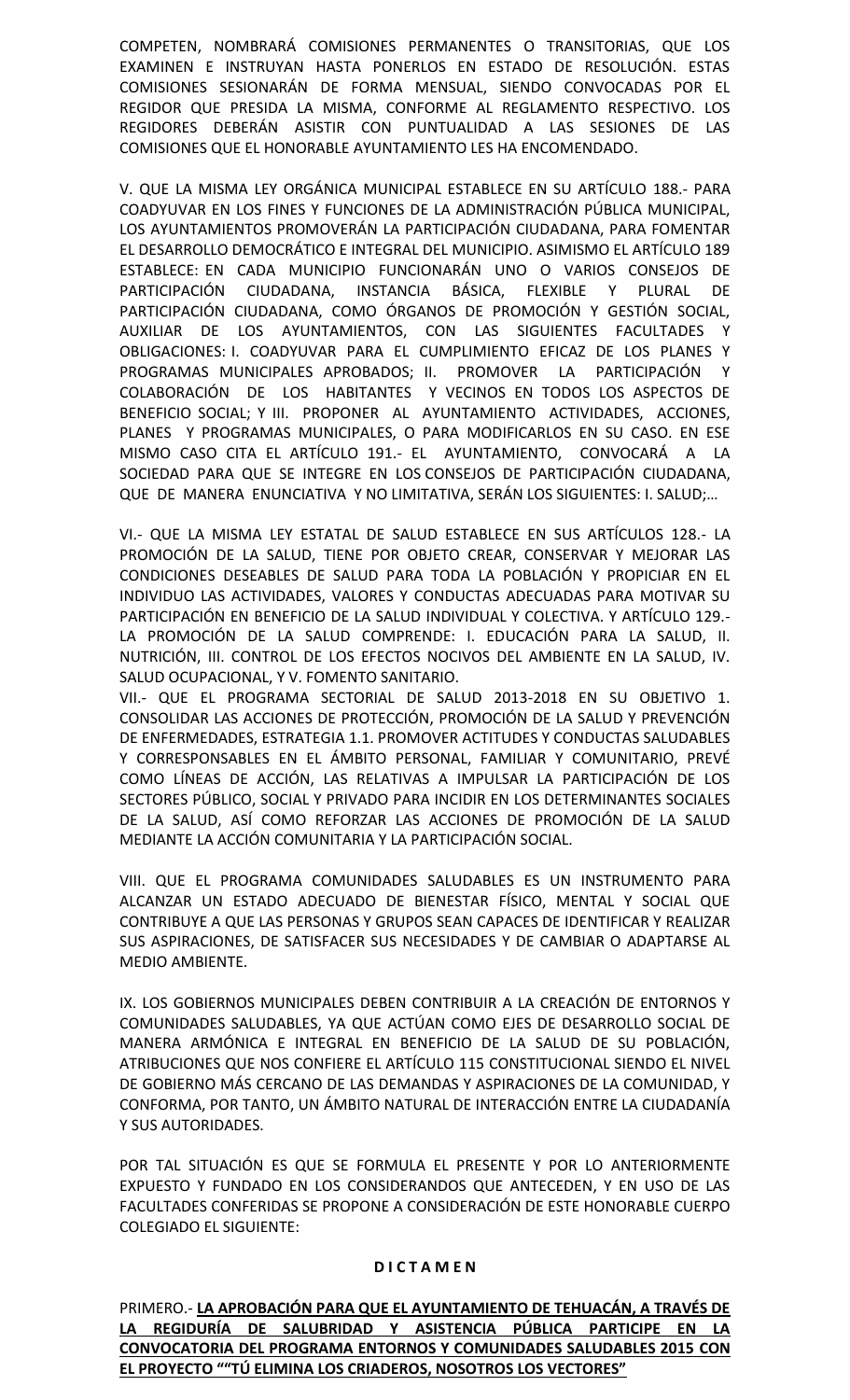SEGUNDO.- **QUE DE CONFORMIDAD CON EL NUMERAL 4.5 DENOMINADO CARACTERÍSTICAS DEL APOYO PRESUPUESTAL, DE LAS REGLAS DE OPERACIÓN E INDICADORES DE GESTIÓN Y EVALUACIÓN DEL PROGRAMA COMUNIDADES SALUDABLES PARA EL EJERCICIO FISCAL 2015 EL APOYO ASIGNADO POR EL PROGRAMA COMUNIDADES SALUDABLES A CADA PROYECTO APROBADO SERÁ DE HASTA EL 50% DEL COSTO TOTAL DEL MISMO CON UN MÁXIMO DE \$500, 000.00 (QUINIENTOS MIL PESOS 00/100 M.N.) EN UNA SOLA EXHIBICIÓN. EL MUNICIPIO BENEFICIADO TIENE LA OBLIGACIÓN DE FINANCIAR LA CANTIDAD COMPLEMENTARIA PARA LA EJECUCIÓN DEL PROYECTO LA CUAL NO PODRÁ SER MENOR A LA ASIGNADA POR EL PROGRAMA COMUNIDADES SALUDABLES, DICHA CANTIDAD CORRESPONDE A UN IMPORTE DE \$ 500,000.00 (QUINIENTOS MIL PESOS 00/100 M.N., LOS CUALES SERAN OTROGRADOS POR PARTE DEL AYUNTAMIENTO DE TEHUACAN Y SERAN TOMADOS DE LA PARTIDA 3301 ASESORIA DEL RECURSO PROPIO ASIGNADO A ESTA REGIDURÍA DE SALUBRIDAD Y ASISTENCIA PUBLICA.-** ATENTAMENTE.- COMISIÓN DE SALUBRIDAD Y ASISTENCIA PÚBLICA.- TEHUACÁN, PUEBLA, A 20 DE MARZO DE 2015.- LIC. MARTHA GARCÍA DE LA CADENA ROMERO.- REGIDORA PRESIDENTE DE LA COMISIÓN.- L.A.E. NORMA LILIANA FLORES MÉNDEZ.- INTEGRANTE DE LA COMISIÓN.- LIC. PALOMA NOVELO ALDAZ.- INTEGRANTE DE LA COMISIÓN.- LIC. CLAUDIA OROZCO LÓPEZ.- INTEGRANTE DE LA COMISIÓN.- MTRO. JOSÉ BERNARDO POZOS GUTIÉRREZ.- INTEGRANTE DE LA COMISIÓN.- LIC. PIOQUINTO APOLINAR LEYVA.- INTEGRANTE DE LA COMISIÓN.- LIC. JESÚS AMADOR HERNÁNDEZ MARTÍNEZ.- INTEGRANTE DE LA COMISIÓN.- FIRMAS ILEGIBLES".

EL LIC. MIGUEL ÁNGEL ROMERO CALDERON: FELICITA A LA REGIDORA MARTHA GARCÍA DE LA CADENA ROMERO, Y LE COMENTA QUE ES UN MUY BUEN PROYECTO.

EL REGIDOR VÍCTOR MANUEL RODRÍGUEZ LEZAMA: FELICITA A LA REGIDORA Y COMENTA QUE ES MUY IMPORTANTE EL TEMA DE LA SALUD EMOCIONAL Y EL DENGÜE, YA QUE ES MUY IMPORTANTE COMBATIRLO, Y ESPERA QUE GANE ESTE CONCURSO.

SEÑORES REGIDORES Y SINDICO MUNICIPAL, EN VOTACIÓN SE LES CONSULTA SI SE APRUEBA LA PROPUESTA PRESENTADA EN CUESTIÓN, LOS QUE ESTÉN POR LA AFIRMATIVA SÍRVANSE MANIFESTARLO LEVANTANDO LA MANO.

HABIÉNDOSE ANALIZADO AMPLIAMENTE EL CONTENIDO DEL DICTAMEN DE REFERENCIA, POR UNANIMIDAD DE VOTOS A FAVOR POR PARTE DE LOS INTEGRANTES DEL HONORABLE CABILDO, SE DETERMINA EL SIGUIENTE:

# **A C U E R D O**

PRIMERO.- SE APRUEBA QUE EL AYUNTAMIENTO DE TEHUACÁN, **TRAVÉS DE LA REGIDURÍA DE SALUBRIDAD Y ASISTENCIA PÚBLICA PARTICIPE EN LA CONVOCATORIA DEL PROGRAMA ENTORNOS Y COMUNIDADES SALUDABLES 2015, CON EL PROYECTO "TÚ ELIMINA LOS CRIADEROS, NOSOTROS LOS VECTORES"**

SEGUNDO.- **QUE DE CONFORMIDAD CON EL NUMERAL 4.5 DENOMINADO CARACTERÍSTICAS DEL APOYO PRESUPUESTAL, DE LAS REGLAS DE OPERACIÓN E INDICADORES DE GESTIÓN Y EVALUACIÓN DEL PROGRAMA COMUNIDADES SALUDABLES PARA EL EJERCICIO FISCAL 2015 EL APOYO ASIGNADO POR EL PROGRAMA COMUNIDADES SALUDABLES A CADA PROYECTO APROBADO SERÁ DE HASTA EL 50% DEL COSTO TOTAL DEL MISMO CON UN MÁXIMO DE \$500, 000.00 (QUINIENTOS MIL PESOS 00/100 M.N.) EN UNA SOLA EXHIBICIÓN. EL MUNICIPIO BENEFICIADO TIENE LA OBLIGACIÓN DE FINANCIAR LA CANTIDAD COMPLEMENTARIA PARA LA EJECUCIÓN DEL PROYECTO LA CUAL NO PODRÁ SER MENOR A LA ASIGNADA POR EL PROGRAMA COMUNIDADES SALUDABLES, DICHA CANTIDAD CORRESPONDE A UN IMPORTE DE \$500,000.00 (QUINIENTOS MIL PESOS 00/100 M.N., LOS CUALES SERAN OTROGRADOS POR PARTE DEL AYUNTAMIENTO DE TEHUACAN Y SERAN TOMADOS DE LA PARTIDA 3301 ASESORIA DEL RECURSO PROPIO ASIGNADO A LA REGIDURÍA DE SALUBRIDAD Y ASISTENCIA PUBLICA.**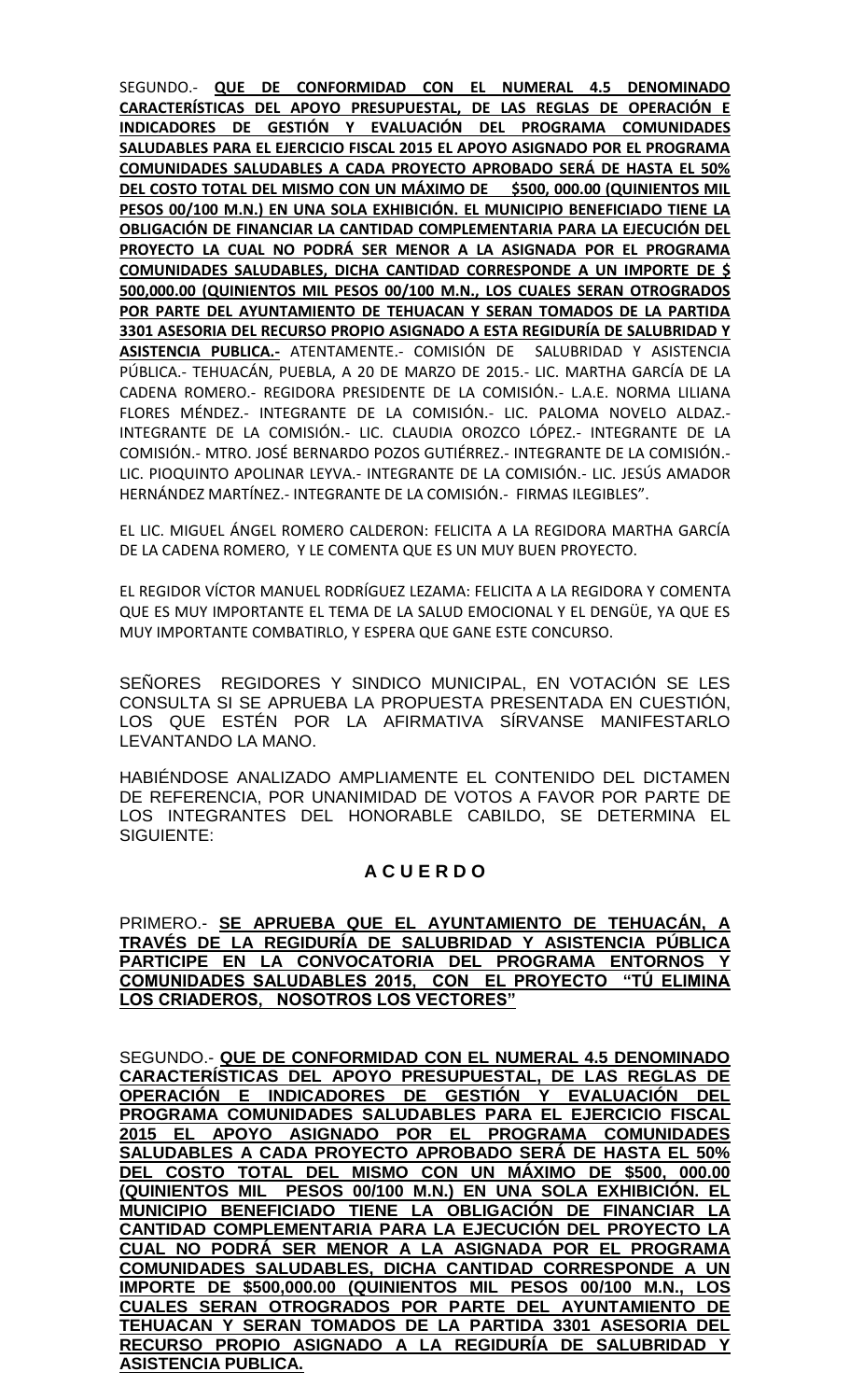**COMISIÓN DE OBRAS PÚBLICAS Y DESARROLLO URBANO.- ANÁLISIS, DISCUSIÓN Y EN SU CASO APROBACIÓN DEL DICTAMEN PARA LA AUTORIZACIÓN DE LA LOTIFICACIÓN Y ERECCIÓN DEL FRACCIONAMIENTO HABITACIONAL DENOMINADO "HACIENDA SAN DIEGO", UBICADO EN LA CALLE 4 PONIENTE NÚMERO 3501 EN SAN DIEGO CHALMA, PROPIEDAD DE LA PERSONA MORAL DENOMINADA "CONSTRUCTORA DE VIVIENDA TEHUACÁN, SOCIEDAD ANÓNIMA DE CAPITAL VARIABLE".**

SEÑOR REGIDOR TIENE USTED EL USO DE LA PALABRA.

EL REGIDOR JUAN ÁLVAREZ CAMPOS, PROCEDE A DAR LECTURA AL DICTAMEN CORRESPONDIENTE, MISMO QUE A LA LETRA DICE:

**TEHUACÁN, PUEBLA; A 25 DE MARZO DEL AÑO DOS MIL QUINCE.**

### **"..HONORABLE CUERPO EDILICIO DEL AYUNTAMIENTO DE TEHUACAN**

LOS SUSCRITOS C. JUAN ÁLVAREZ CAMPOS REGIDOR PRESIDENTE, C. JESUS AMADOR HERNÁNDEZ MARTÍNEZ, LIC. PIOQUINTO APOLINAR LEYVA, LAE. NORMA LILIANA FLORES MENDEZ, C. GLADYS GUADALUPE MARTÍNEZ GONZÁLEZ, Y C. CLAUDIA OROZCO LÓPEZ, REGIDORES MIEMBROS DE LA **COMISIÓN DE DESARROLLO URBANO Y OBRAS PÚBLICAS** QUE EN USO DE LAS FACULTADES QUE SE NOS CONFIERE EN TÉRMINOS DE LO QUE DISPONEN LOS ARTÍCULOS **92** FRACCIONES **I,IV**, **94**, **96** FRACCIÓN **III**Y **98** DE LA LEY ORGÁNICA MUNICIPAL; Y TOMANDO EN CONSIDERACIÓN LOS ARGUMENTOS QUE EN EL PRESENTE SE VIERTEN, SOMETEMOS A USTEDES EL PRESENTE DICTAMEN QUE VERSA SOBRE:**ANÁLISIS, DISCUSIÓN Y EN SU CASO APROBACIÓN DEL DICTAMENPARA LA AUTORIZACIÓN DE LA LOTIFICACIÓN Y ERECCIÓN DEL FRACCIONAMIENTO HABITACIONAL DENOMINADO "HACIENDA SAN DIEGO". UBICADO EN CALLE 4 PONIENTE NÚMERO 3501 EN SAN DIEGO CHALMA, PROPIEDAD DE LA PERSONA MORAL DENOMINADA "CONSTRUCTORA DE VIVIENDA TEHUACÁN" SOCIEDAD ANÓNIMA DE CAPITAL VARIABLE.**

### **ANTECEDENTES**

I. **PRIMERO.-** QUE CON INSTRUMENTO NÚMERO **33,679** (TREINTA Y TRES MIL SEISCIENTOS SETENTA Y NUEVE), Y CON VOLUMEN NUMERO**569**  (QUINIENTOS SESENTA Y NUEVE). EN LA CIUDAD DE TEHUACÁN EL DÍA OCHO DE MARZO DEL AÑO DOS MIL DOCE, EL LICENCIADO MOISÉS TEJEDA DELFÍN, NOTARIO PÚBLICO AUXILIAR EN EL EJERCICIO DE LA NOTARIA PUBLICA NÚM. CUATRO DE LAS DE ESTE DISTRITO JUDICIAL PROCEDIÓ A REDACTAR EL **CONTRATO DE COMPRAVENTA** DE UNA FRACCIÓN, CON RESERVA DE DOMINIO, QUE CELEBRA POR UNA PARTE Y COMO VENDEDOR, LOS SEÑORES JOSÉ MELQUIADES ADÁN CASTILLO GONZÁLEZ Y SARA TORRES ARANGO, Y DE OTRA PARTE Y COMO COMPRADORA, LA PERSONA MORAL DENOMINADA "CONSTRUCTORA DE VIVIENDA TEHUACÁN" SOCIEDAD ANÓNIMA DE CAPITAL VARIABLE. Y **LA FUSIÓN** DE INMUEBLES, QUE OTORGA LA PERSONA MORAL DENOMINADA "CONSTRUCTORA DE VIVIENDA TEHUACÁN" SOCIEDAD ANÓNIMA DE CAPITAL VARIABLE REPRESENTADA EN AMBOS ACTOS POR SU ADMINISTRADOR ÚNICO, EL SEÑOR CONTADOR PÚBLICO RICARDO JOSÉ OCTAVIO HERRERO ARANDIA, POR CONVENIR ASÍ A SUS INTERESADOS, PARA QUE EN LO SUCESIVO SE LO CONOZCA COMO UN SOLO INMUEBLE, IDENTIFICADO ACTUALMENTE CON EL NÚMERO OFICIAL **TRES MIL QUINIENTOS UNO**, DE LA CALLE CUATRO PONIENTE, DE SAN DIEGO CHALMA, DE ESTA CIUDAD, CON UNA SUPERFICIE DE DOCE MIL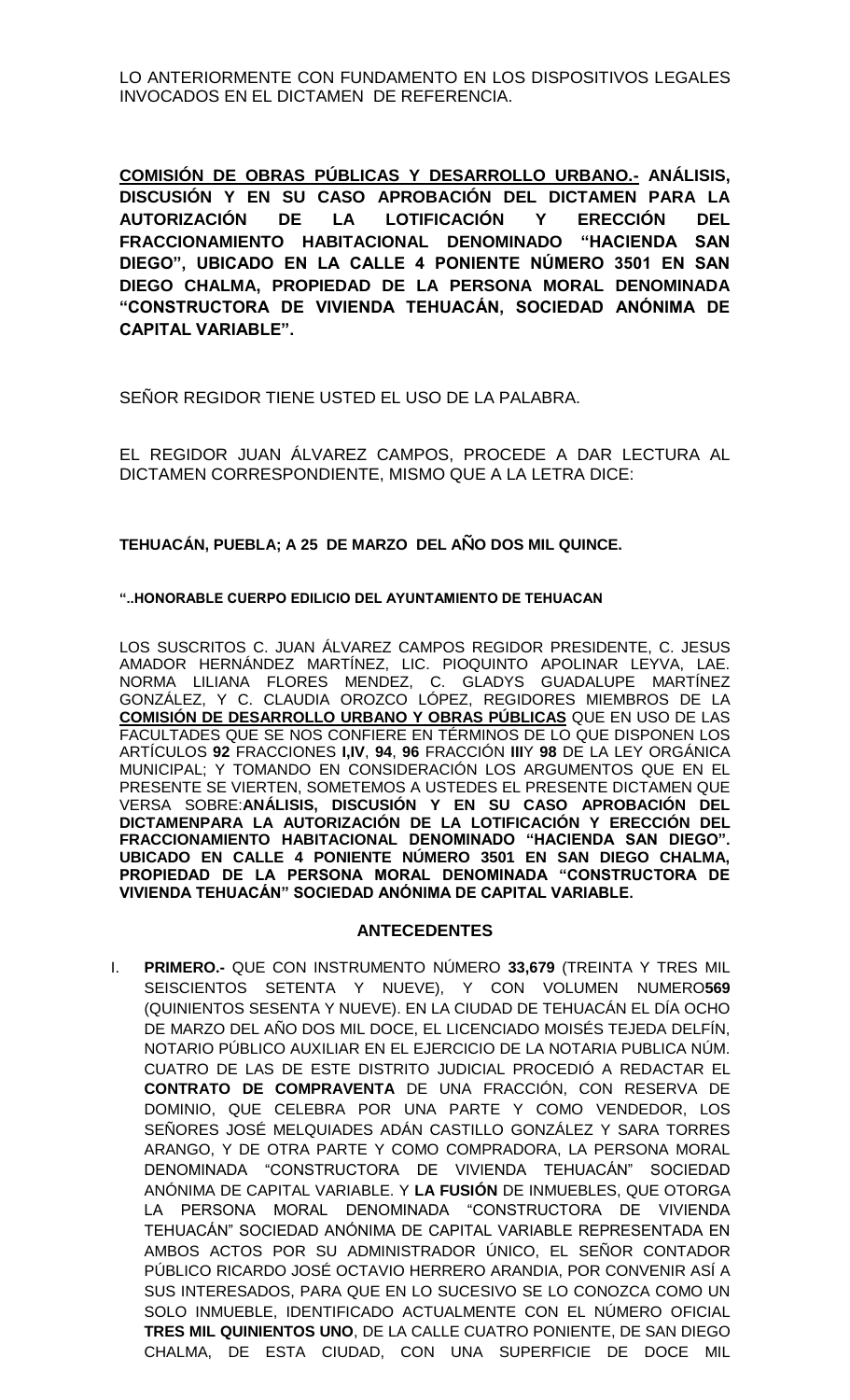CUATROCIENTOS NOVENTA Y TRES METROS, NOVENTA Y CINCO CENTÍMETROS CUADRADOS, CON LAS SIGUIENTES MEDIDAS Y COLINDANCIAS:

**AL NORTE.-** EN CIENTO VEINTISIETE METROS, SESENTA Y CUATRO CENTÍMETROS, COLINDA CON CALLE TRES PONIENTE.

**AL SUR.-** EN CIENTO DIEZ METROS, TRECE CENTÍMETROS, COLINDA CON CALLE CUATRO PONIENTE.

**AL ORIENTE.-** EN DOS LÍNEAS, LA PRIMERA EN CUARENTA Y CUATRO METROS, CINCUENTA Y SEIS CENTÍMETROS; Y LA SEGUNDA EN SESENTA Y TRES METROS, CINCUENTA Y SEIS CENTÍMETROS, COLINDA CON PROPIEDAD PRIVADA .

**AL PONIENTE.-** EN DOS LÍNEAS: LA PRIMERA EN CUATRO METROS, TRECE CENTÍMETROS, Y LA SEGUNDA EN CIENTO TRES METROS, CUARENTA Y OCHO CENTÍMETRO, COLINDA EN AMBAS LÍNEAS CON CANAL DE AGUA.

- II. **SEGUNDO.-** QUE CON FECHA VEINTISIETE DE FEBRERO DEL AÑO DOS MIL DOCE LA DIRECCIÓN DE DESARROLLO URBANO EMITE CONSTANCIA DE NÚMERO OFICIAL BAJO EL **FOLIO 303/2012**, IDENTIFICANDO AL PREDIO CON EL **NÚMERO OFICIAL 3501,** PARA EL PREDIO UBICADO EN CALLE 4 PONIENTE EN SAN DIEGO CHALMA. PROPIEDAD DE LA PERSONA MORAL "CONSTRUCTORA DE VIVIENDA TEHUACÁN" SOCIEDAD ANÓNIMA DE CAPITAL VARIABLE.
- III. **TERCERO.-** QUE CON FECHA VEINTISIETE DE FEBRERO DEL AÑO DOS MIL DOCE LA DIRECCIÓN DE DESARROLLO URBANO EMITE CONSTANCIA DE ALINEAMIENTO BAJO EL **FOLIO 262/2012** PARA EL PREDIO IDENTIFICADO CON EL NÚMERO OFICIAL 3051. INDICANDO SUPERFICIE TOTAL **12,493.95** M <sup>2</sup>SUPERFICIE RESTRINGIDA **501.70 M<sup>2</sup>**SUPERFICIE RESTANTE **11,992.25 M<sup>2</sup> .** PROPIEDAD DE LA PERSONA MORAL "CONSTRUCTORA DE VIVIENDA TEHUACÁN" SOCIEDAD ANÓNIMA DE CAPITAL VARIABLE.
- IV. **CUARTO.-** QUE CON FECHA CINCO DE DICIEMBRE DEL AÑO DOS MIL CATORCE LA DIRECCIÓN DE DESARROLLO URBANO EMITIÓ FACTIBILIDAD DE USO DE SUELOMEDIANTE OFICIO NÚMERO **2426-1425 /2014** EN EL CUAL INFORMAN QUE CONFORME A LO ESTABLECIDO EN EL PROGRAMA DE DESARROLLO URBANO DE LA CIUDAD DE TEHUACÁN, ACTUALIZACIÓN 2013, EN VIGENCIA EL PREDIO SE UBICA EN ZONIFICACIÓN PRIMARIA, ÁREA URBANA ACTUAL Y ZONIFICACIÓN SECUNDARIA (H3) DENOMINADA HABITACIONAL ALTA, Y DE ACUERDO A LA TABLA DE COMPATIBILIDADES DE USOS Y DESTINOS, EL APROVECHAMIENTO QUE SE PRETENDE PARA USO HABITACIONAL ESPECÍFICAMENTE PARA LOTIFICACIÓN ES FACTIBLE. BAJO LAS SIGUIENTES CARACTERÍSTICAS: **DENSIDAD HABITACIONAL 76-100 VIVIENDAS POR HECTÁREA, LOTES MÍNIMOS DE 90 M<sup>2</sup>CON FRENTE MÍNIMO DE 6 M, COEFICIENTE DE OCUPACIÓN DEL SUELO (COS) 0.80 MÁXIMO, COEFICIENTE DE UTILIZACIÓN DEL SUELO (CUS) 3.2 MÁXIMO.** PARA EL PREDIO UBICADO EN CALLE 4 PONIENTE EN SAN DIEGO CHALMA. PROPIEDAD DE LA PERSONA MORAL "CONSTRUCTORA DE VIVIENDA TEHUACÁN" SOCIEDAD ANÓNIMA DE CAPITAL VARIABLE.
- V. **QUINTO.-** MEDIANTE **OFICIO 00-RJOHA/150 VVS/4 PTE NO 3500/SAN DIEGO CHALMA /ABRIL 2013**, EL ORGANISMO OPERADOR DE LOS SERVICIOS DE AGUA POTABLE Y ALCANTARILLADO DEL MUNICIPIO DE TEHUACÁN, PUEBLA OTORGA EL DÍA QUINCE DE DICIEMBRE DEL AÑO DOS MIL CATORCE CONSTANCIA DE ACTUALIZACIÓN DE FACTIBILIDAD PARA 150 VIVIENDAS DEL CONJUNTO HABITACIONAL DENOMINADO "HACIENDA SAN DIEGO" UBICADO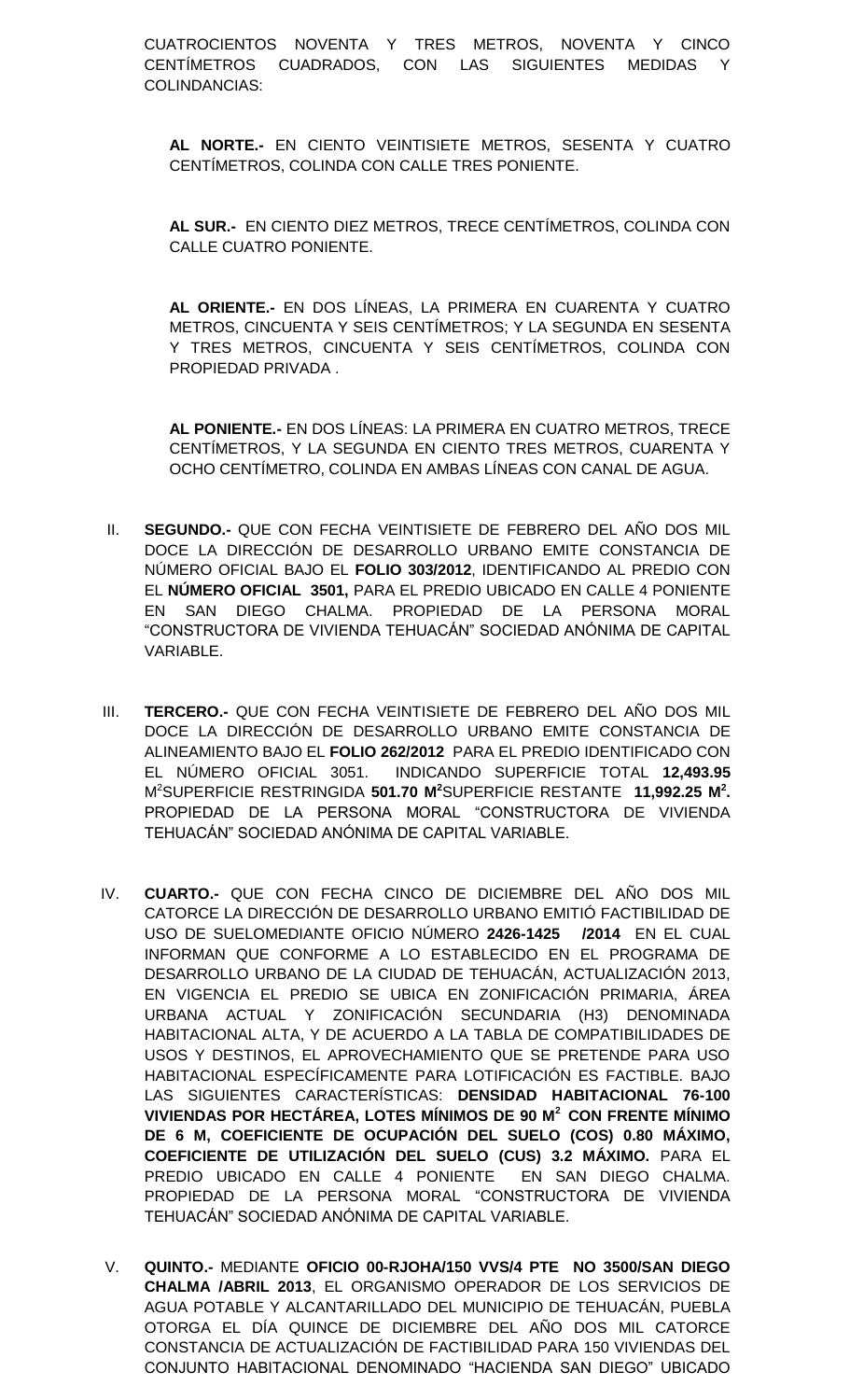EN CALLE 4 PONIENTE LOCALIDAD DE SAN DIEGO CHALMA, INDICANDO QUE CUENTA CON LA INFRAESTRUCTURA HIDRÁULICA Y SANITARIA, TENIENDO QUE HACER LAS AMPLIACIONES NECESARIAS DESDE EL PUNTO DE CONEXIÓN QUE SE LE CONCEDA HASTA EL PREDIO UBICADO EN CALLE 4 PONIENTE EN SAN DIEGO CHALMA. PROPIEDAD DE LA PERSONA MORAL "CONSTRUCTORA DE VIVIENDA TEHUACÁN" SOCIEDAD ANÓNIMA DE CAPITAL VARIABLE.

- VI. **SEXTO.-** QUE CON FECHA DIECISÉIS DE DICIEMBRE DEL AÑO DOS MIL CATORCE EL ORGANISMO OPERADOR DEL SERVICIO DE LIMPIA DE TEHUACÁN EXTIENDE CONSTANCIA DE FACTIBILIDAD PARA EL SERVICIO DE RECOLECCIÓN DE RESIDUOS SÓLIDOS URBANOS PARA EL PREDIO UBICADO EN CALLE 4 PONIENTE, COLONIA SAN DIEGO CHALMA PERTENECIENTE A ESTA CIUDAD. PROPIEDAD DE LA PERSONA MORAL "CONSTRUCTORA DE VIVIENDA TEHUACÁN" SOCIEDAD ANÓNIMA DE CAPITAL VARIABLE.
- VII. **SÉPTIMO.-** MEDIANTE OFICIO **P0280/2013** LA COMISIÓN FEDERAL DE ELECTRICIDAD EMITE CONSTANCIA DE FACTIBILIDAD DE SERVICIO PARA EL LOTE LOCALIZADO EN LA CALLE 4 PONIENTE NO.3501, EN SAN DIEGO CHALMA, TEHUACÁN PUEBLA. PARA EL PREDIO UBICADO EN CALLE 4 PONIENTE EN SAN DIEGO CHALMA. PROPIEDAD DE LA PERSONA MORAL "CONSTRUCTORA DE VIVIENDA TEHUACÁN" SOCIEDAD ANÓNIMA DE CAPITAL VARIABLE.
- VIII. **OCTAVO.-** MEDIANTE OFICIO **032/2015,** LA DIRECCIÓN DE PROTECCIÓN CIVIL Y BOMBEROS, HACE CONSTAR QUE EL PREDIO UBICADO EN CALLE 4 PONIENTE NO. 3501 DE SAN DIEGO CHALMA DE ESTA CIUDAD, SE ENCUENTRA EN CONDICIONES ÓPTIMAS PARA EL USO QUE SE HA DESTINADO, POR LO QUE PROCEDE FACTIBLE DE USO.
- IX. **NOVENO**.- MEDIANTE OFICIO NO. COTAS 062- MD/2015 EL COMITÉ TÉCNICO DE AGUAS SUBTERRÁNEAS DEL ACUÍFERO DEL VALLE DE TEHUACÁN, INFORMA: EL PREDIO SE UBICA FÍSICAMENTE SOBRE LA VIALIDAD 4 PONIENTE NO.3501 EN LA JUNTA AUXILIAR DE SAN DIEGO CHALMA, PERTENECIENTE AL MUNICIPIO DE TEHUACÁN, PUÉ., EN UNA ZONA DE CARÁCTER URBANO, DONDE SE APRECIA LA EXISTENCIA DE LOCALES COMERCIALES, INDUSTRIA, CASAS HABITACIÓN Y TERRENOS SIN OCUPACIÓN ALGUNA, COLINDANDO EN SU PARTE NORTE CON CALLE 3 PONIENTE Y CANAL QUE CONDUCE AGUAS NEGRAS; EN SU PARTE SUR COLINDA CON CALLE 4 PONIENTE Y PREDIOS PARTICULARES; EN LA PARTE ORIENTE COLINDA CON PREDIO DE LA ESCUELA TELESECUNDARIA JULIO VERNE Y PREDIO SIN OCUPACIÓN; POR LA PARTE PONIENTE COLINDA CON TERRENOS SIN OCUPACIÓN ALGUNA Y SERVIDUMBRE DE PASO DEL CANAL DE AGUAS PARA RIEGO AGRÍCOLA DE LA SOCIEDAD DENOMINADA **"UNIDAD DE RIEGO PARA EL DESARROLLO RURAL SOCIEDAD LA ESPERANZA CAÑADA DE LA CHARRA"** EL PREDIO ES AFECTADO POR LA SERVIDUMBRE DE PASO DE UN CANAL DE AGUAS DE RIEGO AGRÍCOLA QUE TIENE SU RECORRIDO POR EL LADO PONIENTE DE LA SIGUIENTE MANERA: HACE UN RECORRIDO DE NOROESTE A SURESTE HASTA LLEGAR A LA CALLE 4 PONIENTE, SIENDO ESTE PUNTO DONDE EL CANAL CONTINUA SU TRAYECTORIA HACIA LA PARTE SUR FUERA DEL POLÍGONO DEL PREDIO. **PARA LA CORRECTA OPERACIÓN HIDRÁULICA DEL CANAL, DEBERÁ SEGUIR CONSERVANDO EL RESPECTIVO PASO DE SERVIDUMBRE QUE PERMITA REALIZAR LAS RESPECTIVAS ACTIVIDADES DE MANTENIMIENTO POR PARTE DE LOS USUARIOS DE AGUAS NACIONALES, DEBIENDO DEJAR UN ESPACIO LATERAL DE 1.70 M A PARTIR DEL CENTRO DEL CANAL DE CONDUCCIÓN DE AGUAS PARA USO AGRÍCOLA.**

### **CONSIDERANDOS**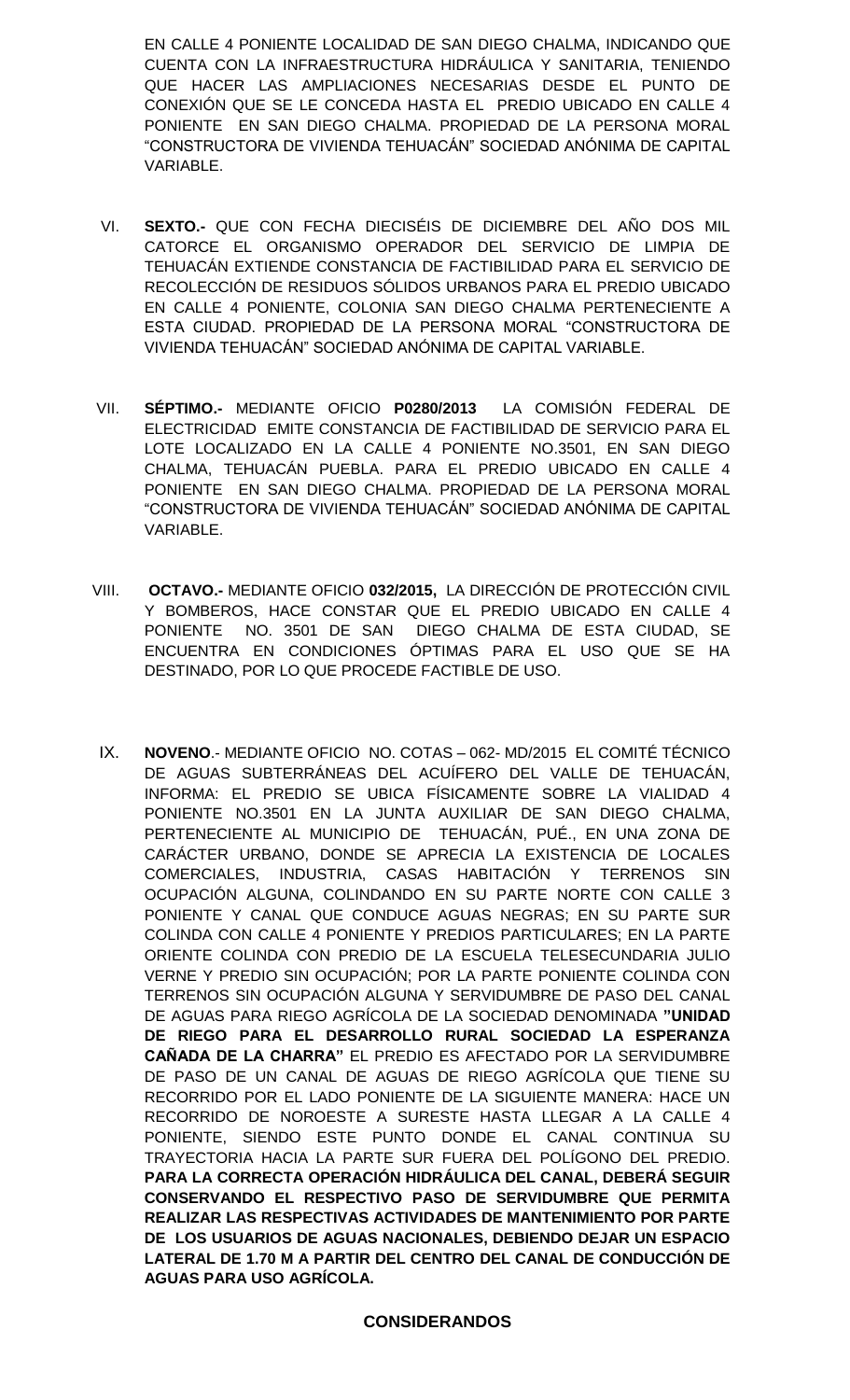- **I.** QUE EL PÁRRAFO DE LA FRACCIÓN II DEL ARTÍCULO 115 DE LA CONSTITUCIÓN POLÍTICA DE LOS ESTADOS UNIDOS MEXICANOS, DETERMINAN QUE LOS AYUNTAMIENTOS TENDRÁN FACULTADES PARA APROBAR, DE ACUERDO A LAS LEYES EN MATERIA MUNICIPAL QUE DEBERÁN EXPEDIR LAS LEGISLATURAS DE LOS ESTADOS, LOS BANDOS DE POLICÍA Y GOBIERNO, LOS REGLAMENTOS, CIRCULARES Y DISPOSICIONES ADMINISTRATIVAS DE OBSERVANCIA GENERAL DENTRO DE SUS RESPECTIVAS JURISDICCIONES, QUE ORGANICEN LA ADMINISTRACIÓN PÚBLICA MUNICIPAL, REGULEN LAS MATERIAS PROCEDIMIENTOS, FUNCIONES Y SERVICIOS PÚBLICOS DE SU COMPETENCIA Y ASEGUREN LA PARTICIPACIÓN CIUDADANA Y VECINAL; MISMA DISPOSICIÓN QUE ES TRASLADADA A LA FRACCIÓN III DEL ARTÍCULO 105 DE LA CONSTITUCIÓN POLÍTICA DEL ESTADO LIBRE Y SOBERANO DE PUEBLA.
- II. QUE ES OBLIGACIÓN DE ESTE HONORABLE AYUNTAMIENTO EN TÉRMINOS DE LO QUE DISPONEN LOS DIVERSOS 102,103 Y 105 DE LA CONSTITUCIÓN POLÍTICA DEL ESTADO LIBRE Y SOBERANO DE PUEBLA CUMPLIR Y HACER CUMPLIR LA CONSTITUCIÓN, LEYES Y REGLAMENTOS SECUNDARIOS QUE EMANEN DEL PACTO FEDERAL.
- III. QUE EN TÉRMINOS DE LOS ARTÍCULOS 115 FRACCIONES V INCISO A, D Y F DE LA CONSTITUCIÓN POLÍTICA DE LOS ESTADOS UNIDOS MEXICANOS, DISPONE QUE LOS MUNICIPIOS ESTÁN FACULTADOS, ENTRE OTRAS MATERIAS PARA FORMULAR, APROBAR Y ADMINISTRAR A ZONIFICACIÓN Y PLANES DE DESARROLLO URBANO MUNICIPAL, CONTROLAR Y VIGILAR LA UTILIZACIÓN DEL SUELO EN EL ÁMBITO DE SU COMPETENCIA DE SUS JURISDICCIONES TERRITORIALES; ASÍ COMO EL IMPERATIVO NORMATIVO JURÍDICO 105 FRACCIÓN IV INCISO A,D,Y F DE LA CONSTITUCIÓN POLÍTICA DEL ESTADO DE PUEBLA Y DE ACUERDO A LA LEY DE DESARROLLO URBANO SUSTENTABLE DEL ESTADO LIBRE Y SOBERANO DE PUEBLA Y NUMERAL 9 FRACCIONES IV, V, VI, 13 FRACCIÓN VI, CORRESPONDE AL AYUNTAMIENTO EN SU RESPECTIVA JURISDICCIÓN EXPEDIR LAS AUTORIZACIONES DE LICENCIAS, CONSTANCIAS DE USO DE SUELO FRACCIONAMIENTOS, SUBDIVISIONES, FUSIONES, RE LOTIFICACIONES Y CONDOMINIOS DE CONFORMIDAD CON LO DEL ESTADO LIBRE Y SOBERANO DE PUEBLA, Y EN LOS PROGRAMA DE DESARROLLO URBANO SUSTENTABLE APLICABLES Y DEMÁS DISPOSICIONES JURÍDICAS APLICABLES.
- IV. QUE EN TÉRMINOS DE LO DISPUESTO POR EL ARTICULO 9 FRACCIONES I, III, X Y XV DE LA LEY GENERAL DE ASENTAMIENTOS HUMANOS; CORRESPONDE A ESTE MUNICIPIO EN EL ÁMBITO DE SU JURISDICCIÓN ENTRE OTROS EL ADMINISTRAR LOS PLANES O PROGRAMAS DE DESARROLLO URBANO, DE CENTROS URBANOS DE POBLACIÓN, ASÍ COMO EXPEDIR LAS AUTORIZACIONES LICENCIAS O PERMISOS DE USO DE SUELO, CONSTRUCCIÓN, FRACCIONAMIENTOS, SUBDIVISIONES, FUSIONES, RELOTIFICACIONES Y CONDOMINIOS; EJERCIENDO SUS ATRIBUCIONES EN MATERIA DE DESARROLLO URBANO A TRAVÉS DE LOS CABILDOS DE LOS AYUNTAMIENTOS O CON EL CONTROL Y EVALUACIÓN DE ESTOS, DE IGUAL FORMA DISPONE EL NUMERAL 78 FRACCIONES XXXIX Y XLI,XLV DE LA LEY ORGÁNICA MUNICIPAL, COMO FACULTAD DE LOS AYUNTAMIENTOS, EL ADMINISTRAR SUS PROGRAMAS DE DESARROLLO URBANO, ASÍ COMO EL CONTROLAR Y REGULAR EL SUELO DENTRO DE SU JURISDICCIÓN TERRITORIAL, DESDE LUEGO RESPETANDO EL MARCO JURÍDICO ANTES CITADO; COMPRENDIÉNDOSE ACCIONES TENDIENTES A LA CONSERVACIÓN, MEJORAMIENTO Y CRECIMIENTO DE LOS CENTROS DE POBLACIÓN DEL MUNICIPIO, SIN DESCUIDAR DESDE LUEGO EL MANTENIMIENTO DEL EQUILIBRIO ECOLÓGICO Y ADECUÁNDOSE A LOS PRINCIPIOS DE UN DESARROLLO EQUILIBRADO Y SUSTENTABLE.
- V. ASÍ MISMO, EL ARTÍCULO 22 DE LA LEY DE FRACCIONAMIENTOS Y ACCIONES URBANÍSTICAS DEL ESTADO LIBRE Y SOBERANO DE PUEBLA DISPONE QUE PARA AUTORIZAR DIVISIONES, SUBDIVISIONES, FUSIONES, SEGREGACIONES, LOTIFICACIONES Y RELOTIFICACIONES, CUALQUIERA QUE SEA SU EXTENSIÓN, LA PROTECCIÓN AL AMBIENTE NATURAL Y DESARROLLO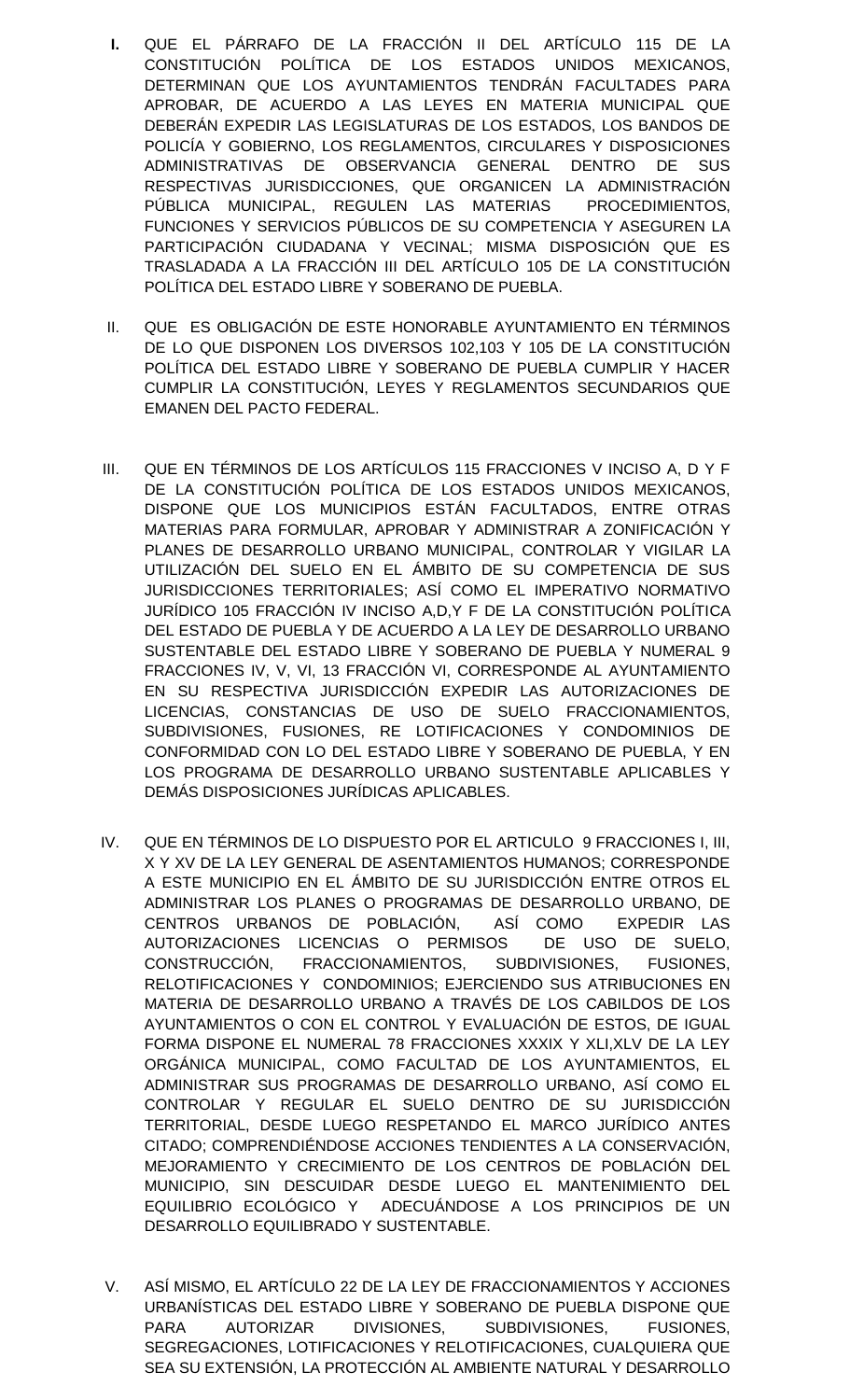SUSTENTABLE, LA DE DESARROLLO URBANO DEL CENTRO DE POBLACIÓN DE QUE SE TRATE PARA ESTABLECER LOS LINEAMIENTOS A QUE DEBERÁN SUJETARSE ESTIMANDO LA DIMENSIÓN RESULTANTE DEL PREDIO, EL USO AL QUE SE DESTINARA Y LOS SERVICIOS ESPECÍFICOS EXISTENTES, ASÍ MISMO SE REQUERIRÁ LA FACTIBILIDAD CORRESPONDIENTE EN RELACIÓN A LA DOTACIÓN DE SERVICIOS PÚBLICOS ASÍ MISMO EN SU FRACCIÓN IV, DEFINE LA LOTIFICACIÓN COMO LA PARTICIÓN DE UN TERRENO EN MÁS DE DOS FRACCIONES QUE NO REQUIERAN EL TRAZO DE VÍA PÚBLICA, CONSTITUYÉNDOSE CADA UNA DE LAS FRACCIONES EN LOTES.

VI. EN EL ARTÍCULO 23 DE LA LEY DE FRACCIONAMIENTO Y ACCIONES URBANÍSTICAS DEL ESTADO LIBRE Y SOBERANO DE PUEBLA, SEÑALA QUE LA AUTORIDAD COMPETENTE OTORGARA DICHA AUTORIZACIÓN SIEMPRE Y CUANDO:

> I.- NO SE AFECTE LA CAPACIDAD DE REDES DE INFRAESTRUCTURA INSTALADAS EN EL PROPIO FRACCIONAMIENTO Y EN LA ZONA DE SU UBICACIÓN.

> II.- NO SE REBASE LA DENSIDAD DE POBLACIÓN SEÑALADA EN LOS PROGRAMAS DE DESARROLLO URBANO.

> III.- NO SE AFECTEN ZONAS ARBOLADAS, ZONAS DE VALORES NATURALES CONTENIDOS EN LOS PROGRAMAS DE CONTENIDO ECOLÓGICO; MONUMENTOS Y ZONAS ARQUEOLÓGICAS E HISTORIA, Y LA IMAGEN URBANA.

- VII. QUE EL ARTÍCULO 76 PRIMER PÁRRAFO DE LA LEY ORGÁNICA MUNICIPAL DETERMINA QUE EL AYUNTAMIENTO SESIONARA VÁLIDAMENTE CON ASISTENCIA DE LA MAYORÍA DE SUS MIEMBROS Y DEL SECRETARIO DEL AYUNTAMIENTO O LA PERSONA QUE LEGALMENTE LOS SUSTITUYA.
- VIII. QUE DE ACUERDO AL ARTÍCULO 77 DE LA MISMA LEY EN CITA EN EL PÁRRAFO PRÓXIMO ANTERIOR, DETERMINA QUE LOS ACUERDOS DE LOS AYUNTAMIENTOS SE TOMARAN POR MAYORÍA DE VOTOS DEL PRESIDENTE MUNICIPAL Y REGIDORES, EN CASO DE EMPATE EL PRESIDENTE MUNICIPAL TENDRÁ VOTO DE CALIDAD.
- IX. QUE LA DIRECCIÓN DE DESARROLLO URBANO DE ESTE HONORABLE AYUNTAMIENTO EN USO DE LAS FACULTADES QUE LE CONFIEREN LOS NUMERALES 17 Y 18 DEL REGLAMENTO DE CONSTRUCCIONES DE ESTA CIUDAD, OTORGO ALINEAMIENTO CON NÚMERO DE FOLIO 262/2012 PARA EL PREDIO IDENTIFICADO CON EL NÚMERO OFICIAL 3051. INDICANDO SUPERFICIE TOTAL 12,493.95 M2 SUPERFICIE RESTRINGIDA 501.70 M2 SUPERFICIE RESTANTE 11,992.25 M2. Y DE ACUERDO A LO ESTABLECIDO EN EL PROGRAMA DE DESARROLLO URBANO DE LA CIUDAD DE TEHUACÁN, ACTUALIZACIÓN 2013, EN VIGENCIA EL PREDIO SE UBICA EN ZONIFICACIÓN PRIMARIA, ÁREA URBANA ACTUAL Y ZONIFICACIÓN SECUNDARIA (H3) DENOMINADA HABITACIONAL ALTA, Y DE ACUERDO A LA TABLA DE COMPATIBILIDADES DE USOS Y DESTINOS, EL APROVECHAMIENTO QUE SE PRETENDE PARA USO HABITACIONAL, ESPECÍFICAMENTE PARA LOTIFICACIÓN ES FACTIBLE. BAJO LAS SIGUIENTES CARACTERÍSTICAS: DENSIDAD HABITACIONAL 76-100 VIVIENDAS POR HECTÁREA, LOTES MÍNIMOS DE 90 M2 CON FRENTE MÍNIMO DE 6 M, COEFICIENTE DE OCUPACIÓN DEL SUELO (COS) 0.80 MÁXIMO, COEFICIENTE DE UTILIZACIÓN DEL SUELO (CUS) 3.2 MÁXIMO. PARA EL PREDIO UBICADO EN CALLE 4 PONIENTE EN SAN DIEGO CHALMA. PROPIEDAD DE LA PERSONA MORAL "CONSTRUCTORA DE VIVIENDA TEHUACÁN" SOCIEDAD ANÓNIMA DE CAPITAL VARIABLE.
- X. QUE EN CASO ESPECÍFICO DE ESTUDIO, NOS ENCONTRAMOS EN PRESENCIA DE UN FRACCIONAMIENTO DE INTERÉS SOCIAL EN VIRTUD DE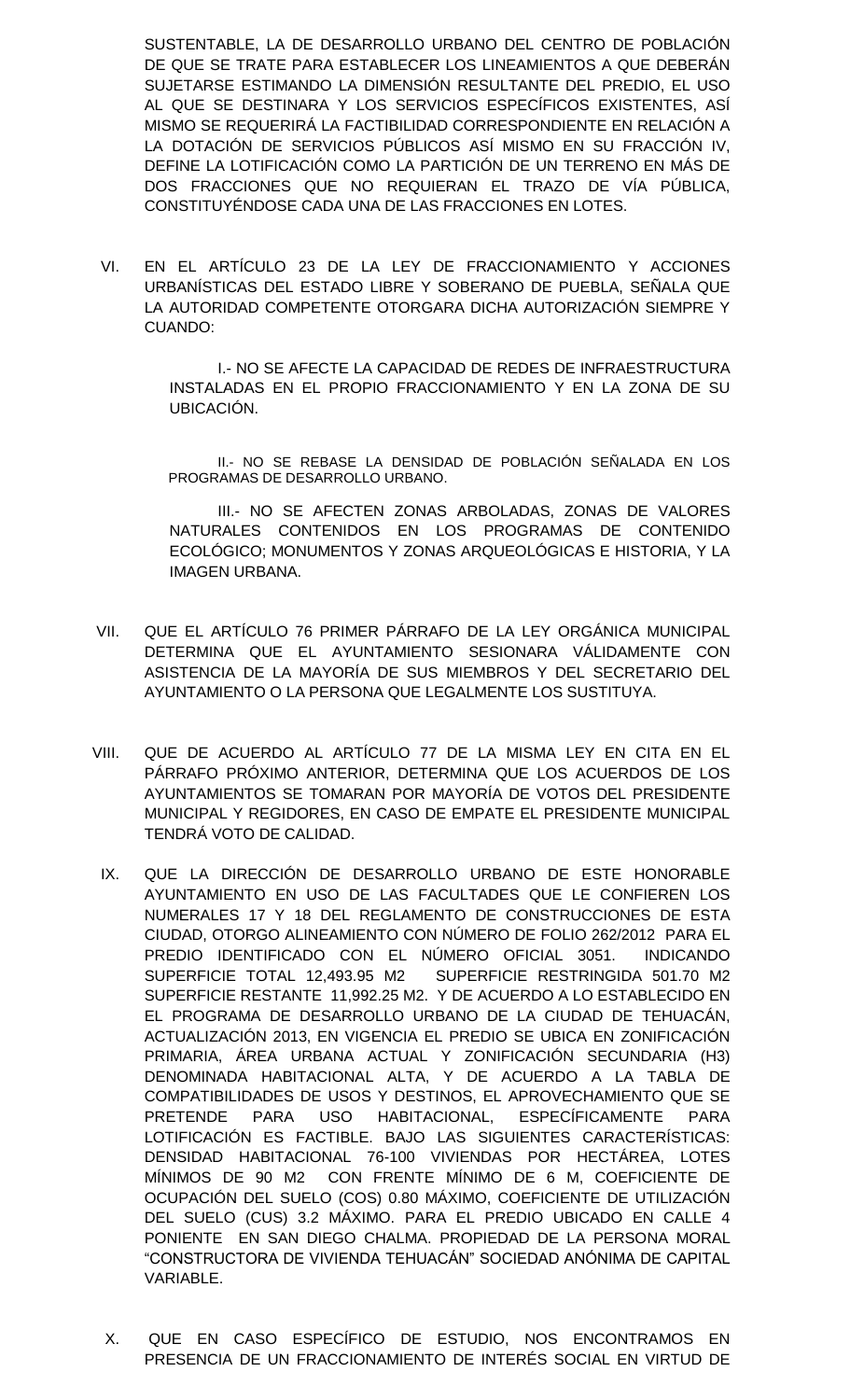QUE REÚNE LAS CARACTERÍSTICAS CONTEMPLADAS EN EL ARTÍCULO 15 FRACCIÓN III DE LA LEY DE FRACCIONAMIENTOS Y ACCIONES URBANÍSTICAS DEL ESTADO LIBRE Y SOBERANO DE PUEBLA; A CONTINUACIÓN SE DESCRIBE.

#### **ANÁLISIS DE ÁREAS CONSTRUCTORA DE VIVIENDA TEHUACÁN S.A. DE C.V. CONJUNTO HABITACIONAL SAN DIEGO**

| ÁREA TOTAL DEL TERRENO<br>(ATERR)<br>ÁREA TOTAL DE AFECTACIÓN (AAFEC)<br>ÁREA TOTAL DE VIALIDADES (AVIAL)                                                                                                                             | 12,493.95 M <sup>2</sup> 100.00 %<br>501.70 M <sup>2</sup><br>2677.76 M <sup>2</sup> | 4.02%<br>21.43 %    |              |
|---------------------------------------------------------------------------------------------------------------------------------------------------------------------------------------------------------------------------------------|--------------------------------------------------------------------------------------|---------------------|--------------|
| ÁREA NETA TOTAL<br>(ANET)                                                                                                                                                                                                             | 9,314.50 M <sup>2</sup>                                                              | 74.55 %             |              |
| ANÁLISIS DEL ÁREA NETA<br><b>COMPUESTA POR:</b>                                                                                                                                                                                       | $9.314.50$ M <sup>2</sup>                                                            | 100.00 %            | ATOL         |
| AREA HABITACIONAL<br>ÁREA DE DONACIÓN                                                                                                                                                                                                 | 7,286.00<br>2,028.50                                                                 | 78.22 %<br>21.78 %  | Atol<br>ATOL |
| <b>REVISIÓN DEL ÁREA DE</b><br><b>DONACIÓN</b>                                                                                                                                                                                        |                                                                                      |                     |              |
| (ATERR) - (AVIAL) X<br>0.20                                                                                                                                                                                                           | 1,862.90 M <sup>2</sup>                                                              | 20.00 %             | ANET         |
| <b>AREA PROPUESTA POR EL</b><br><b>FRACCIONADOR</b><br>REVISIÓN DEL ÁREA DE<br>DONACIÓN CONFORME AL ART. 67<br>FRACCIÓN I DE LA LEY DE<br><b>FRACCIONAMIENTOS Y ACCIONES</b><br>URBANÍSTICAS DEL ESTADO LIBRE<br>Y SOBERANO DE PUEBLA | $2.028.50$ M <sup>2</sup>                                                            | <b>21.78 % ANET</b> |              |
| <b>ANÁLISIS DE DENSIDAD</b>                                                                                                                                                                                                           |                                                                                      |                     |              |

#### **PROGRAMA DESARROLLO URBANO ACTUALIZACIÓN 2014**

|                                                                                 | H <sub>3</sub> | 100 VIV/HA  |              | ZONIFICACIÓN SECUNDARIA |   |  |
|---------------------------------------------------------------------------------|----------------|-------------|--------------|-------------------------|---|--|
| ÁREA TOTAL DEL TERRENO<br>(ATERR)                                               |                |             | 1.249395 HAS |                         |   |  |
| <b>VIVIENDAS QUE SE PUEDEN</b><br><b>CONSTRUIR</b>                              |                |             | 124.9395     | 124                     |   |  |
| <b>VIVIENDAS DE</b><br><b>PROYECTO</b><br><b>DENSIDAD DE</b><br><b>PROYECTO</b> |                | 99.2 VIV/HA |              | 124                     | ٠ |  |
| NÚMERO DE LOTES<br>60                                                           |                |             |              |                         |   |  |

XI. QUE TAL Y COMO SE DESPRENDE DEL CUADRO DE ANÁLISIS ANTERIOR, SE PUEDEN CONSTRUIR LAS 124 VIVIENDAS REQUERIDAS POR EL FRACCIONADOR, SITUACIÓN POR EL CUAL ES PERTINENTE SOLICITAR A ESTE HONORABLE CABILDO SE AUTORICE LA LOTIFICACIÓN Y ERECCIÓN DEL FRACCIONAMIENTO HABITACIONAL DENOMINADO "HACIENDA SAN DIEGO" EN EL ENTENDIDO DE QUE A EFECTO DE ESTAR EN POSIBILIDAD DE OTORGAR LAS CONSTANCIAS SOLICITADAS ADEMÁS DE CUMPLIR CON LOS DIVERSOS REQUISITOS Y CONDICIONANTES DE QUE PARA CASO DISPONEN LOS ORDENAMIENTOS LEGALES APLICABLES EN LA MATERIA SE DEBERÁ EN UNA SOLA EXHIBICIÓN, CUBRIR ANTE LA TESORERÍA MUNICIPAL EL PAGO DE DERECHOS CONDUCENTES; POR LO QUE BAJO ESTE CONTEXTO EL PRESUPUESTO QUE CORRESPONDE POR LAS LICENCIAS Y AUTORIZACIONES QUE EN CASO DE APROBARSE POR ESTE CABILDO, SE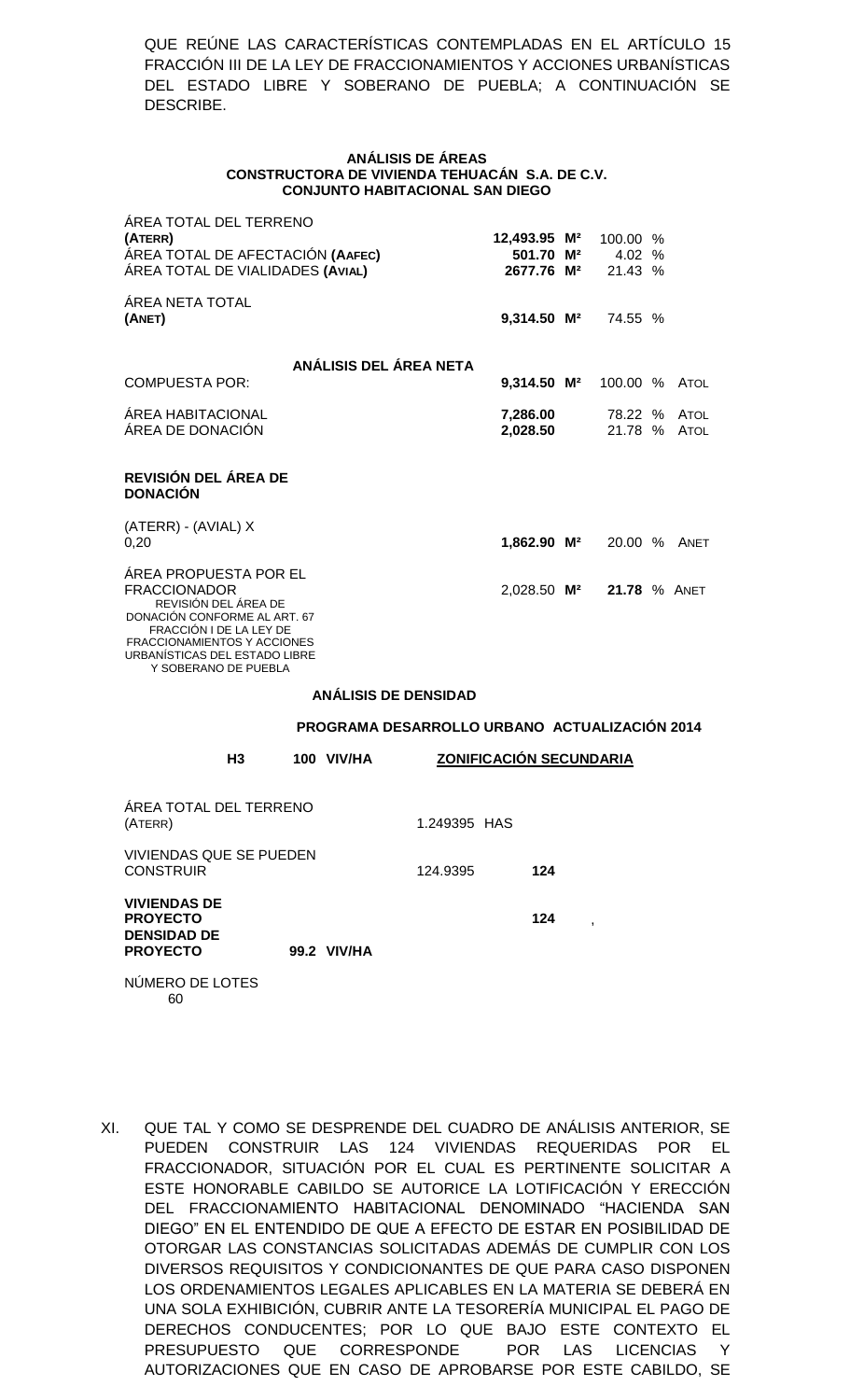OTORGARAN PARA LA LOTIFICACIÓN Y ERECCIÓN DEL FRACCIONAMIENTO HABITACIONAL DENOMINADO **"HACIENDA SAN DIEGO";** ES A SABER EL SIGUIENTE:

#### **PRESUPUESTO**

 $\overline{\phantom{a}}$ 

|            | DERECHOS DE LOTIFICACIÓN                  |                                                                                           |                |                 |          |              |
|------------|-------------------------------------------|-------------------------------------------------------------------------------------------|----------------|-----------------|----------|--------------|
|            | <b>ARTICULO</b>                           | <b>CONCEPTO</b>                                                                           | <b>UNIDAD</b>  | <b>CANTIDAD</b> | P.U.(\$) | <b>TOTAL</b> |
|            | ART. 14 FRACC. VIII   LOTIFICACION,<br>A) | <b>RELOTIFICACION Y FUSION</b>                                                            | M2             | 12.493.95       | \$3.22   | \$40,230.52  |
| $2 -$      | ART.14 FRACC. VIII                        | <b>SOBRE CADA LOTE QUE</b><br><b>RESULTE</b>                                              | <b>LOTE</b>    | 65              | \$97.34  | \$6.327.10   |
| $3 - 1$ D) |                                           | <b>POR REVISION Y</b><br>ART.14 FRACC. VIII APROBACION DE OBRAS<br><b>DE URBANIZACION</b> | M <sub>2</sub> | 2.677.75        | \$1.66   | \$4,445,07   |

**DERECHOS DE LOTIFICACION \$51,002.68**

#### **DERECHOS POR ALINEAMIENTO, NUMERO OFICIAL Y USO DE SUELO POR LOTE**

| OULLO I ON LOIL                                            |                  |                       |               |                 |          |              |  |
|------------------------------------------------------------|------------------|-----------------------|---------------|-----------------|----------|--------------|--|
|                                                            | <b>ARTICULO</b>  | <b>CONCEPTO</b>       | <b>UNIDAD</b> | <b>CANTIDAD</b> | P.U,(\$) | <b>TOTAL</b> |  |
|                                                            | ART. 14 FRACC. I | <b>ALINEAMIENTO</b>   | М             | 609.01          | \$9.36   | \$5,700.33   |  |
| $2 -$                                                      | ART.14 FRACC. II | <b>NUMERO OFICIAL</b> | <b>LOTE</b>   | 60              | \$114.40 | \$6,864.00   |  |
| DERECHOS DE NUMERO OFICIAL,<br>ALINEAMIENTO Y USO DE SUELO |                  |                       |               |                 |          | \$12,564,33  |  |

#### **TOTAL DE DERECHOS \$63, 567.02**

#### **POR LICENCIA DE CONSTRUCCIÓN PARA VIVIENDAS DUPLEX Y TRIPLEX**

|       | <b>ARTICULO</b>      | <b>CONCEPTO</b>                                                | <b>UNIDAD</b>  | <b>CANTIDAD</b> | <b>NUMERO</b><br><b>DE VIV</b>                                                                                                                                                                        | P.U,(\$) | <b>TOTAL</b> |
|-------|----------------------|----------------------------------------------------------------|----------------|-----------------|-------------------------------------------------------------------------------------------------------------------------------------------------------------------------------------------------------|----------|--------------|
| $1 -$ | ART.14 FRACC. IV     | <b>POR REVISION Y</b><br><b>APROBACION DE</b><br><b>PLANOS</b> | M2             | 54.18           | 124                                                                                                                                                                                                   | 4.16     | \$27.948.21  |
| $2 -$ | ART. 14 FRACC. V A)  | <b>POR OBRAS DE</b><br><b>INFRAESTRUCTURA</b>                  | M2             | 54.18           | 124                                                                                                                                                                                                   | 13       | \$87,338.16  |
| $3 -$ | ART. 14 FRACC. VI D) | <b>POR LICENCIA DE</b><br><b>CONSTRUCCION</b>                  | M2             | 54.18           | 124                                                                                                                                                                                                   | 7.59     | \$50.992.05  |
| $4 -$ | ART. 14 FRACC. VI J) | <b>CISTERNA</b>                                                | M <sub>3</sub> | 4               | 124                                                                                                                                                                                                   | 10.81    | \$5,361.76   |
| $5 -$ | ART.14 FRACC, XIV A) | <b>USO DE SUELO</b>                                            | M2             | 66.38           | 124                                                                                                                                                                                                   | 11.33    | \$93.260.40  |
| $6 -$ | ART.14 FRACC. II     | <b>NUMERO OFICIA</b>                                           | <b>UNIDAD</b>  |                 | 124                                                                                                                                                                                                   | 114.4    | \$14.185.60  |
| $7 -$ | ART.14 FRACC. III A) | <b>BARDA</b>                                                   | М              | 6.33            | 124                                                                                                                                                                                                   | 9.36     | \$7,346.85   |
|       |                      | <b>TOTAL DE</b><br>DEDEAUAC DE                                 |                |                 | $\begin{smallmatrix} \color{red}{\mathcal{M}} & \color{red}{\mathcal{M}} & \color{red}{\mathcal{M}} & \color{red}{\mathcal{M}} & \color{red}{\mathcal{M}} \color{red}{\mathcal{M}} \end{smallmatrix}$ |          |              |

**DERECH CONSTRUCCIÓN** **\$286,433.03**

DEDUCIÉNDOSE ASÍ UN TOTAL POR LA LOTIFICACIÓN Y LA LICENCIA DE CONSTRUCCIÓN PARA 124 VIVIENDAS, DEL FRACCIONAMIENTO HABITACIONAL **DENOMINADO "HACIENDA SAN DIEGO"** UBICADO EN CALLE 4 PONIENTE NÚMERO 3501 EN SAN DIEGO CHALMA. PROPIEDAD DE LA PERSONA MORAL "CONSTRUCTORA DE VIVIENDA TEHUACÁN" SOCIEDAD ANÓNIMA DE CAPITAL VARIABLE. OBTENIDO Y SUSTENTADO EN LA LEY DE INGRESOS DEL MUNICIPIO DE TEHUACÁN, PARA EL EJERCICIO FISCAL 2015; LA SIGUIENTE CANTIDAD:

| TOTAL DE DERECHOS POR LOTIFICACIÓN<br>ALINEAMIENTO, NÚMERO OFICIAL. | \$63.567.02  |
|---------------------------------------------------------------------|--------------|
| TOTAL DE DERECHOS DE CONSTRUCCION                                   | \$286.433.03 |

#### **TOTAL A PAGAR \$ 350,000.05**

#### **(TRECIENTOS CINCUENTA MIL PESOS 05/100 MN)**

XII. EL DESARROLLADOR DEBERÁ CUMPLIR CON TODOS Y CADA UNO DE LOS REQUISITOS QUE PARA EL CASO DISPONE EL NUMERAL 48 DE LA LEY DE FRACCIONAMIENTOS Y ACCIONES URBANÍSTICAS DEL ESTADO LIBRE Y SOBERANO DE PUEBLA, EN EL QUE SEÑALA COMO REQUISITO PRIMORDIAL PARA DAR TRÁMITE A LAS SOLICITUDES RESPECTIVAS, LA AUTORIZACIÓN DE LOS ORGANISMOS QUE CONTROLAN LOS DIFERENTES SERVICIOS PÚBLICOS, DEBIENDO PRESENTAR A LAS DIRECCIONES DE DESARROLLO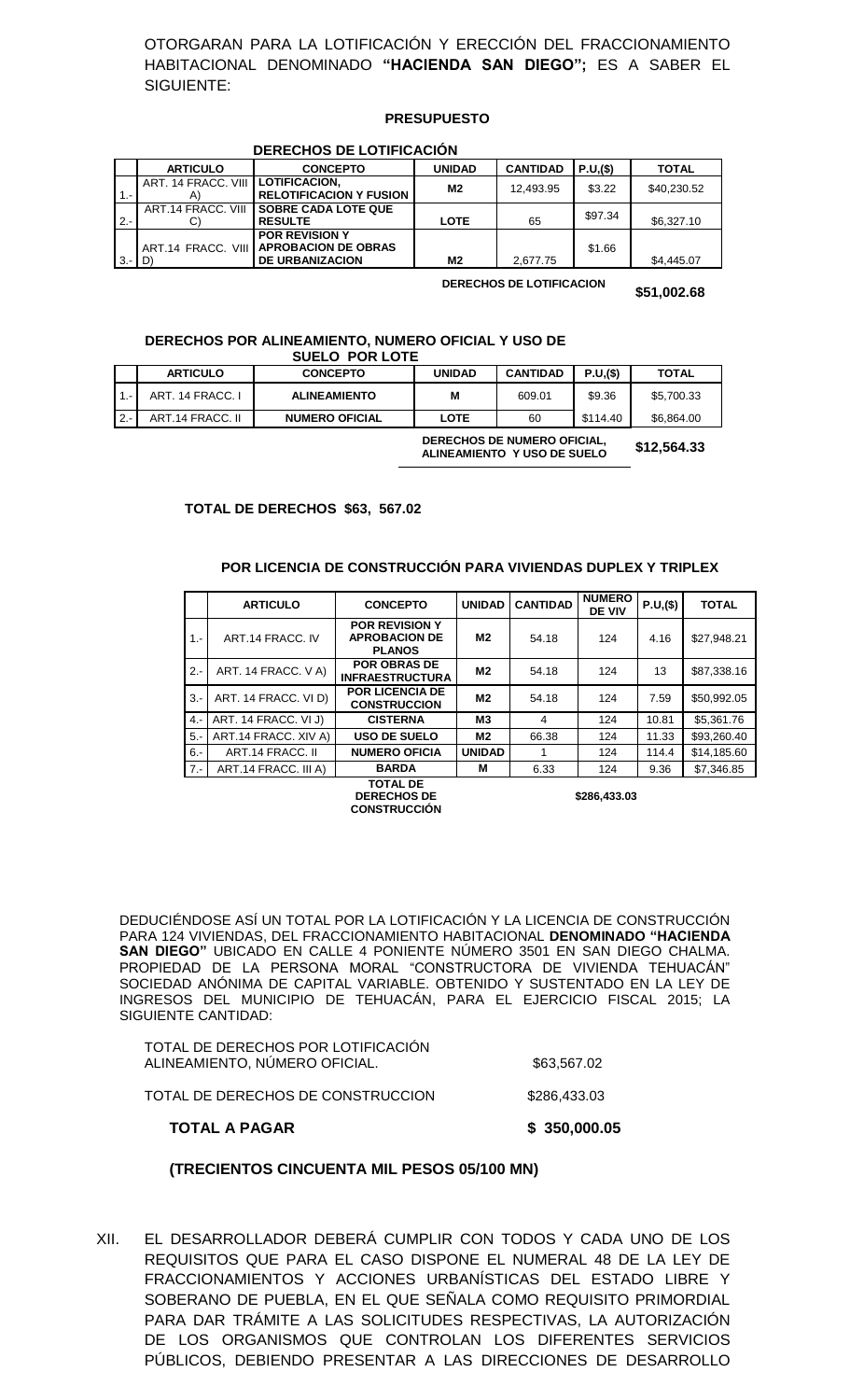URBANO Y LA DIRECCIÓN DE MEDIO AMBIENTE Y ECOLOGÍA MUNICIPAL, COPIA DE LA RESOLUCIÓN QUE RECAIGA AL MANIFIESTO DE IMPACTO AMBIENTAL EN SU CORRESPONDIENTE MODALIDAD, AVALADO POR LA SECRETARIA DE DESARROLLO RURAL SUSTENTABILIDAD Y ORDENAMIENTO TERRITORIAL DEL GOBIERNO DEL ESTADO DE PUEBLA, CON EL DICTAMEN FAVORABLE DE PROTECCIÓN CIVIL, ASÍ MISMO DEBERÁ DAR CUMPLIMIENTO A LAS DIVERSAS NORMAS Y ESPECIFICACIONES QUE SE EMITAN POR LA AUTORIDADES Y ORGANISMOS AUXILIARES COMPETENTES TRATÁNDOSE DE AUTORIZACIONES DE TODO TIPO DE FRACCIONAMIENTOS Y/O ACCIONES URBANAS; EN EL ENTENDIDO DE QUE NO SE PODRÁ DAR INICIO CON LA CONSTRUCCIÓN, NO OBSTANTE CONTAR CON LA LICENCIA RESPECTIVA HASTA EN TANTO NO DE CUMPLIMIENTO A LO ANTES PRECISADO ; DEBERÁ PRESENTAR CALENDARIZACIÓN DE OBRA, PLANOS DE URBANIZACIÓN, DE UBICACIÓN, TOPOGRÁFICOS, ÁREA RESTRINGIDA, DISTRIBUCIÓN DE MANZANAS, LOTIFICACIÓN, PROPUESTA DE NOMENCLATURA, RED DE DRENAJE, RED HIDRÁULICA, RED DE ENERGÍA ELÉCTRICA Y ALUMBRADO PÚBLICO, ASÍ COMO LOS REQUISITOS POR EL REGLAMENTO DE CONSTRUCCIONES PARA EL MUNICIPIO DE TEHUACÁN; MEMORIA DE CÁLCULO DE LA RED HIDRÁULICA, Y DRENAJE, PRECISANDO QUE LAS VIALIDADES INTERNAS Y DE PERÍMETRO DEL FRACCIONAMIENTO DEBERÁN SER PAVIMENTADAS AL MENOS CON CONCRETO ASFALTICO, COMPUESTO POR UNA SUB. BASE DE 15 CENTÍMETROS DE ESPESOR, POSTERIORMENTE UNA BASE HIDRÁULICA DEL MISMO ESPESOR, LA GUARNICIÓN DEBERÁ SER DE CONCRETO SIMPLE EN UNA SECCIÓN DE 13-18-45 CENTÍMETROS Y LONGITUD VARIABLE DE ACUERDO A LAS VIALIDADES MARCADAS EN EL PROYECTO ESTANDO OBLIGADO EL FRACCIONADOR A REFORESTAR LAS ÁREAS VERDES ASÍ COMO ESCRITURAR A FAVOR DEL MUNICIPIO LAS ÁREAS DE DONACIÓN Y VIALIDADES EN UN PLAZO NO MAYOR A LOS 60 DÍAS CONTADOS A PARTIR DE LA FECHA DE AUTORIZACIÓN DEL PRESENTE, ADEMÁS EL FRACCIONAMIENTO DEBERÁ PROVEER DE UN CONTENEDOR POR CADA 50 VIVIENDAS ASÍ COMO DESTINAR UN LUGAR ESPECÍFICO PARA SU COLOCACIÓN QUE NO SEA EN LA VIALIDAD PUBLICA, ALUMBRADO PÚBLICO.

- XIII. EL PROYECTO DEBERÁ CONTENER SECCIONES DE ÁREAS DE CIRCULACIÓN VEHICULAR INTERNA A PARAMENTO DE LOTE, INCLUYENDO COTAS DE BANQUETAS, ARROLLO DE CALLE Y COTA TOTAL, ASÍ COMO LA TIPOLOGÍA Y CARACTERÍSTICAS DE ESTAS, RAMPAS PARA DISCAPACITADOS, ESTUDIO DE MECÁNICA DE SUELOS, REGLAMENTO INTERNO DEL FRACCIONAMIENTO, SUJETO A DISPOSICIONES DEL CÓDIGO CIVIL PARA EL ESTADO DE PUEBLA.
- XIV. EL FRACCIONADOR HARÁ LA ENTREGA-RECEPCIÓN FINAL AL MUNICIPIO PARA HACER CARGO EN LO SUCESIVO DE LA PRESENTACIÓN DE LOS SERVICIOS PÚBLICOS CORRESPONDIENTES SOLO DE LAS INSTALACIONES DESTINADAS A LOS SERVICIOS PÚBLICOS Y DE LAS OBRAS DE URBANIZACIÓN COMPRENDIDAS EN LAS ÁREAS DE DOMINIO PÚBLICO DEL FRACCIONAMIENTO, PARA QUE PUEDAN OPERAR DICHOS SERVICIOS.
- XV. EL FRACCIONADOR ENTREGA AL AYUNTAMIENTO RESPECTIVO, LOS BIENES A QUE SE REFIERE EL ARTÍCULO 89 DE LA LEY DE FRACCIONAMIENTOS Y ACCIONES URBANISTICAS DEL ESTADO LIBRE Y SOBERANO DE PUEBLA (LOS INMUEBLES, EQUIPO E INSTALACIONES DESTINADOS A LOS SERVICIOS PÚBLICOS QUE PRESTE EL MUNICIPIO, ASÍ COMO LAS OBRAS DE URBANIZACIÓN CORRESPONDIENTES.
- XVI. EL FRACCIONADOR PARA LA CORRECTA OPERACIÓN HIDRÁULICA DEL CANAL, DEBERÁ SEGUIR CONSERVANDO EL RESPECTIVO PASO DE SERVIDUMBRE QUE PERMITA REALIZAR LAS RESPECTIVAS ACTIVIDADES DE MANTENIMIENTO POR PARTE DE LOS USUARIOS DE AGUAS NACIONALES, DEBIENDO DEJAR UN ESPACIO LATERAL DE 1.70 M A PARTIR DEL CENTRO DEL CANAL DE CONDUCCIÓN DE AGUAS PARA USO AGRÍCOLA.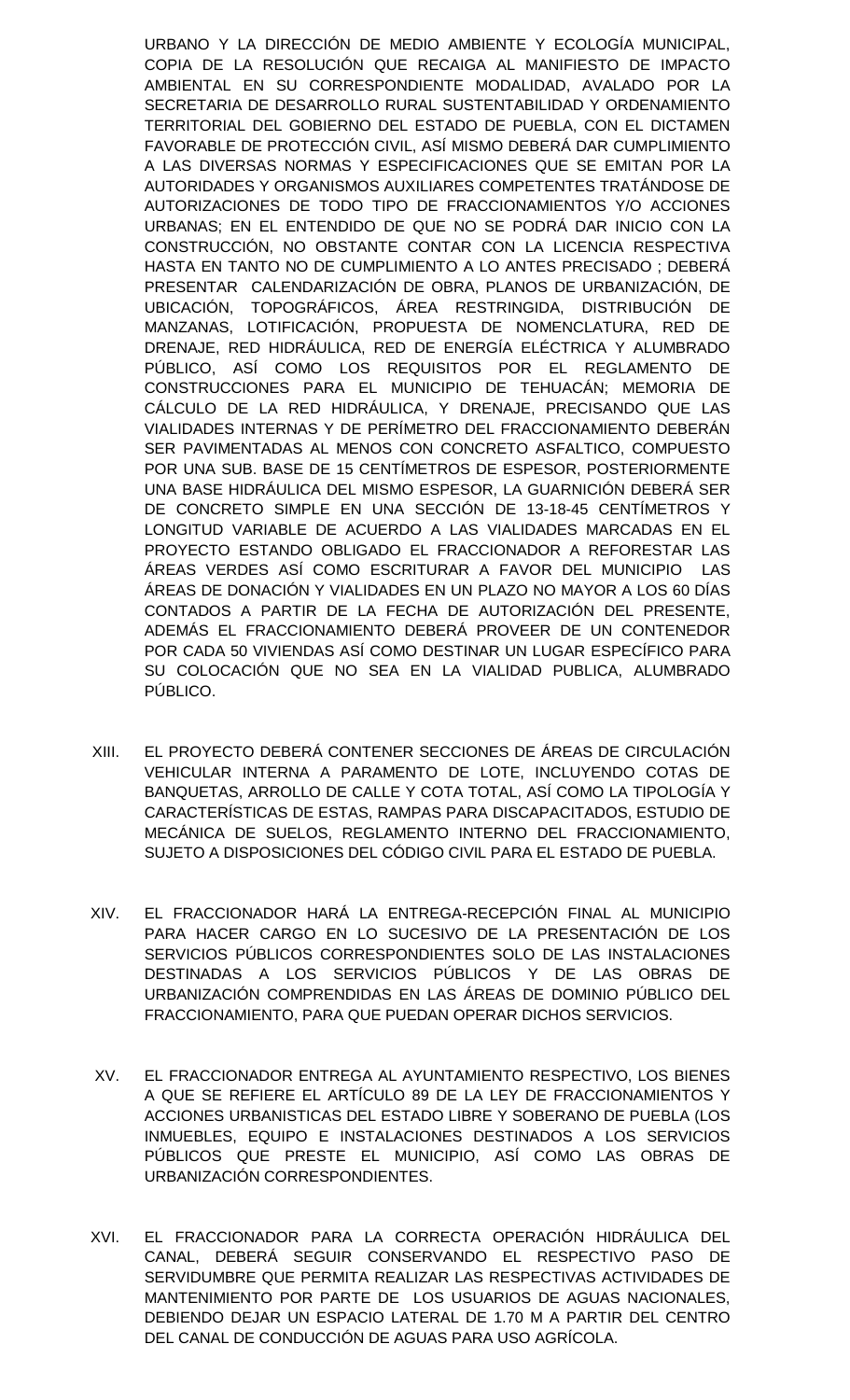XVII. APERCIBIDO EL FRACCIONADOR QUE DE NO CUMPLIR CON TODAS Y CADA UNA DE LAS CONDICIONES QUE HAN QUEDADO REFERIDAS EN EL PRESENTE DICTAMEN, Y DEMÁS DISPOSICIONES APLICABLES A PARA EL CASO POR LOS ORDENAMIENTOS LEGALES QUE EN, MATERIA URBANA RIGEN EL MUNICIPIO; TODA AUTORIZACIÓN OTORGADA CON RESPECTO AL MULTICITADO FRACCIONAMIENTO QUEDARAN SIN EFECTO, APLICANDO LAS SANCIONES QUE CORRESPONDAN.

POR LO ANTES EXPUESTO EN LOS CONSIDERANDOS QUE ANTECEDEN Y EN USO DE LAS FACULTADES, SE PONE A CONSIDERACIÓN DE ESTA COMISIÓN DE DESARROLLO URBANO Y OBRAS PÚBLICAS EL SIGUIENTE:

#### **D I C T A M E N**

**PRIMERO.-** SE AUTORICE EL PROYECTO DE FRACCIONAMIENTO HABITACIONAL DE TIPO INTERÉS SOCIAL DENOMINADO **"HACIENDA SAN DIEGO"** UBICADO EN CALLE 4 PONIENTE NÚMERO 3501 EN SAN DIEGO CHALMA. DE ESTE MUNICIPIO DE TEHUACAN, PUEBLA; PROPIEDAD DE LA PERSONA MORAL "CONSTRUCTORA DE VIVIENDA TEHUACÁN" SOCIEDAD ANÓNIMA DE CAPITAL VARIABLE.

**SEGUNDO.-** SE ORDENE A LA DIRECCIÓN DE DESARROLLO URBANO EXPEDIR LAS CONSTANCIAS DE LOTIFICACIÓN, NÚMERO OFICIAL Y ALINEAMIENTO PARA 60 LOTES HABITACIONALES ASÍ COMO LA LICENCIA DE CONSTRUCCION PARA LAS 124 VIVIENDAS, ELLO CLARO, PREVIO PAGO DE LOS DERECHOS RESPECTIVOS; LOS QUE DEBERÁN SER ENTERADOS EN UNA SOLA EXHIBICION ANTE LA TESORERIA MUNICIPAL EN UN TERMINO NO MAYOR A 60 DIAS, QUEDANDO CONDICIONADA DICHA AUTORIZACION AL CUMPLIMIENTO DE TODAS Y CADA UNA DE LAS CONDICIONANTES QUE HAN QUEDADO REFERIDAS EN LOS CONSIDERANDOS RECTORES DEL PRESENTE DICTAMEN, LO QUE AQUÍ SE DAN POR REPRODUCIDOS COMO SI A LA LETRA SE INSERTAREN EN OBVIO DE INNECESARIAS REPETICIONES.

LO ANTERIOR CON FUNDAMENTO EN LOS DISPOSITIVOS LEGALES INVOCADOS EN EL DICTAMEN DE REFERENCIA. **A T E N T A M E N T E.- COMISIÓN DE DESARROLLO URBANO Y OBRAS PÚBLICAS.- C. JUAN ÁLVAREZ CAMPOS.- REGIDOR PRESIDENTE.- C. JESUS AMADOR HERNÁNDEZ MARTÍNEZ.- REGIDOR MIEMBRO.- LIC. PIOQUINTO APOLINAR LEYVA.- REGIDOR MIEMBRO.- LAE.NORMA LILIANA FLORES MENDEZ.- REGIDOR MIEMBRO.- C. GLADYS GUADALUPE MARTÍNEZ GONZÁLEZ.- REGIDOR MIEMBRO.- C. CLAUDIA OROZCO LÓPEZ.- REGIDOR MIEMBRO.- FIRMAS ILEGIBLES".**

SEÑORA PRESIDENTE, REGIDORES Y SINDICO MUNICIPAL, EN VOTACIÓN SE LES CONSULTA SI SE APRUEBA LA PROPUESTA PRESENTADA EN CUESTIÓN, LOS QUE ESTÉN POR LA AFIRMATIVA SÍRVANSE MANIFESTARLO LEVANTANDO LA MANO.

HABIÉNDOSE ANALIZADO AMPLIAMENTE EL CONTENIDO DEL DICTAMEN DE REFERENCIA, POR UNANIMIDAD DE VOTOS A FAVOR POR PARTE DE LOS INTEGRANTES DEL HONORABLE CABILDO, SE DETERMINA EL SIGUIENTE:

# **A C U E R D O**

**PRIMERO.-** SE AUTORIZA EL PROYECTO DE FRACCIONAMIENTO HABITACIONAL DE TIPO INTERÉS SOCIAL DENOMINADO **"HACIENDA SAN DIEGO"** UBICADO EN CALLE 4 PONIENTE NÚMERO 3501 EN SAN DIEGO CHALMA DE ESTE MUNICIPIO DE TEHUACAN, PUEBLA; PROPIEDAD DE LA PERSONA MORAL "CONSTRUCTORA DE VIVIENDA TEHUACÁN" SOCIEDAD ANÓNIMA DE CAPITAL VARIABLE.

**SEGUNDO.-** SE ORDENA A LA DIRECCIÓN DE DESARROLLO URBANO EXPEDIR LAS CONSTANCIAS DE LOTIFICACIÓN, NÚMERO OFICIAL Y